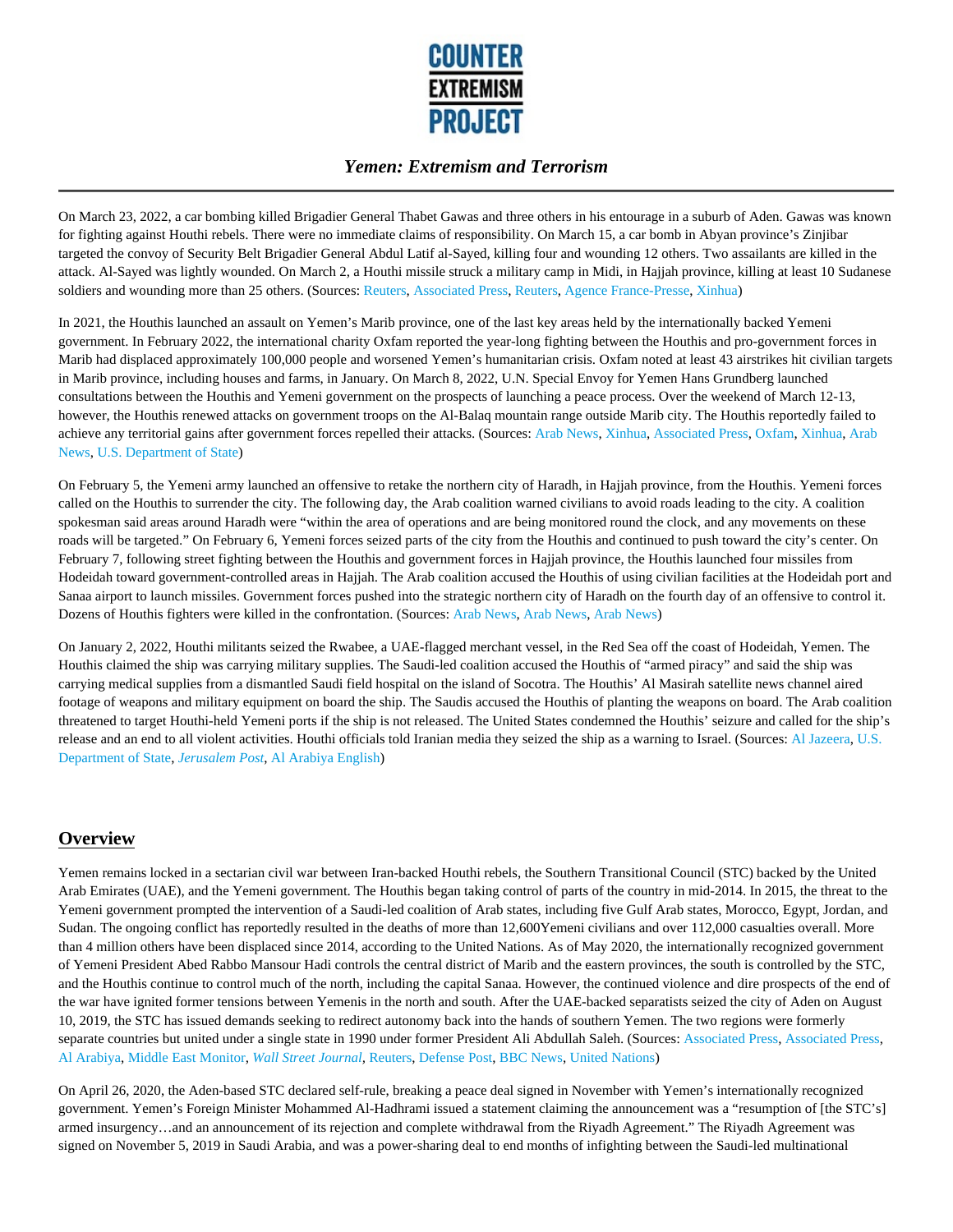

coalition and the separatists both battling the Houthi movement. The agreement saw that the STC and other southerners would be given equal representation in the government while their military and security forces would be incorporated into Yemen's defense and interior ministries. (Sources: BBC News, BBC News, Al Jazeera)

Al-Qaeda in the Arabian Peninsula (AQAP) and multiple ISIS affiliates are based in Yemen. AQAP has been tied to global plots such as the 2015 attack on French satirical magazine *Charlie Hebdo* and the 2009 underwear bomb plot carried out by Umar Farouk Abdulmutallab to destroy a Detroit-bound airliner. In addition, online videos of deceased AQAP propagandist Anwar al-Awlaki continue to inspire and radicalize people around the world to fight alongside al-Qaeda, ISIS, and other jihadist groups. U.S. President Donald J. Trump cited Yemen's ties to global terrorism as reason for the country's inclusion in a temporary travel ban in early 2017. (Sources: CNN, CNN)

Since September 11, 2001, the United States has conducted intermittent counterterrorism operations in Yemen, including surveillance, drone strikes, and special operations. Former U.S. President Barack Obama significantly increased the number of drone strikes against AQAP, and current President Trump has continued counterterror operations against the group. As of March 6, 2017, the United States had conducted more than 40 strikes against AQAP. The United States has reportedly carried out a total of 372 drone and air strikes in Yemen since 2002, killing up to 1,533 militants. (Sources: *Telegraph*, *New York Times*, BBC News, BBC News, *TIME*, *Los Angeles Times*, *New York Times*, *Washington Post*, *New York Times*, New America Foundation)

By the end of December 2020, the United Nations Office for the Coordination of Humanitarian Affairs (OCHA) estimated that over 233,000 Yemeni citizens have died in Yemen's War. More than 131,000 of those deaths were the result of indirect causes such as lack of food, health services, and inadequate infrastructure. In September 2019, Oman began mediating informal talks between Saudi Arabia and the Houthis on ending the war. The talks have led to few breakthroughs and Saudi Arabia resumed its air campaign in Yemen in January 2020 after a ballistic missile strike on a military camp there killed at least 116 people. (Sources: Reuters, Associated Press, United Nations)

Polling by the Yemen Polling Center (YPC) in 2013 revealed that nearly 40 percent of 2,000 people surveyed across Yemen's 21 governorates believe the country's security situation is getting worse. Of the armed groups in Yemen, the 2013 YPC poll ranked the Houthis as the most disruptive to the country's security, followed by AQAP. (Source: Yemen Polling Center)

# **Radicalization and Foreign Fighters**

#### *Yemen's Government Collapse and Rising Radicalization*

Iran-backed Houthi rebels have violently targeted Yemen's government since 2004, and the country has been locked in political turmoil since protests against corruption and lack of political inclusion erupted across Yemen in 2011. In November of that year President Ali Abdullah Saleh, who had ruled Yemen since the country's 1990 unification, transferred power to his deputy, Abed Rabbo Mansour Hadi who was to oversee a new coalition government and implement reforms in advance of elections in February 2014. (Sources: NBC News, Chatham House)

Extremist entities quickly capitalized on the instability resulting from this transfer of power to expand their influence. The Houthis, who had been leading an intermittent revolt against the central government since 2004, began seizing provinces across northwestern Yemen. By July 2014, the Houthis controlled four provinces, eventually seizing the capital city of Sanaa in September and forcing Hadi's government to flee to Aden in early 2015. When Houthi forces began to close on Aden, an international coalition of Arab states intervened and halted their advance just north of the temporary capital. The Saudi-led coalition has continued its military engagement against the Houthis, who have in turn targeted Saudi Arabia. As of December 2017, 8,670 people had been killed and 49,960 wounded in Yemen since the Arab coalition began its engagement in March 2015. (Sources: *Daily Star*, BBC News, BBC News)

In early November 2017, Saudi Arabia imposed a blockade of Yemen. Forces loyal to former president Saleh fought alongside the Iran-backed Houthis since 2015. Clashes erupted between Saleh's forces and the Houthis in late November. On December 2, 2017, Saleh offered to "turn a new page" with the Saudi-led coalition if the Saudis ended their blockade. The Houthis called Saleh's offer a "coup" against their alliance. More than 125 people are killed and at least 238 are wounded in the fighting between the Houthis and Saleh's forces. The Houthis reportedly take control of the majority of Sanaa. On December 4, Houthi fighters reportedly killed Saleh and several of his aides as he was trying to escape Sanaa. Later in the day, the Houthi-controlled Interior Ministry announced Saleh's death, which Saleh's General People's Congress party confirmed his death by snipers. Media observers speculated that Saleh's death had been revenge for his abandonment of his alliance with the Houthis. (Sources: *New York Times*, Al Jazeera, CNN, BBC News, Al Jazeera, Al Jazeera)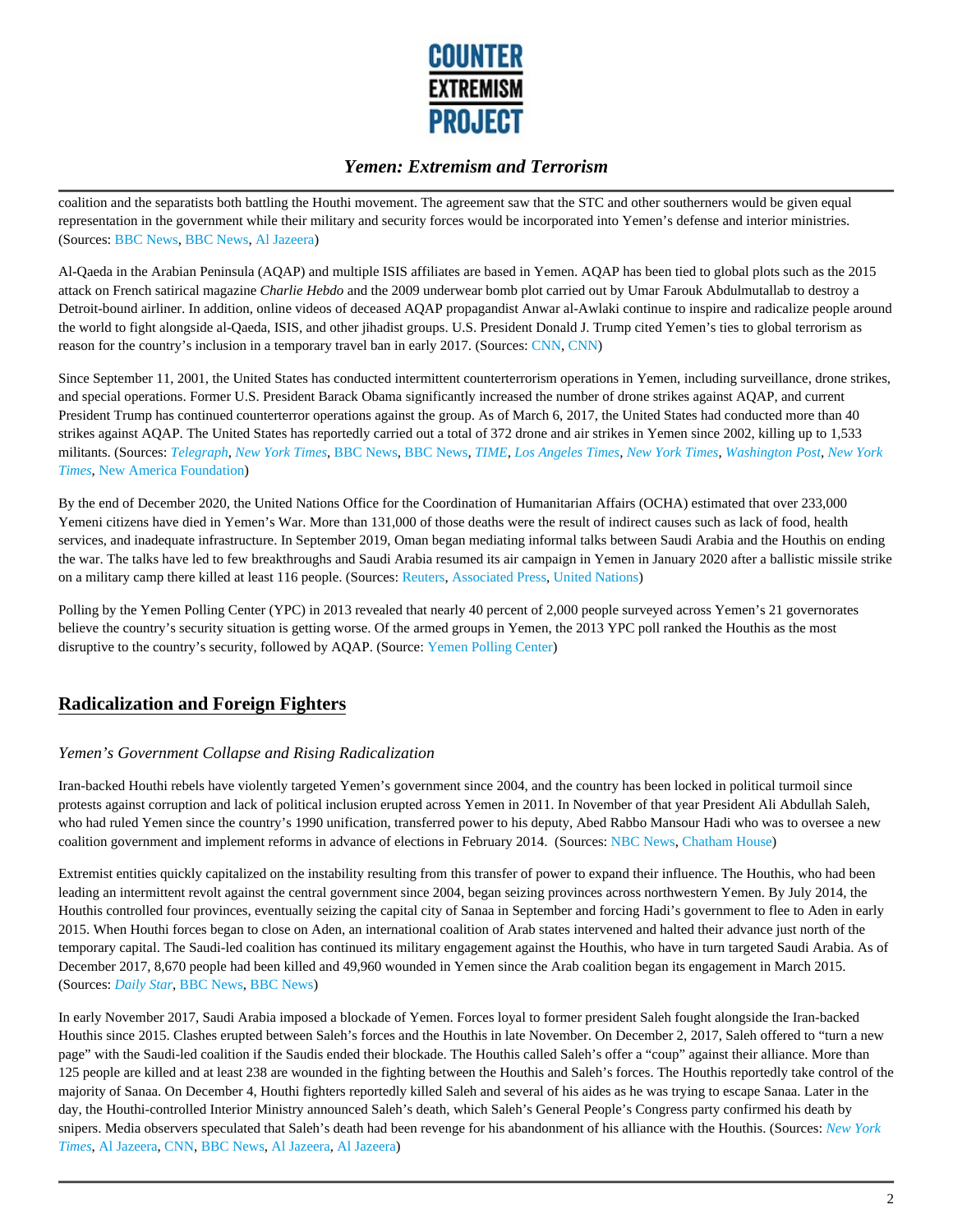

With the government battling the Houthi threat, Sunni Islamist groups have been able to expand their recruitment and radicalization efforts. Because of the highly sectarian nature of the current conflict, Sunni civilians and tribes have increasingly supported extremist organizations such as al-Qaeda against the Shiite Houthis. In February 2018, several Houthi prisoners held by the Yemeni army alleged that they had been trained by Hezbollah. According to the prisoners, Houthi fighters receive two months of Hezbollah training before being sent to fight. The following month, Saudi Arabia's ambassador to the United States, Prince Khalid bin Salman, accused Iran of seeking to create a Yemeni Hezbollah to support the Houthis. (Sources: *Daily Star*, BBC News, Al Arabiya English, Arab News)

#### *Al-Qaeda in the Arabian Peninsula*

Al-Qaeda in the Arabian Peninsula (AQAP) is an Islamist militant extremist group operating primarily in Yemen and Saudi Arabia. AQAP is the result of the January 2009 merger of al-Qaeda in Yemen and al-Qaeda in Saudi Arabia. In the group's inaugural video in 2009, AQAP's former leader Nasir al-Wuhayshi formally declared the group's intention to avenge its enemies "with blood and destruction," in order to establish an Islamic caliphate and implement *sharia* (Islamic law). As a formal affiliate of al-Qaeda, AQAP's ideology and practices fall in line with al-Qaeda's broader goals of working toward global Islamist domination through violent jihad. According to the U.S. Department of State, AQAP is the al-Qaeda affiliate most ideologically similar to al-Qaeda core. (Sources: U.S. Department of State, Stratfor)

AQAP has launched multiple attacks against Western interests both in and outside Yemen, including the failed 2009 Detroit Christmas Day airline bombing, the 2010 attempt to blow up U.S.-bound cargo aircraft with explosives concealed in printer cartridges, the attempted May 2012 bombing of a U.S.-bound airliner, and the January 2015 *Charlie Hebdo* attack. Within Yemen, AQAP has launched dozens of deadly attacks including a December 2013 attack on the Yemeni Ministry of Defense that killed at least 52 people, a February 2014 attack on Sanaa's central prison that freed dozens of prisoners, and a bombing of a military parade rehearsal that killed 120 people. Additionally, AQAP has taken multiple foreigners hostage. Despite ISIS's rise in the country, U.S. counterterrorism officials asserted in January 2016 that AQAP was the dominant Salafist group in Yemen. As of 2017, AQAP remained the dominant group, though ISIS has tried to surpass it. (Sources: National Counterterrorism Center, CNN, Council on Foreign Relations, *Financial Times*)

Qasim al-Raymi was a U.S.-designated terrorist and the emir of AQAP. He filled this position on June 16, 2015, one day after former AQAP leader Nasir al-Wuhayshi died in a U.S. drone strike. Beginning in 2006, Raymi directed the movement of al-Qaeda fighters and played a key role in the group's seizure of territory in Yemen's southern provinces. Raymi helped Wuhayshi rebuild al-Qaeda in Yemen's fractured network, and the pair oversaw the merging of the Yemeni and Saudi al-Qaeda branches to form AQAP in 2009. Raymi played a large role in "reviving the regional node of al-Qaeda" and "recruiting the current generation of militants making up the Yemen-based AQAP," according to the U.S. Department of State. Before officially taking over as AQAP's emir, Raymi served as the group's military commander and successfully captured territory throughout Yemen's southwestern regions. Raymi's death has been erroneously reported numerous times. On February 6, U.S. President Donald Trump confirmed that Raymi was killed in a C.I.A. drone strike in January 2020, but did not provide further details or the exact date of the operation. The U.S. State Department previously offered a \$10 million reward for information leading to Raymi's capture. Chief among his acts of violence, Raymi is suspected to have played a role in the 2008 attack on the U.S. Embassy in Sanaa, as well as the 2009 plot by the Nigerian Umar Farouk Abdulmutallab to take down a Detroit-bound flight with explosives. (Sources: U.S. Department of State, CBS News, *USA Today*, Combating Terrorism Center, Long War Journal, Jamestown Foundation, *New York Times*, *Wall Street Journal*)

During the ongoing Yemeni civil war, AQAP has been able to expand its influence, control, and abilities. The group has found support among Sunni tribes in south and central Yemen that are resistant to the rise of Shiite Houthi rebels. In early 2016, AQAP controlled most of the coast from al-Mukalla to Zinjibar (370 miles) and even neighborhoods in Aden itself. In April 2016, AQAP seized al-Mukalla, Yemen's fifth-largest city, stole 24 billion rials (\$111 million) from the central bank there, and freed 300 prisoners. Calling themselves the "Sons of Hadramout," AQAP militants then handed over power to a body of 60 civilians and withdrew to a security role. Later that month, Yemeni and Emirati security forces retook al-Mukalla from AQAP. In February 2021, the Houthis launched an offensive against the Yemeni government in Marib province. According to Yemeni security officials, AQAP has taken advantage of the security vacuum in that area to reassert itself, allegedly training new fighters, rebuilding relationships with local tribes, and seeking out new forms of financial support. The officials warned the Houthis' war in Marib could end the maximum-pressure campaign against AQAP that nearly had previously nearly wiped it out. (Sources: *Wall Street Journal*, *Foreign Affairs*, *Daily Star*, Council on Foreign Relations, *Business Standard*, Al-Monitor, Reuters, Agence France-Presse)

AQAP is funded primarily through "theft, robberies, and kidnap for ransom operations," according to the State Department. In the territory it controls, it taxes and extorts both legal and illicit enterprises. The group has utilized its funding to support development projects, winning support from the local population. Additionally, AQAP has offered money and gold in reward to whomever can kill a U.S. service member or ambassador. (Sources: U.S. Department of State, U.S. Department of State, U.S. Department of State)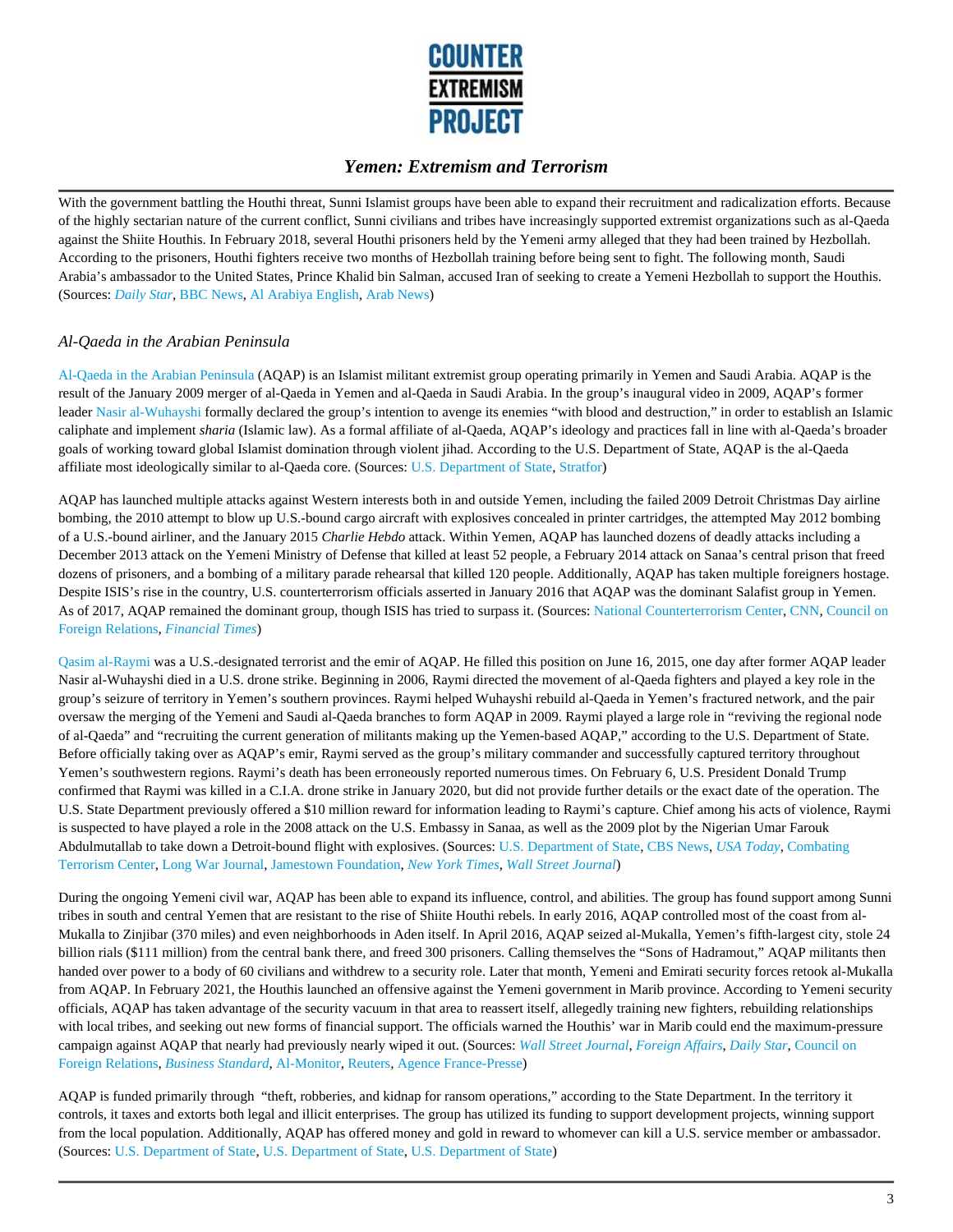

AQAP produces propaganda and publications that have inspired terror attacks across the globe. Since July 2010, AQAP has produced the online English-language propaganda magazine *Inspire*. *Inspire* outlines AQAP strategy, posits religious arguments and justifications, and provide guidance and encouragement to prospective terrorists. . Tamerlan and Dzhorkhar Tsarnaev learned how to construct the pressure cooker bombs they used to attack the April 2013 Boston Marathon from *Inspire*. In addition, recordings of deceased AQAP propagandist Anwar al-Awlaki continue to inspire jihadists. (Sources: Reuters, Anti-Defamation League, Reuters)

AQAP has also violently clashed with Houthi rebels, whom AQAP brands as heretical because of their support from Shiite Iran. AQAP has targeted Houthi military leaders and infrastructure. A March 2017 AQAP statement accused the United States of supporting the Houthis and called for international help against the rebels. While the Houthis are opposed to AQAP's encroachment in their stronghold, analysts have noticed that the two groups have at times appeared to enter in an alliance against the Yemeni government. (Sources: Reuters, CNN, *New York Times*, Al Jazeera, Long War Journal)

Following the completion of the Taliban's takeover of Afghanistan on August 15, 2021, AQAP congratulated the Afghan militants and vowed to mimic their success. AQAP fighters in Yemen's Bayda and Shabwa provinces fired guns into the air upon learning of the Taliban takeover. According to an August 18 AQAP statement, the Taliban "victory and empowerment reveals to us that jihad and fighting represent the (Islamic law)-based, legal, and realistic way to restore rights (and) expel the invaders and occupiers." (Source: Agence France-Presse)

#### *Anwar al-Awlaki*

Anwar al-Awlaki was a U.S.-Yemeni dual citizen and longtime cleric, propagandist, and operative for AQAP. Awlaki inspired a number of terrorist attacks through his lectures, recordings, and other propaganda. In January 2011, Awlaki was sentenced in absentia to 10 years in a Yemeni prison for his connection to the killing of a French engineer. Awlaki was killed in a U.S. drone strike on September 30, 2011, while traveling between Marib and Jawf provinces in Yemen. CEP has documented more than 80 cases of foreign fighters and other extremists who continue to be inspired by Awlaki's propaganda, in particular his online lectures. (Sources: Al Jazeera, *New York Times*, Counter Extremism Project)

In early 2009, Awlaki was in contact via e-mail with Nidal Hasan, the U.S. Army major who in November 2009 killed 13 soldiers at the Fort Hood military post near Killeen, Texas. Roughly a year after the attack, Awlaki referred to Hasan as a "hero." Awlaki was also involved in an October 2010 plot to blow up a U.S. cargo plane flying from Yemen to the United States. The bomb, disguised as an ink cartridge, was built by AQAP's chief bomb maker Ibrahim al-Asiri and was timed to detonate as the plane flew over the eastern seaboard of the United States. The bomb was removed by British police after a tip from Saudi intelligence. In 2011, Awlaki instructed British citizen Minh Quang Pham to carry out a suicide bombing at London's Heathrow International Airport. Pham, who trained alongside AQAP in Yemen during the first half of 2011, was arrested by British authorities in June 2012 and extradited to the United States in 2015. A U.S. court sentenced him to 40 years in prison. (Sources: U.S. Department of the Treasury, INTELWIRE, BBC News, White House, *Telegraph*, *New York Times*, U.S. Department of Justice, BBC News)

#### *Ibrahim al-Asiri*

Saudi-born Ibrahim al-Asiri is the chief bomb-maker for AQAP. Before joining AQAP, Asiri plotted a series of bombings on domestic oil facilities as part of an al-Qaeda-affiliated cell in Saudi Arabia. Asiri traveled to Yemen in 2007 to join AQAP and became notorious for designing a score of bomb attacks aimed at targets in the United States. These include the underwear bomb plot of 2009—carried out by Umar Farouk Abdulmutallab —and the cargo plane bomb plot in 2010. Asiri was also implicated in his brother Abdullah al-Asiri's 2009 assassination attempt of Saudi Prince Muhammad bin Nayif in Jeddah. Asiri is believed to operate out of Yemen. (Sources: U.S. Department of State, U.S. Department of Justice, *Guardian*, Combating Terrorism Center, *Business Insider*)

In March 2011, the U.S. Department of State designated Asiri as a Specially Designated Global Terrorist. In 2014, the U.S. Department of State Rewards for Justice Program offered \$5 million for information leading to the location of Asiri and other AQAP leaders, including the group's former leader Qasim al-Raymi. Asiri was featured in an audio recording released by AQAP on January 11, 2016, in which he vowed to continue fighting the United States, stating, "By God, we [AQAP] will not continue to let you go as long as there is a pulsing vein in our body." (Sources: U.S. Department of State, Long War Journal, Fox News)

#### *Ansar al-Sharia Yemen*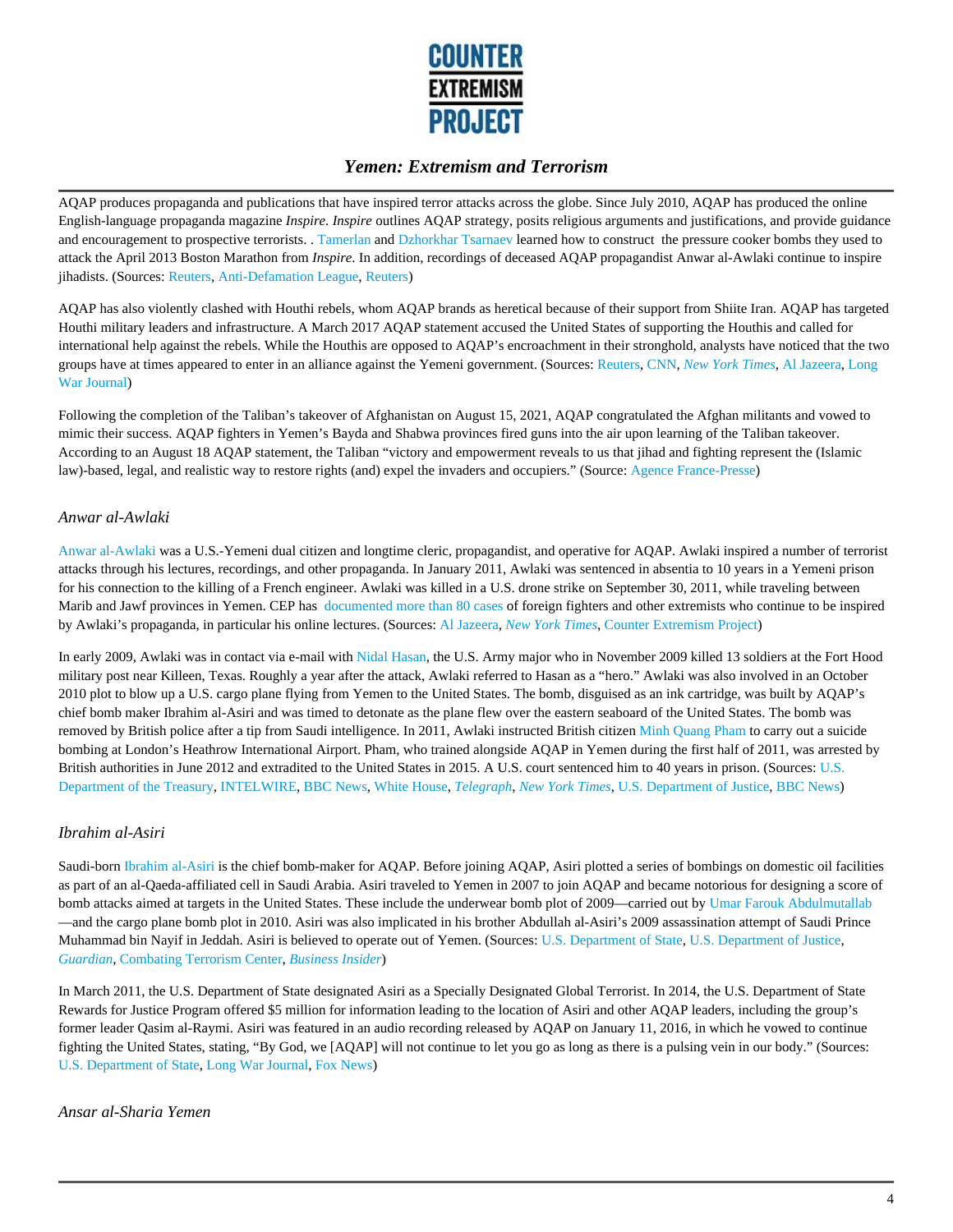

Ansar al-Sharia (AAS) Yemen was founded by AQAP militants in April 2011 in what counterterrorism researcher Aaron Zelin called a "rebranding effort by AQAP." AQAP's head religious figure, Sheikh Abu Zubayr, reportedly said that "the name Ansar al-Sharia is what we use to introduce ourselves in areas where we work to tell people about our work and goals." AAS has become a major force in providing social services, providing electricity, water, education, judiciary courts, and security where the Yemeni central government is unable. The group's fighters have carried out numerous attacks, including the 2012 Yemen National Day bombing, a May 2012 ambush that wounded a U.S. military instructor, and numerous ground offensives. In October 2012, the State Department designated AAS as merely an alias of AQAP. (Sources: U.S. Department of State, *Foreign Policy*, Long War Journal, Reuters, Al Jazeera, Critical Threats)

#### *Houthis*

The Houthis, also known as Ansar Allah (Partisans of God), are an Iran-backed rebel group based in the Saada region of northern Yemen. The Houthis, along with one-third of Yemen's population, adhere to a branch of Shiite Islam called Zaidism. The group has waged a series of bloody insurgencies against the Yemeni government since 2004, leading to a government overthrow in early 2015. The Houthis have since seized power, announcing the formation of a new government, which has not received international recognition. As of April 2018, 10,000 people have died in the three-year war, according to the United Nations. (Sources: Reuters, *New York Times*, *New York Times*, *Atlantic*, Reuters, BBC News)

The Houthis, also known as Ansar Allah (Partisans of God), are an Iran-backed rebel group based in the Saada region of northern Yemen.

The Houthis are named after their late leader, Hussein Badr al-Din al-Houthi, who led the first Houthi uprising against the Yemeni government in 2004. He fought for greater autonomy for Saada province and increased protection and independence for Zaidi Muslims in the face of perceived Sunni Muslim encroachment. Hussein Houthi was killed by Yemeni security forces in September of that year. Their motto is "God is great, death to America, death to Israel, God curse the Jews, victory to Islam." (Sources: *Atlantic*, BBC News, *New York Times*, *New York Times*)

Fighting between the government and the Houthi rebels resumed after the death of Hussein Houthi, bookmarked by failed ceasefires in 2006 and 2007. A May 2008 bombing of a Yemeni mosque marked the first time Houthis deliberately targeted civilians. In October 2009, Saudi Arabian security forces engaged Houthi rebels along the Saudi-Yemeni border. Fighting continued until a 2010 ceasefire agreement, which collapsed after Houthi rebels took part in the revolt against then-Yemeni President Ali Abdullah Saleh in 2011. (Sources: BBC News, BBC News, *New York Times*, *New York Times*, *Foreign Affairs*)

Saleh's November 2011 resignation left a power vacuum, which allowed the rebels to seize Saada, al-Jawf, and Hajjah provinces by May 2012. In July 2014, the rebels seized the province of Omran, placing them within striking distance of the capital. That September, Houthi forces overran Saana and placed President Abed Rabbo Mansour Hadi under house arrest. Following the capture of the city, the Houthis announced the dissolution of the parliament and the formation of a new government in Sanaa. In February 2015, Hadi fled to the southern port city of Aden and reasserted his authority as Yemen's president. The Houthis continued their push south, closing in on Aden in late March 2015. The threat to the Yemeni government prompted the intervention of a Saudi Arabia-led coalition of Arab states, including five Gulf Arab states, Morocco, Egypt, Jordan, and Sudan. (Sources: Reuters, Reuters, Reuters, Reuters, *Yemen Times*, BBC News)

In March 2015, the Saudi-led coalition began a short-lived air campaign against Yemen's Houthi rebels called Operation Decisive Storm. Saudi Arabia declared an end to the campaign the following month, but continued what it called counterterrorism operations in the country under the mission Restoring Hope with the ultimate goal of restoring Hadi's government. The Houthis have fired ballistic missiles into Saudi territory in response to airstrikes. As of October 2018, the Saudi military sources reported that the Houthis had fired approximately 200 missiles at Saudi Arabia since 2015. The missiles are mostly shot down or fail to reach their targets, but have resulted in casualties nonetheless. (Sources: BBC News, Associated Press, Reuters, Agence France-Presse, Reuters, Al Arabiya, Associated Press)

Iran has supported Houthi rebels with funding, training, and weapons. In February 2017, Qasem Soleimani, commander of the Quds Force of the Islamic Revolutionary Guard Corps (IRGC), reportedly met with senior IRGC commanders to discuss increasing Iranian support to the Houthis. Though Iran denies providing military or financial aid to the Houthis, a senior Iranian official told Reuters in March 2017 that the IRGC "agreed to increase the amount of help, through training, arms and financial support" to the Houthis after meeting with Soleimani. The British-based Conflict Arms Research (CAR) group reported in March 2017 that Houthis were using drones likely built in Iran to attack Saudi forces. On January 30, 2017, Houthis targeted a Saudi frigate in the Red Sea with an explosives-filled drone boat reportedly provided by Iran. A September 2018 CAR report documented the use of Iranian electrical components in Houthi IEDs and landmines. (Sources: Reuters, *Washington Post*, *Defense News*, Conflict Arms Research)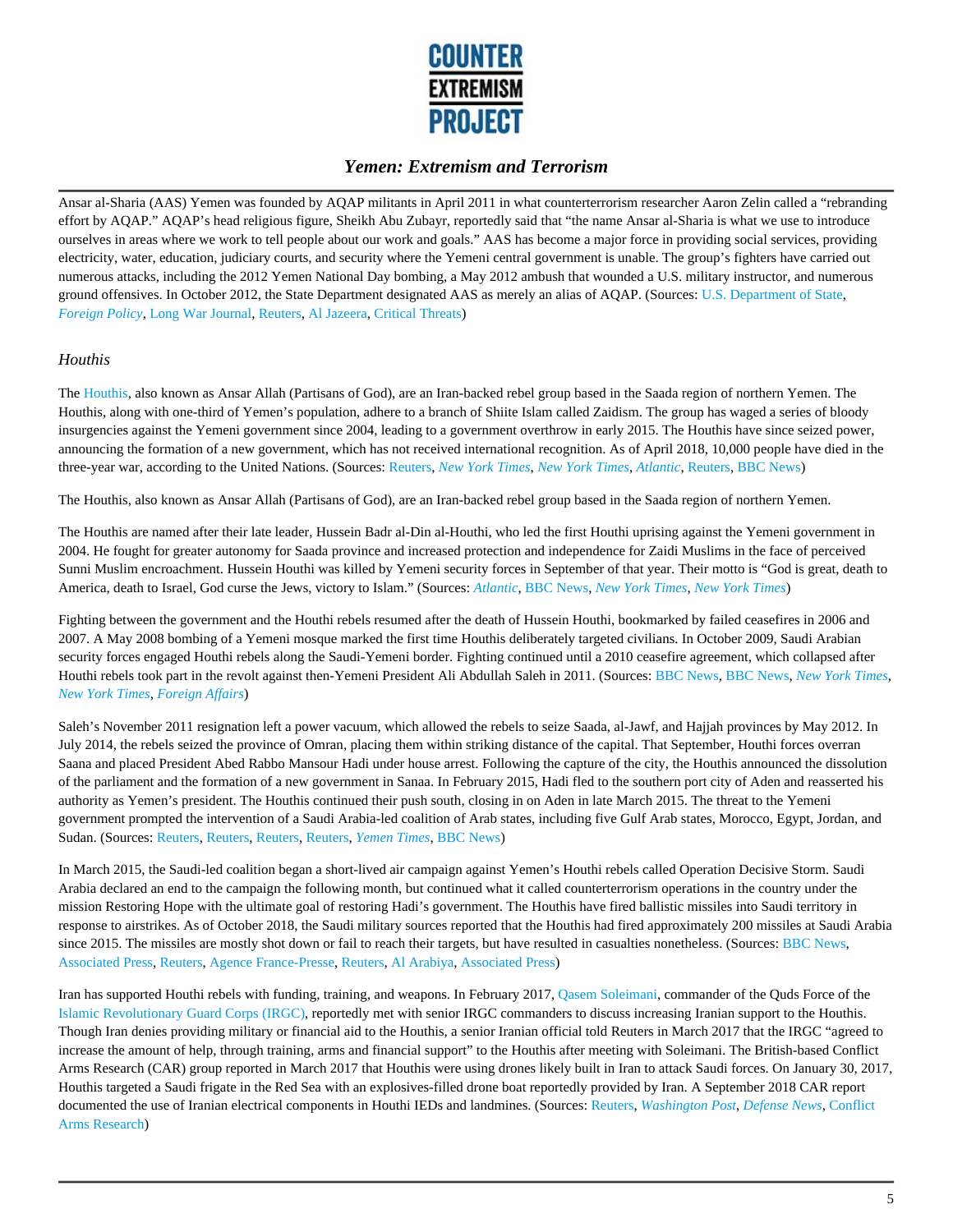

Some Yemeni officials believe Iran has supported the Houthis since their first uprising in 2004. Officials also assert that Houthi militants have traveled to Iran and Lebanon for training and also received training in Yemen by a "few hundred" members of the IRGC's Quds Force. In 2013, Yemeni security forces intercepted the Iranian vessel *Jihan 1* off Yemen's coast. The ship was reportedly bound for Houthi territory carrying several tons of Iranian arms, munitions, equipment, and explosives. Yemeni authorities impounded the ship and arrested its crew, which included eight Yemeni nationals and two members of Hezbollah. Iran denied any connection to the shipment. (Sources: Reuters, Anadolu Agency, Reuters, BBC News)

The UAE and Saudi Arabia have designated the Houthis as a terrorist group. Human Rights Watch has accused the Houthis of hostage-taking, torture, and other human-rights abuses. As of March 8, 2017, Hadi's internationally recognized government controlled 85 percent of the country, while the Houthi rebels controlled 15 percent, according to Yemeni officials. (Sources: NDTV, *Yemen Times*, *National*, BBC News, Al Arabiya, Middle East Monitor, Human Rights Watch)

In April 2018, Houthi leader Abdul Malik al-Houthi announced that the rebel group would continue to develop its military capabilities "as the aggression continues." On April 11, the Houthis fired a ballistic missile at Saudi Arabia's defense ministry in Riyadh. Saudi forces intercepted the missile, resulting in no damage. On April 19, a Saudi airstrike killed Saleh al-Samad, president of the Houthi-backed government that controls most of northern Yemen. Samad was the highest ranked civilian official in the Houthi movement and second on the coalition's most-wanted list of Houthi leaders. The Houthis appointed Mahdi al-Mashat to replace Samad. (Sources: Reuters, Reuters, Reuters)

In June 2020, news publication *Asharq Al-Awsat* revealed that local sources in Sanaa claimed Houthi forces had launched a recruitment campaign to persuade children and young men to join its ranks. The campaign operates under the guise that recruits will be provided with protection from the COVID-19 pandemic. Upon enlistment, young recruits are asked to save themselves by joining the fighting front which the Houthis claim is safer than crowded cities and areas. According to the human rights organization, the Yemeni Coalition of Independent Women (CIY), child abduction is also widespread and occurs daily in Houthi-controlled areas, especially in Sanaa and the governorates of Ibb, Amran, Hajjah, Mahwit, and Dhamar. More than 30,000 child soldiers have been recruited by the Houthis. However, reports released later in June claimed that the Houthis failed to implement necessary health measures to prevent the spread of the virus at indoctrination schools and institutes, leading to dozens of children being infected by COVID-19. (Sources: Middle East Monitor, Asharq Al-Awsat, Asharq Al-Awsat)

According to details disclosed on June 29, 2020, at a symposium hosted by the Yemeni Coalition to Monitor Human Rights Violations (Rasd), around 20,000 people are being held in prisons in Yemen in areas currently controlled by the Houthis. Additionally, it was revealed that the Houthis recruited over 7,000 child soldiers and have planted landmines killing over 6,000 people. In December 2020, 12 rights groups, medical workers, and officials in Taiz, Yemen, signed a statement calling on the Houthis and other militias to abide by international law in guarding against civilian casualties. The signatories also called for international protection for civilians against attacks. According to Dutch rights group Radar Watch, Houthi shelling killed 691 civilians and wounded 2,898 others between early 2015 and mid-2020. (Sources: Middle East Monitor, Arab News)

The Houthis also continued to impose their ideology on the areas of Yemen they have captured. In mid-April 2021, Houthi militants evicted 20 academics and their families from university housing in Sanaa. The Houthis reportedly seek to install academics loyal to their cause within area universities. According to media reports, the Houthis have replaced 90 percent of school principals with pro-Houthi individuals. The Houthis have also sought to inculcate hatred of the group's enemies by printing and distributing images of dead children allegedly killed by anti-Houthi forces. Houthi propaganda also positively highlights drone strikes on Saudi Arabia and a hatred of Israel. A member of the Yemeni Teachers Syndicate has claimed the Houthis are enforcing a "policy of cultural colonialism" and the "ideology of the Khomeinist revolution in Yemen through public education," effectively brainwashing Yemen's children. (Source: *Asharq al-Awsat*, Al Arabiya, *Daily Mail*)

On January 19, 2021, the final day of the Trump administration, the U.S. government designated the Houthis as a Foreign Terrorist Organization. The United Nations and aid groups, however, objected to the designation out of concern it would hinder relief efforts in Yemen. The newly elected Biden administration announced on February 5 that it would reverse the designation. The reversal took effect on February 16. On March 11, the Biden administration announced it would resume humanitarian assistance to Houthi-controlled areas of Yemen. (Sources: U.S. Department of State, *Guardian*, *New York Times*, U.S. Department of the Treasury, *New York Times*, U.S. Department of State, U.S. Department of the Treasury, ABC News)

On February 26, 2021, U.S. Yemen envoy Timothy Lenderking reportedly met with the Houthis' chief negotiator, Mohammed Abdusalam, in Muscat, Oman. The meeting was reportedly part of a new "carrot and stick" approach by the Biden administration to ending the conflict in Yemen. It was the first direct meeting of U.S. officials with the Houthis. The U.S. government neither confirmed nor denied the reports of the meeting. Lenderking later said the United States presented the Houthis with a "sound plan" for a ceasefire in Yemen in early March but received no response after several days. Lenderking accused the Houthis of prioritizing their military offensive in Marib. (Sources: Reuters, Reuters, ABC News)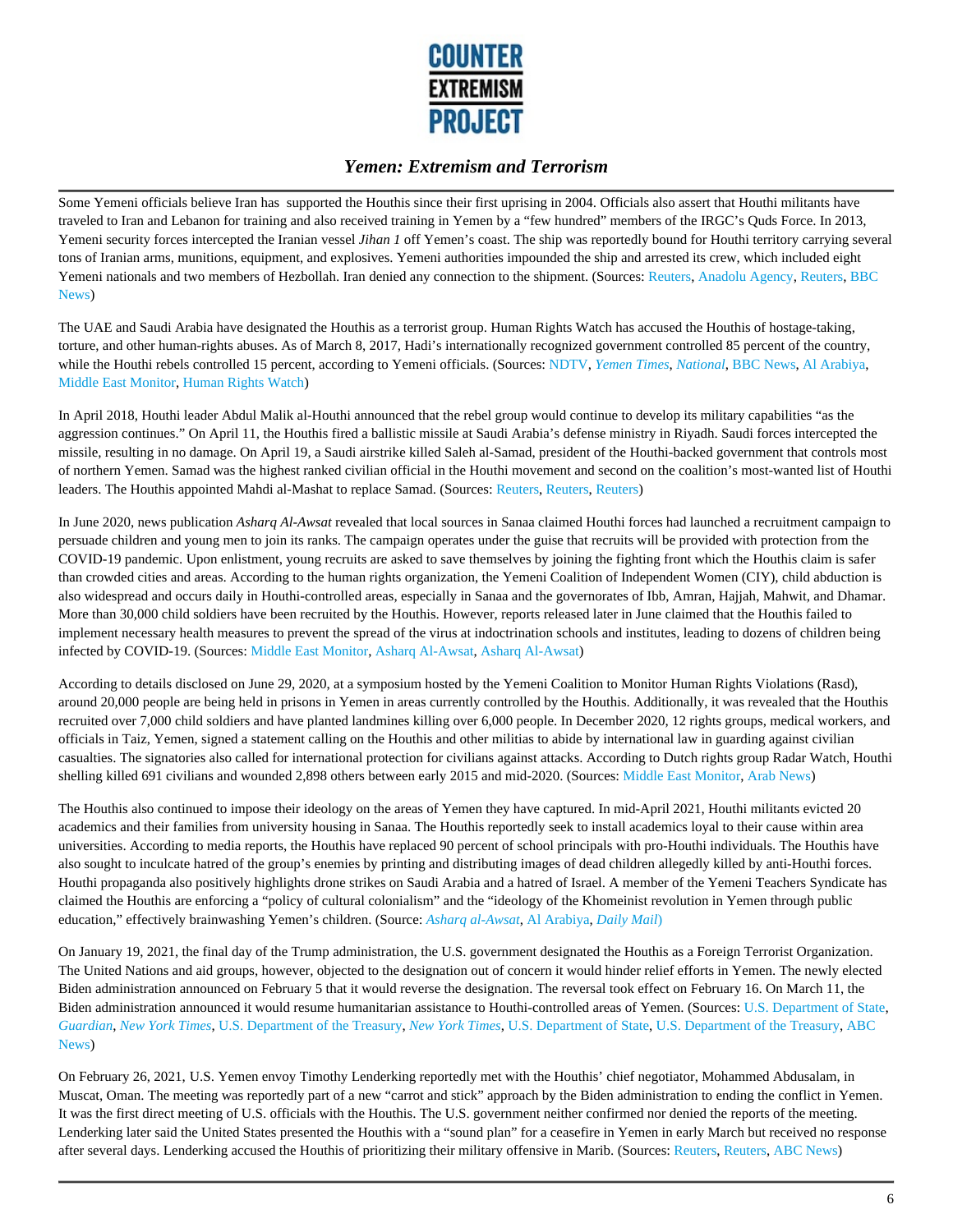

On March 22, 2021, Saudi Arabia presented the Houthis with a ceasefire plan that would allow the opening of Sanaa airport and allow fuel and food imports through Hodeidah port. Both the airport and the Hodeidah port are under Houthi control. On March 25, Abdul Malik al-Houthi said his forces are ready for an "honorable peace" but only if Saudi Arabia lifts its blockade and ends its attacks on Houthi positions. (Sources: Reuters, Bloomberg)

On June 3, 2021, Moammar al-Eryani, the Yemeni Minister of Information, Culture and Tourism, accused the Houthis of "child genocide," due to the number of children aged between 10 and 16 who have died fighting for the rebels. Since February, the rebel group has deployed hundreds of young recruits to the front lines in Marib, supposedly in an attempt to wear down loyalist forces before sending in experienced fighters. According to media confessions made by Houthi militia, many children have been killed in suicide attacks. Along with the claims, al-Eryani also called on the international community, the United Nations, and human rights and child protection organizations to take action against the rebel group for its recruitment of children. (Source: National)

The COVID-19 pandemic has further strained Yemen's resources. Medical professionals accuse the Houthis of suppressing information about the pandemic in areas under their control. In April 2020, the Saudi-led coalition announced a unilateral ceasefire to help the Yemeni government tackle the repercussions of the coronavirus pandemic as the country recorded its first cases of the virus. International aid groups warned of the enhanced dangers of the coronavirus in Yemen because of the country's faltering health-care system. Nonetheless, the Saudis accused the Houthis of carrying out more than 241 attacks within two days of the ceasefire's declaration. By August 2021, Yemeni doctors in Houthi-controlled areas reported being forcing them to falsify the cause of death on paperwork, while vaccinations were generally viewed with trepidation. Initially, the vaccinations were banned completely. Houthi authorities then allowed only 1,000 shots to be distributed. Additionally, there were no limits on public gatherings, including funerals, allowing the virus to spread further. In contrast, the government-held areas of Yemen launched a vaccination drive in April 2021. Medical workers in Houthi-held areas reported clandestinely crossing into government-held territory to receive vaccinations. In March and April 2021, two high-ranking Houthi officials—Yahia al-Shami and Zakaria al-Shami— died of the coronavirus. However, the Houthi government did not mention the cause of death. Human rights groups accused the Houthis of failing to treat the pandemic with the seriousness it deserves. (Sources: *New York Times*, Reuters, National, Associated Press)

In addition to exacerbating the COVID-19 pandemic, the war with the Houthis has elevated the threat of disease and starvation in Yemen. According to an August 2021 U.N. report, approximately two-thirds of Yemen's population—about 20 million people—rely on humanitarian aid, while about five million people "are one step away from succumbing to famine and the diseases that go with it." In Houthi-controlled territories, all but one fuel station have closed, resulting in shortages and wait times as long as a month for cooking fuel. (Source: Al Jazeera)

On February 8, 2022, the international charity Oxfam reported the year-long fighting between the Houthis and pro-government forces in Marib had displaced approximately 100,000 people and worsened Yemen's humanitarian crisis. Oxfam noted at least 43 airstrikes hit civilian targets in Marib province, including houses and farms, in January. According to Oxfam, landmines killed eight people in January 2022 alone, compared to five over the past year. In January 2022, the Houthis also launched multiple attacks against the United Arab Emirates. On January 2, Houthi militants seized the Rwabee, a UAE-flagged merchant vessel, in the Red Sea off the coast of Hodeidah, Yemen. The Houthis claimed the ship was carrying military supplies, while the Saudi-led coalition accused the Houthis of "armed piracy" and said the ship was carrying medical supplies from a dismantled Saudi field hospital on the island of Socotra. Beginning on January 17, the Houthis launched three missile attacks against the UAE that month, killing at least three people. The Houthis warned foreign companies and investors to leave the UAE because "it has become unsafe." Emirati officials called on the United States to redesignate the Houthis as a terrorist group. (Sources: Al Jazeera, U.S. Department of State, CNN, *Wall Street Journal*, Reuters, Associated Press, Oxfam, Xinhua, *Wall Street Journal*)

On March 8, 2022, U.N. Special Envoy for Yemen Hans Grundberg launched consultations in Aman, Jordan, between the Houthis and Yemeni government on the prospects of launching a peace process. Over the weekend of March 12-13, however, the Houthis renewed attacks on government troops on the Al-Balaq mountain range outside Marib city. The Houthis reportedly failed to achieve any territorial gains after government forces repelled their attacks. On March 28, the United Nations began brokering prisoner-swap negotiations between the Houthis and Saudi Arabia. Houthi official Abdul Qader al-Mortada, head of the Houthis' national committee for prisoner affairs, posted to Twitter that the deal could free 1,400 Houthi prisoners in return for 823 coalition prisoners, including 16 Saudis and three Sudanese prisoners. Mortada posted the release of the brother of Yemeni President Abed Rabbo Mansour Hadi and former defense minister Mahmoud al-Subaihi was also under discussion. On March 29, the Gulf Cooperation Council sponsored talks in Saudi Arabia on ending the war in Yemen. The Houthis boycotted the talks because they were held in Saudi Arabia and the Houthis refused to conduct negotiations in "enemy countries." The Houthis previously offered to join the negotiations if they were held in a neutral country. (Sources: Arab News, Xinhua, U.S. Department of State, Al Jazeera, Reuters)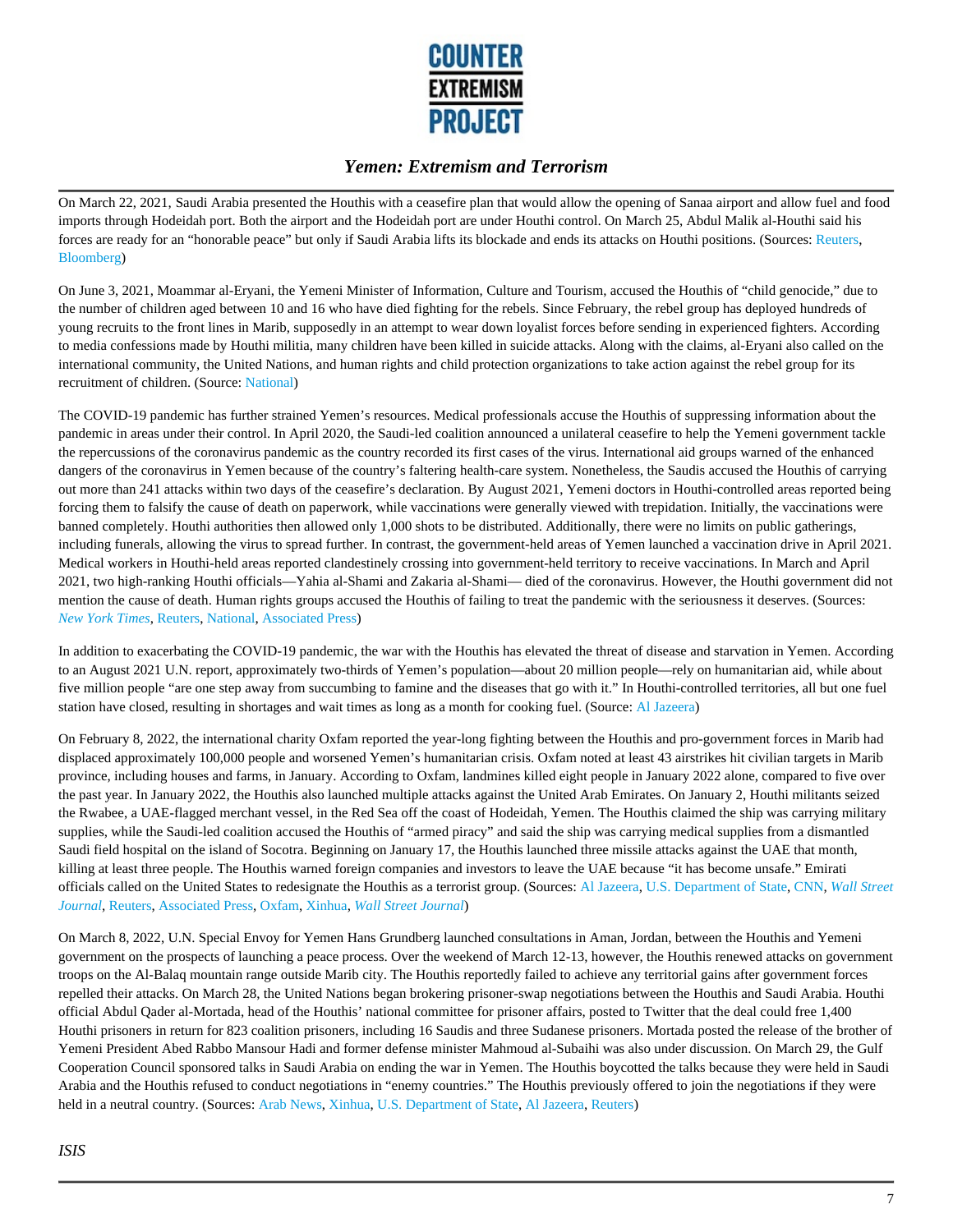

ISIS in Yemen has targeted both the Yemeni government and Houthi rebels. In September 2014, defectors from AQAP and other Islamist groups declared their allegiance to ISIS caliph Abu Bakr al-Baghdadi, who accepted their pledge that November. On March 20, 2015, ISIS's affiliate in Sanaa claimed the group's first major attack in the country after suicide bombers killed 142 people at two Shiite mosques in Sanaa. In late 2015, a former member of AQAP told the *New York Times* that "large numbers of both leaders and individuals" are defecting to ISIS because of frustration with AQAP's perceived passivity in Yemen's civil war. ISIS has since declared wilayats—provinces—in eight different provinces of Yemen, but it is unclear whether all of the branches are active. (Sources: CNN, *New York Times*, *Guardian*, Critical Threats, Critical Threats)

AQAP and ISIS have increasingly come into conflict in the country. In November 2014, AQAP chief cleric Harith al-Nadhari criticized ISIS of "extending the caliphate to a number of countries in which [it has] no power." Al-Nadhari's criticism came one week after a November 13 declaration by ISIS leader Abu Bakr al-Baghdadi that the "caliphate" had spread to Yemen, Libya, Algeria, Egypt, and Qatar. In December 2014, AQAP suicide bombings targeted Houthi rebels in central Yemen, killing 80 people, including children. Militants affiliated with ISIS and AQAP openly clashed in eastern Yemen in December 2015, according to U.S. officials. Yemeni officials claim the two groups are also competing for new members in the country. (Sources: NBC News, *New York Times*, CNN, Al Jazeera, CNN)

Despite the alleged competition for membership, ISIS has not gained as much traction among Yemenis as al-Qaeda, according to Yemeni officials. Many of the leaders of ISIS in Yemen are Saudi nationals. Compounded with ISIS's centralized authority based in Syria, many in Yemen's tribal areas reportedly view the terror group as foreign and disconnected from Yemeni interests. Furthermore, AQAP has forged alliances and worked with local tribal authorities in power-sharing agreements while ISIS leadership has failed to make inroads in Yemeni tribal structure. Nevertheless, ISIS has successfully carried out a series of deadly attacks in the country. In March 2015, ISIS executed 29 Yemeni soldiers. In December of that year, ISIS assassinated the governor of Yemen's Aden province, along with five of his bodyguards. (Sources: *Guardian*, Critical Threats, Al Jazeera, *Wall Street Journal*)

#### *Notable Terrorists Who Have Trained in Yemen*

Several notable terrorists have trained in Yemen before attempting or executing attacks around the world. On December 25, 2009, Nigerian national Umar Farouk Abdulmutallab attempted to detonate a bomb on a U.S. airliner bound for Detroit, Michigan. He is currently serving a life sentence in a maximum security prison in Florence, Colorado. A native Nigerian, Abdulmutallab sought out AQAP propagandist Anwar al-Awlaki for training and guidance in Yemen. (Sources: U.S. Department of Justice, U.S. Department of Justice, U.S. Department of Justice)

While in Sanaa in 2009, Abdulmutallab met Said Kouachi. Said and his brother Chérif Kouachi killed 12 people at the Paris offices of *Charlie Hebdo* on January 7, 2015. Said Kouachi likely trained with AQAP in a safe haven outside of Sanaa while periodically living in Yemen between 2009 and 2011. According to an unidentified Yemeni security official the Kouachi brothers traveled to Yemen in the summer of 2011 to receive training from AQAP and meet with Awlaki. (Sources: *Guardian*, International Business Times, CNN, BBC News, BBC News, CNN, France24, Al Jazeera, Reuters, *New York Times, Wall Street Journal*)

#### *Foreign Fighters*

A U.N. Security Council report from May 2015 reported that 110 Yemeni nationals were fighting in Syria and Iraq, many with ISIS or the Nusra Front. Yemeni fighters also fought against U.S. forces in Afghanistan. Of the 780 detainees held in Guantanamo Detention Center since the facility opened in January 2002, 115 of them were Yemeni nationals. As of January 2008, Yemeni detainees outnumbered those from any other country in Guantanamo. (Sources: Times of Israel, NBC News, *New York Times*, Fox News)

Yemen has also been a destination for foreign fighters. In 2014, President Abed Rabbo Mansour Hadi claimed that 70 percent of al-Qaeda's fighters in the country were foreigners from Brazil, Australia, and France, among other countries. Al-Qaeda denied the charge. In late 2015, the United Arab Emirates reportedly imported hundreds of Colombian mercenaries to fight against Houthi rebels in Yemen. Iranian media alleged in September 2015 that Saudi forces were employing Sudanese and Somalian foreign fighters. (Sources: *New York Times*, Reuters, Fars News Agency)

# **Major Extremist and Terrorist Incidents**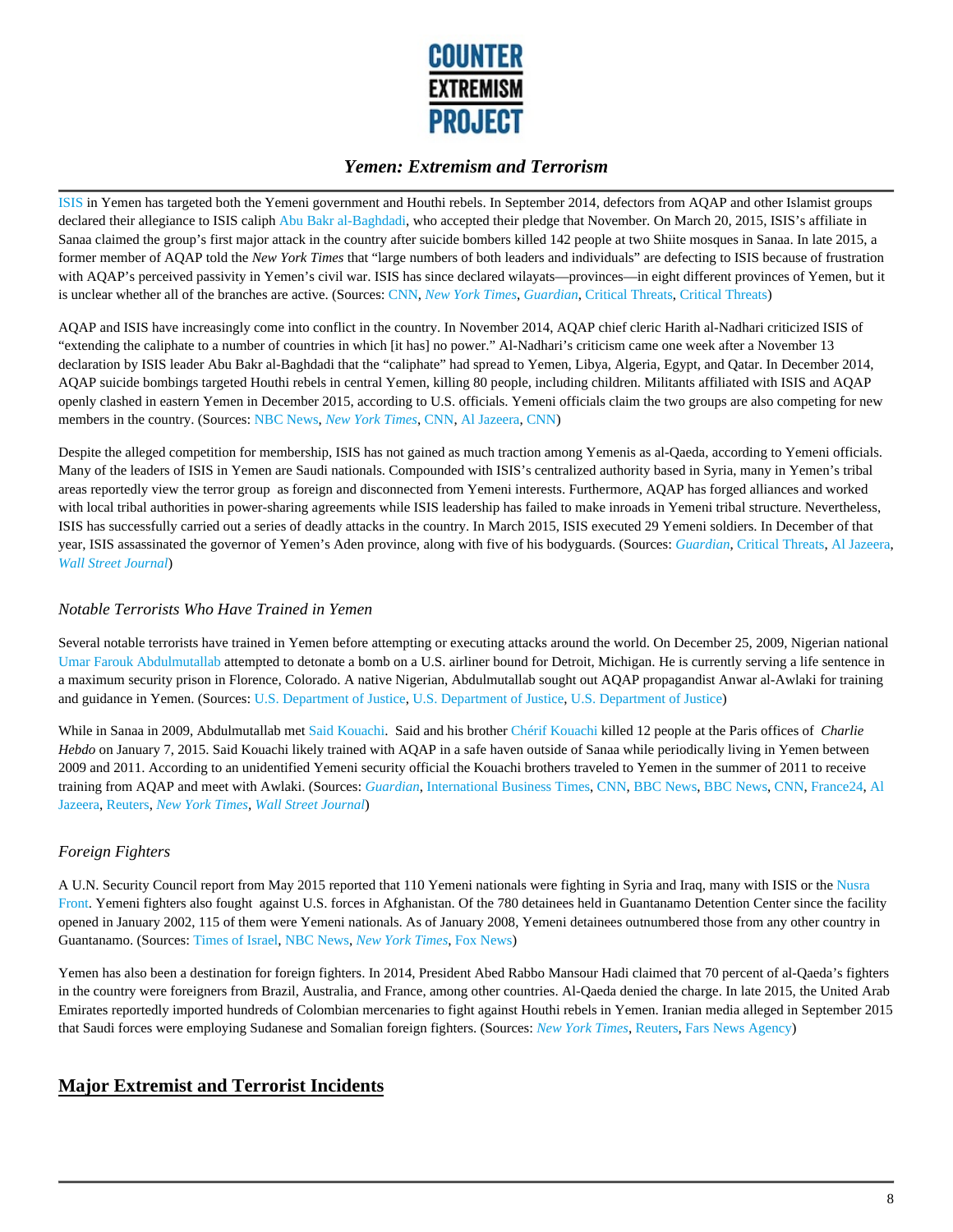

Prior to 2015, nearly all terror attacks within Yemen were carried out by al-Qaeda affiliates. Beginning in 2015, ISIS launched a series of attacks in Yemen, largely against civilian Shiite targets. While AQAP has disavowed attacking markets and mosques in Yemen, ISIS has embraced the tactic, targeting Shiite mosques and other public areas in a deadly series of bombings. Nonetheless, AQAP remains the most active terror group, targeting both the Yemeni military and Houthi positions. AQAP has also struck abroad, inspiring or attempting attacks on the United States and a high-profile attack on the offices of the French satirical magazine *Charlie Hebdo*. Yemen-based Sunni extremist groups have profited heavily from the kidnapping of Westerners. While many of the kidnappings are carried out by tribes looking to pressure the Yemeni government, al-Qaeda plots alone have kidnapped dozens. From 1995 to 2010, more than 200 foreign nationals were kidnapped in Yemen. (Sources: CNN, *Guardian*)

#### *USS Cole Bombing*

On October 12, 2000, two al-Qaeda operatives piloted a 35-foot boat alongside the U.S. Navy destroyer *USS Cole* while it was refueling in Aden harbor. The militants detonated their explosives on the port side of the destroyer and blew a 32-foot-by-36-foot hole in the hull. The bomb exploded just outside the ship's galley where sailors were lined up for lunch, killing 17 sailors and wounded 39 others.

The bombing was allegedly masterminded by Saudi Arabian national Abd al-Rahim al-Nashiri, who had attempted to bomb the *USS The Sullivans* in January 2000. Largely due to the success of the *USS Cole* bombing, Nashiri was appointed head of al-Qaeda operations for the Persian Gulf. In November 2002, Nashiri was captured in the United Arab Emirates and eventually transferred to the U.S. facility at Guantanamo Bay, Cuba. As of March 2017, Nashiri is awaiting trial in the United States on charges of orchestrating the bombings of the *USS Cole* and French oil tanker *HMV Limburg* in October 2002. (Sources: 9/11 Memorial, Global Security, 9/11 Commission, Reuters, *Miami Herald*, Reuters)

#### *Christmas Day Bombing*

On December 25, 2009, Nigerian national Umar Farouk Abdulmutallab attempted to detonate a bomb on a U.S. airliner bound for Detroit, Michigan. Twenty minutes before landing in Detroit, Abdulmutallab attempted to explode the suicide bomb strapped to his underwear. Rather than explode, the bomb lit on fire, causing severe burns. Abdulmutallab was subdued by a nearby passenger and arrested upon his arrival in Detroit. In October 2011, Abdulmutallab pled guilty to all charges leveled against him, saying that he "attempted to use an explosive device which in the U.S. law is a weapon of mass destruction," but which he considered a "blessed weapon." Abdulmutallab was sentenced to life in prison without parole on February 16, 2012. He is currently serving his sentence in a maximum security prison in Florence, Colorado. Abdulmuttallab had trained under AQAP cleric Anwar al-Awlaki in Yemen. (Sources: U.S. Department of Justice, U.S. Department of Justice, U.S. Department of Justice, *New York Times*, *Wall Street Journal, Sunday Times*)

- **March 23, 2022:** A car bombing kills Brigadier General Thabet Gawas and three others in his entourage in a suburb of Aden. Gawas was known for fighting against Houthi rebels. There are no immediate claims of responsibility. Source: Reuters
- March 15, 2022: A car bomb in Abyan province's Zinjibar targets the convoy of Security Belt Brigadier General Abdul Latif al-Sayed, killing four and wounding 12 others.

Two assailants are killed in the attack. Al-Sayed is lightly wounded. Sources: Associated Press, Reuters

• March 2, 2022: A Houthi missile strikes a military camp in Midi, in Hajjah province, killing at least 10 Sudanese soldiers and wounding more than 25 others.

Sources: Agence France-Presse, Xinhua

- **February 21, 2022:** Houthi rebels arrest a former press officer from the closed U.S. Embassy in Sanaa. The former staffer is reportedly held in the Houthi-run Security and Intelligence Authority facility. On February 22, the Houthis bring the staffer back to his home to search it before taking him back again. The arrest raises the number of former U.S. Embassy staff in Houthi custody to at least 11. Source: Associated Press
- **February 20, 2022:** A Houthi landmine kills nine members of a pro-government military patrol in Albuqa in Saada province. Source: Xinhua
- **February 20, 2022:** The Houthis launch seven missiles at Marib, leaving multiple people dead and wounded. Specific casualty numbers are not immediately available. Source: Arab News
- **February 19, 2022:** An explosives-laden drone launched by the Houthis strikes a school in Marib's Hareb district, wounding three students and partially destroying the school. Source: Arab News
- **February 19, 2022:** A Houthi missile strikes a mosque during evening prayers in Al Alem military base in Shabwa province, killing five soldiers and wounding 15 others. Sources: Arab News, Xinhua
- **February 18, 2022:** Arab coalition forces destroy a small Houthi boat in the southern Red Sea.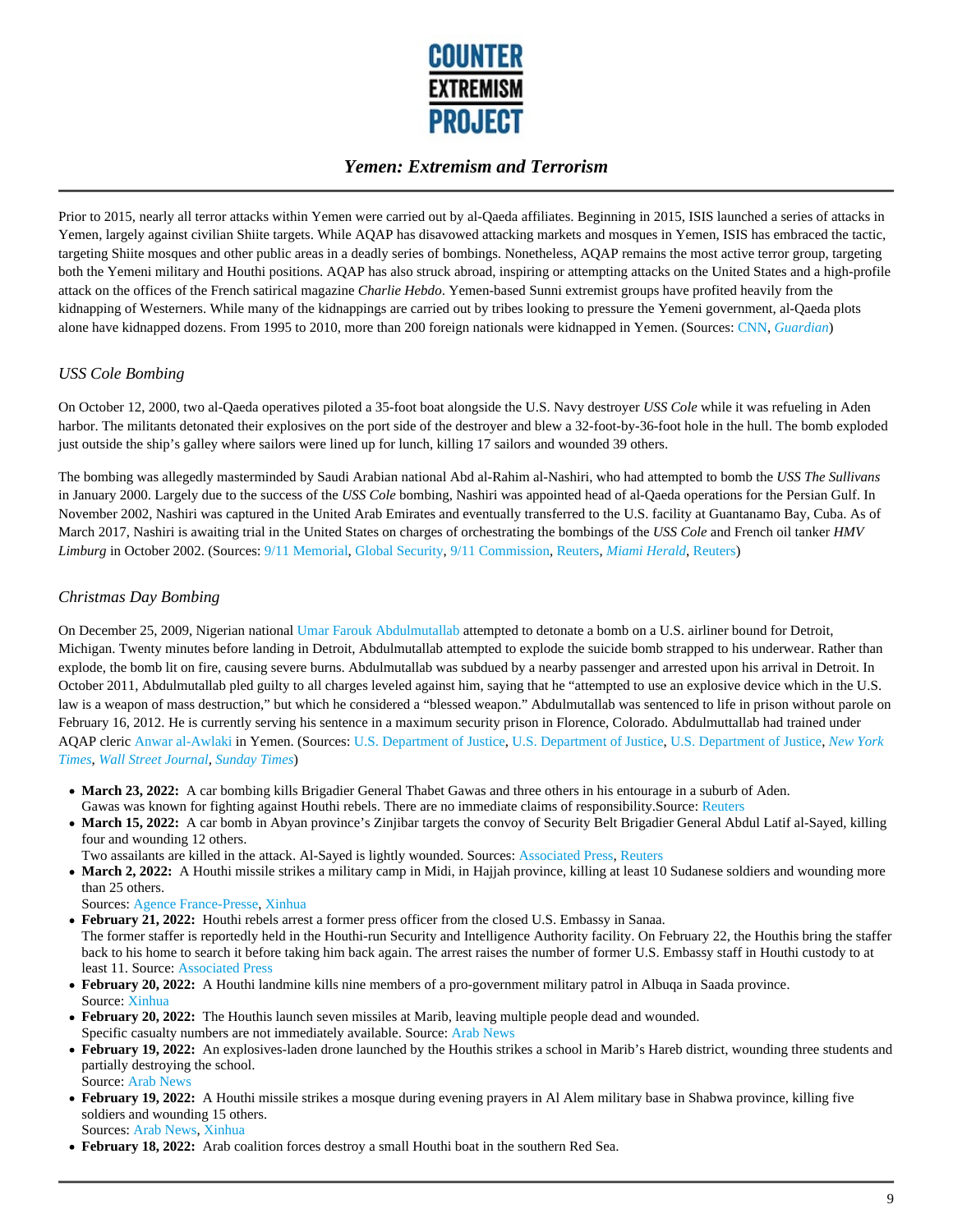

Saudi TV reports the boat was filled with explosives and launched from Yemen's Hodeidah port.Source: Reuters

- **February 16, 2022:** Unidentified gunmen attack the state-owned Safer oil field in Marib, killing at least five government soldiers.
- Source: ANI **February 15, 2022:** A car bomb targets a Yemeni Defense Ministry military convoy in Marib's Al-Wadi district.
- There are no reported casualties, but multiple trucks in the convoy are destroyed. Source: Xinhua
- **February 12, 2022:** Following reportedly intense battles, the Houthis capture the Al-Muhassam military base belonging to Yemeni border guard troops in Hajjah province.

Government forces withdraw from the area as the Houthis use explosive-laden drones to attack, resulting in dozens on deaths and casualties on both sides. Source: Xinhua

- **February 11, 2022:** Suspected al-Qaeda militants kidnap five U.N. workers in Abyan, Yemen. The militants reportedly demand a ransom and the release of some militants imprisoned by the internationally recognized government. Tribal leaders in Yemen are reportedly negotiating for the release of the hostages. Among the five hostages are four Yemeni nationals and one foreign national. Sources:Reuters, Associated Press
- **February 8, 2022:** The international charity Oxfam reports the year-long fighting between the Houthis and pro-government forces in Marib has displaced approximately 100,000 people and worsened Yemen's humanitarian crisis. Oxfam noted at least 43 airstrikes hit civilian targets in Marib province, including houses and farms, in January. In January alone, eight people were killed by landmines, compared to five over the past year.Sources: Associated Press, Oxfam
- **February 8, 2022:** A Houthi landmine kills at least 10 pro-government soldiers and destroys a military vehicle in Haradh. Source: Xinhua
- **February 7, 2022:** Following street fighting between the Houthis and government forces in Hajjah province, the Houthis launch four missiles from Hodeidah toward government-controlled areas in Hajjah.

The Arab coalition accuses the Houthis of using civilian facilities at the Hodeidah port and Sanaa airport to launch missiles. Government forces push into the strategic northern city of Haradh on the fourth day of an offensive to control it. Dozens of Houthis fighters are killed in the confrontation. Source: Arab News

**February 5, 2022 - February 6, 2022:** On February 5, the Yemeni army launches an offensive to retake the northern city of Haradh, in Hajjah province, from the Houthis.

Yemeni forces call on the Houthis to surrender the city. The following day, the Arab coalition warns civilians to avoid roads leading to the city. A coalition spokesman says areas around Haradh are "within the area of operations and are being monitored round the clock, and any movements on these roads will be targeted." On February 6, Yemeni forces seize parts of the city from the Houthis and continue to push toward the city's center. Sources: Arab News, Arab News

**February 3, 2022:** Supported by the Arab coalition, Yemeni army and Giants Brigades troops seize control of several locations on the edges of Um Resh military base in Marib's Juba district.

Dozens of Houthis are reportedly killed in the fighting.Source: Arab News

**February 2, 2022:** Houthi forces launch a counteroffensive against government-backed forces in the Al-Anen district of the southern city of Taiz.

At least 15 Houthi fighters are killed in the assault. Source: Arab News

**January 26, 2022:** Attempting to stop the advancing Yemeni forces, Houthi forces blow up a road on Malla'a mountain, south of Marib, and plant landmines.

Source: Arab News

- **January 26, 2022:** The Houthis launch a missile strike on the center of Marib, killing at least five civilians and wounding 23 others. Yemeni Minister of Information, Culture and Tourism Muammar Al-Eryani accuses the Houthis of deliberately targeting residential areas and civilians in Marib. He calls on the world to punish the Houthis for "a full-fledged war crime." Al-Eryani calls for designating the Houthis as a terrorist organization and prosecuting its leaders.Source: Arab News
- **January 5, 2022:** The Yemeni government accuses the Houthis of setting fire to more than 40 homes in the villages of Markouda, Al-Shujaira, and Al-Nakhilah.

Amsterdam-based human rights organization Rights Radar accuses the Houthis of deliberately burning the homes. Source: Arab News

- **January 2, 2022:** Houthi militants seize the Rwabee, a UAE-flagged merchant vessel, in the Red Sea off the coast of Hodeidah, Yemen. The Houthis claim the ship is carrying military supplies. The Saudi-led coalition accuses the Houthis of "armed piracy" and says the ship is carrying medical supplies from a dismantled Saudi field hospital on the island of Socotra. The Houthis' Al Masirah satellite news channel airs footage of weapons and military equipment on board the ship. The Saudis accuse the Houthis of planting the weapons on board. The Arab coalition threatens to target Houthi-held Yemeni ports if the ship is not released. The United States condemns the Houthis' seizure and calls for the ship's release and an end to all violent activities. Iranian media quotes Houthis officials claiming they seized the ship as a warning to Israel. Sources: Al Jazeera, U.S. Department of State, *Jerusalem Post*, Al Arabiya English
- **December 28, 2021:** The Houthis launch two ballistic missiles toward the Ataq airport in Yemen's Shabwa province, reportedly killing and wounding dozens, though specific casualty numbers are not reported. The missiles reportedly target the UAE-backed Giants Brigades, which took control of the airport the previous day from Saudi forces. Sources:
- Middle East Monitor, Yemen Press Agency **December 16, 2021:** A Houthi attack on Arab coalition positions in the Harad District of Yemen's Hajjah province kills 14 Sudanese soldiers. Source: Middle East Monitor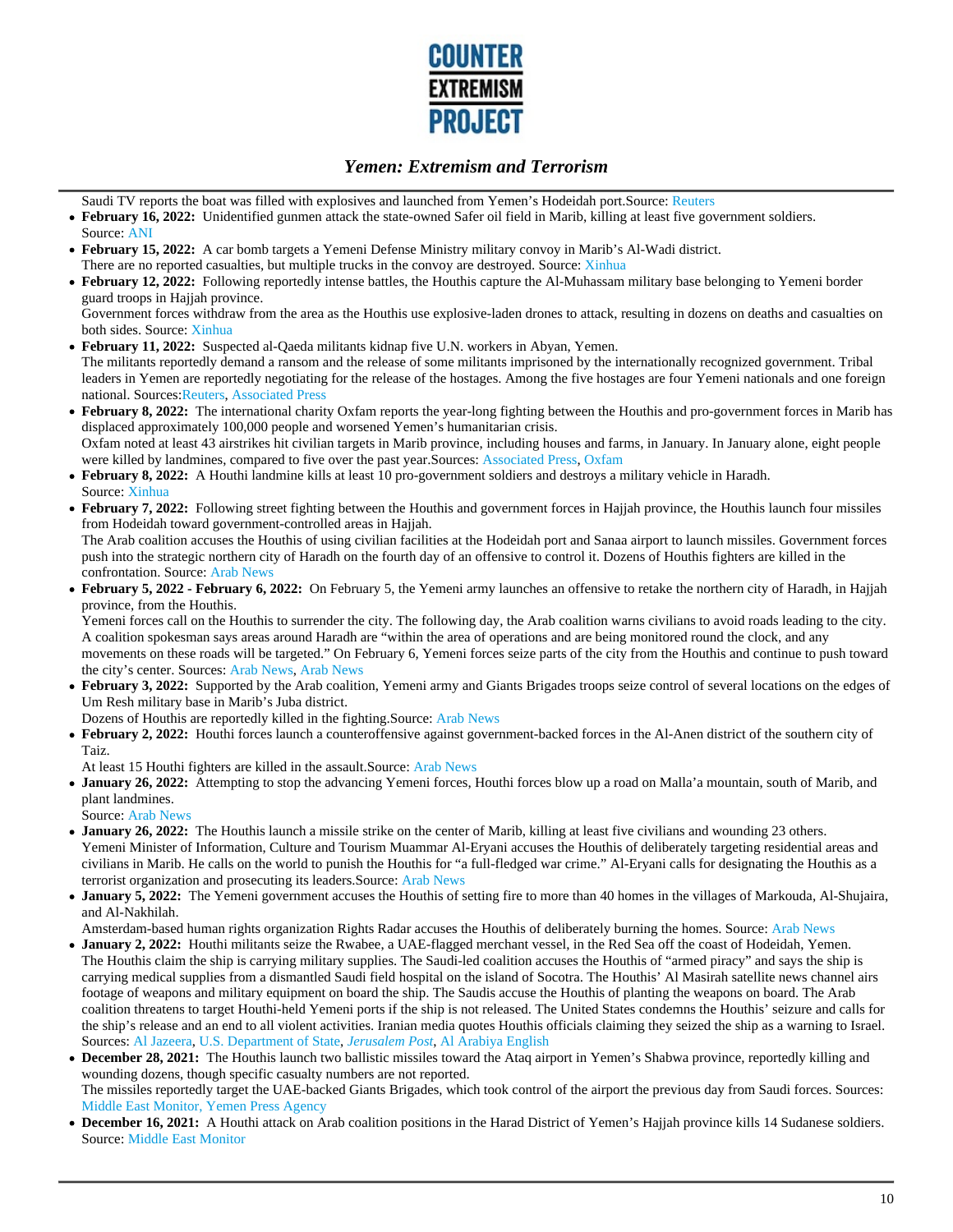

**December 5, 2021 - December 6, 2021:** Houthi militants exchange gunfire with coalition forces in Marib, resulting in the deaths of at least 25 Houthi fighters.

The Houthis hold 25 funerals in Sanaa the following day. The Saudi government says it intercepted a Houthi ballistic missile over Riyadh. The Houthis claim to have carried out a wide offensive in Saudi Arabia. Sources: Reuters, Reuters

- **November 13, 2021:** Houthi and coalition forces clash in Hodeidah and coalition warplanes strike the Al Faza area south of Hodeidah. The Saudi military denies it is withdrawing. Source: Reuters
- **November 10, 2021:** Houthi militants storm the former U.S. Embassy in Sanaa and take captive U.S.-employed Yemeni security personnel. Most of the captives are freed by November 12. The U.S. Department of State calls on the Houthis to release the remaining captives, vacate the building, and return all seized property. The United States closed its embassy in 2015.Sources: *Wall Street Journal*, *Washington Post*, U.S. Department of State, Associated Press
- **November 9, 2021:** A car bomb in Aden kills pregnant journalist Rasha Abdullah Al Harazi and wounds her husband, Mahmoud Al Atmi, also a journalist.

Source: Reuters

- **October 31, 2021:** The Houthis launch two ballistic missiles that strike a mosque and a religious school in Marib province. The attack kills and injures 29. Source: Reuters
- **October 30, 2021:** The Houthis launch a mortar strike in Taiz, southern Yemen. The explosion kills four and injures two others. Despite not being close to the battlefields or military bases under the government's control, Taiz is one of a series of residential areas that have been targeted by the Houthis, resulting in the deaths of dozens of civilians. Source: Arab News
- **October 28, 2021:** The Houthis launch a missile that strikes a tribal leader's home south of Marib. The explosion kills thirteen and injures 16 others. Source: Arab News
- **October 23, 2021:** The Houthis launch a ballistic missile that fails to reach its target and instead strikes a residential area in Dhamar province, northern Yemen.

Media reports claim over dozens of civilians were killed or wounded in the missile attack. Source: Arab News

**October 16, 2021 - October 17, 2021:** On October 16, the U.S. State Department condemns the Houthis' "flagrant disregard for the safety of civilians" during their offensive in Marib.

The State Department accuses the Houthis of "obstructing movement of people and humanitarian aid, preventing essential services from reaching the 35,000 residents of Abdiya" and thus exacerbating the humanitarian crisis. On October 17, the Houthis claim to have seized three districts in Shabwa province in southern Yemen and two more districts in Marib. Sources: U.S. Department of State, Reuters

- The Houthis allegedly kidnap at least 47 people in al-Abdiyah while searching for Yemeni soldiers and tribesmen resisting their occupation. The Houthis reportedly question the captured civilians about relatives serving in the Yemeni forces and allied militias. Local authorities issue pleas to the United Nations and international aid groups to intervene before the 35,000 people living in the district die of starvation. On October 12, the internationally recognized Yemeni government declares southern Marib a military zone following Houthi gains in the area. On October 18, the Arab coalition announces it has carried out 38 operations targeting the Houthis in al-Abdiyah, resulting in the deaths of more than 150 Houthi militants. On October 26, the coalition announces the deaths of more than 85 Houthi fighters in targeted strikes in the Al-Jawba and Al-Kassara districts in Marib. Sources: Arab News, Levant, Reuters, Arab News
- **October 10, 2021:** A car bomb in Aden kills at least six and wounds seven. The bomb targets the convoy of Aden Governor Ahmed Lamlas. Lamlas and Agriculture Minister Salem al-Suqatri survive, but the attack kills the governor's photographer, the head of his security detail, and a fourth companion, as well as a bystander. Lamlas is secretary-general of the STC. Suqatri is also a member. The STC blames the attack on Islamist militant groups. Source: Reuters
- **October 8, 2021 October 9, 2021:** The Houthis increase shelling and ground attacks on the Marib western district of Al-Kasara on October 8. Government forces reportedly kill at least 100 Houthi fighters, forcing the Houthis to end their attack on Al-Kasara by October 9. Source: Arab **News**
- **October 8, 2021:** Houthi attacks in al-Rawdah kill at least 29 civilians.

. On October 8, Abdullah Al-Saadi, Yemen's permanent representative to the United Nations, lodges a complaint with the U.N. Security Council over Houthi crimes against civilians in Marib. Saadi cites multiple attacks against al-Rawdah. Source: *Asharq al-Awsat*

- **October 3, 2021:** The Houthis fire three ballistic missiles toward Marib, killing two children and wounding at least 33 other people. One of the missiles lands in the al-Rawdah neighborhood, which is home to thousands of displaced people. The missile struck a house, killing a 4-year-old girl and her 2-year-old brother. Their parents were also wounded. The other two missiles targeted military areas of the city. The U.S. Embassy in Yemen condemns the attack. Yemeni officials pledge to punish the Houthis for the attack. Sources: Reuters, Arab News
- **September 27, 2021:** Fighting continues in Marib as military and medical sources report at least 67 pro-government troops and Houthi rebels are wounded.

A Houthi victory in Marib would grant the rebels almost total control over northern Yemen, as well as gas and oil infrastructure. Sources: Agence France-Presse, *Washington Post*

**September 23, 2021:** The Houthis begin a siege of Marib's al-Abdiyah district, sparking a humanitarian crisis as the Houthis block medical and other humanitarian aid.

Local tribes fight to repel the Houthis but the Houthis advance in the district over the following month. Aid workers on the ground accuse the Houthis of committing genocide in al-Abdiyah by denying access to humanitarian organizations and shelling hospitals and other vulnerable civilian targets. Sources: Reuters, *National*

**September 18, 2021:** A Houthi firing squad executes nine people in Sanaa.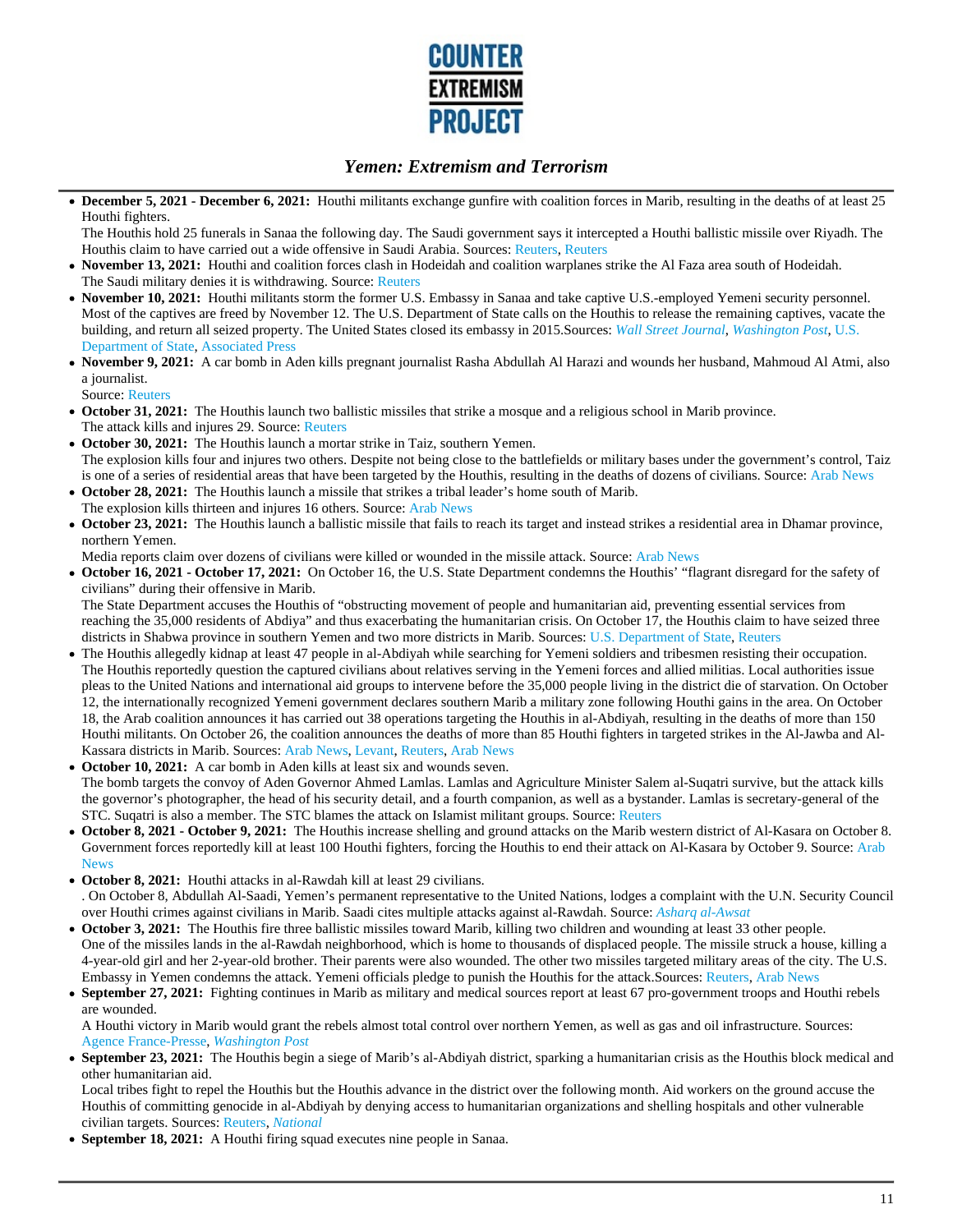

The nine were accused of involvement in the killing of senior Houthi official Saleh al-Samad on April 19, 2018. Samad was president of the Houthis' Supreme Political Council. He and six others were killed in a Saudi airstrike in Hodeida province. Altogether, the Houthis accused more than 60 people of involvement in Samad's death, including U.S. President Donald Trump, and Western, Israeli, and Gulf Arab officials. Sources: Associated Press, Associated Press

**September 11, 2021:** Militants fire a ballistic missile and explosive-laden drones toward the Red Sea port city of Mocha in Yemen, destroying  $\bullet$ several warehouses of humanitarian aid.

No casualties are reported. Officials from the internationally recognized government blame the Houthis, who do not immediately claim responsibility for the attack. Source: Associated Press

- **September 8, 2021:** Houthi forces capture Marib's Rahabah district.  $\bullet$ Yemen's internationally backed government had initially recaptured the district in July, but lost control to the Houthis after heaving fighting that resulted in the death of 65 fighters from both sides. Source: Al Jazeera
- **September 2, 2021 September 4, 2021:** The Houthis continue their assault on Marib in northern Yemen, killing 22 pro-government forces and wounding 50.
- At least 48 Houthi fighters are also killed within 48 hours of clashes. Source: *Jordan Times*
- **September 1, 2021:** Saudi forces intercept and destroy three Houthi drones over Yemen, which the Saudis say were targeting civilians. Source: Reuters
- **August 29, 2021:** Houthi forces launch armed drones and ballistic missiles toward the al-Anad military base in southern Yemen, killing at least 30 soldiers and wounding 60.
- Source: Reuters
- **August 29, 2021 August 31, 2021:** Houthi fighters launch multiple attacks on government positions around Marib and the surrounding areas of al-Mashjah, al-Kassara, Jabal Murad, and Rahabah.

On August 30, at least 11 government-aligned soldiers are killed and several are reportedly wounded. Iranian media claim dozens of Arab coalition fighters are killed in the fighting. Yemen's Armed Forces Guidance Department estimates at least 800 Houthi fighters are killed during the 72 hours of fighting. Military officials claim Iran sent military experts and fighters from the IRGC, Iraq, and Lebanon to provide reinforcements to the Houthis. Yemeni officials accuse the IRGC of firing ballistic missiles and drones inside and outside of Yemen.Sources: a href="https://www.arabnews.com/node/1920446/middle-east">Arab News, Mehr News Agency, Xinhua

 $\bullet$ **July 29, 2021:** The Houthis blow up the house of Taleb Durkom, brother of Brigadier General Ahmed Saeed Durkom and a commander in the government forces in Marib.

Taleb Durkom writes on Facebook the act won't deter government-backed forces from confronting the Houthis. Source: Al-Monitor

**July 25, 2021:** The Houthis blow up the al-Zaher home of Hussein al-Humaiqani, who aided government forces in capturing al-Zaher from the Houthis earlier in the month.

Moammar al-Eryani, the information minister in the Saudi-backed Yemeni government, condemns the Houthis for "deliberately" blowing up "citizens' homes in the matter of terrorist organizations, terrorizing citizens and systematically avenging anyone who disagrees with it." Source: Al-Monitor

- **July 14, 2021 July 20, 2021:** On July 14, government-backed forces recapture the Rahabah district, southwest of Marib, from the Houthis. The Houthis launch a counteroffensive and recapture some of the territory. On July 20, the Houthis blow up the home of Marib's emergency police chief, Brigadier General Ahmed Saeed Durkom. Source: Al-Monitor
- **July 5, 2021 July 8, 2021:** On July 5, government-backed forces recapture the Yemeni town of a-Zaher from the Houthis. On July 8, the Houthis retake al-Zaher. Sources: Middle East Eye, Al-Monitor
- **July 4, 2021:** Houthi militias launch a missile targeting a mosque in a Yemeni army base in the Modiya district of the southern governorate of Abyan.

The explosion kills five and injures at least 15. The assault occurred after government loyalists reclaimed ground in the central governorate of al-Bayda, a location that is critical to Houthi supply routes. Sources: Reuters, Asharq al-Awsat

- **June 29, 2021:** Houthi rebels launch two missiles targeting the government-held city of Marib.
- The attack kills three people and injures at least 10 others. The Houthis claimed they targeted military camps in the city. Source: Arab News **June 10, 2021:** The Houthis launch a missile in Marib, hitting a women's prison and mosque.
- The attack kills at least eight and wounds as many as 27. Source: *Washington Post*

**June 6, 2021:** The Houthis launch a ballistic missile that targets Marib. The missile strikes a gas station that kills 17 people and wounds five others. Yemeni Information Minister, Moammar al-Eryani, claims the attack amounts to a war crime. Source: Al Jazeera

**April 26, 2021:** Following two days of fighting between the Houthis and the Saudi-led coalition which backs Yemen's government, more than 65 people are killed.

The Houthis advance towards Marib city and take full control of the Kassara battlefield in the northwest. Capturing Marib would potentially provide the Houthis with leverage before entering into any negotiations with Yemeni government, but would also lead to a greater humanitarian disaster as hundreds of thousands of civilians have been displaced by ongoing fighting from both sides. Source: Defense Post

- **April 15, 2021 May 16, 2021:** The Houthis continue their offensive in Marib, reportedly killing 36 Yemeni troops. At least 60 Houthi fighters are also reportedly killed during the clashes. Source: Agence France-Presse
- **April 15, 2021:** The Houthis abduct Yemeni model and actress Entesar Al-Hammadi for posing in pictures without a hijab. The Houthis reportedly intend to prosecute Hammadi for violating Islamic culture and dress codes. Source: *Daily Mail*
- **April 11, 2021 April 17, 2021:** Houthi militants evict 20 academics and their families from university housing in Sanaa.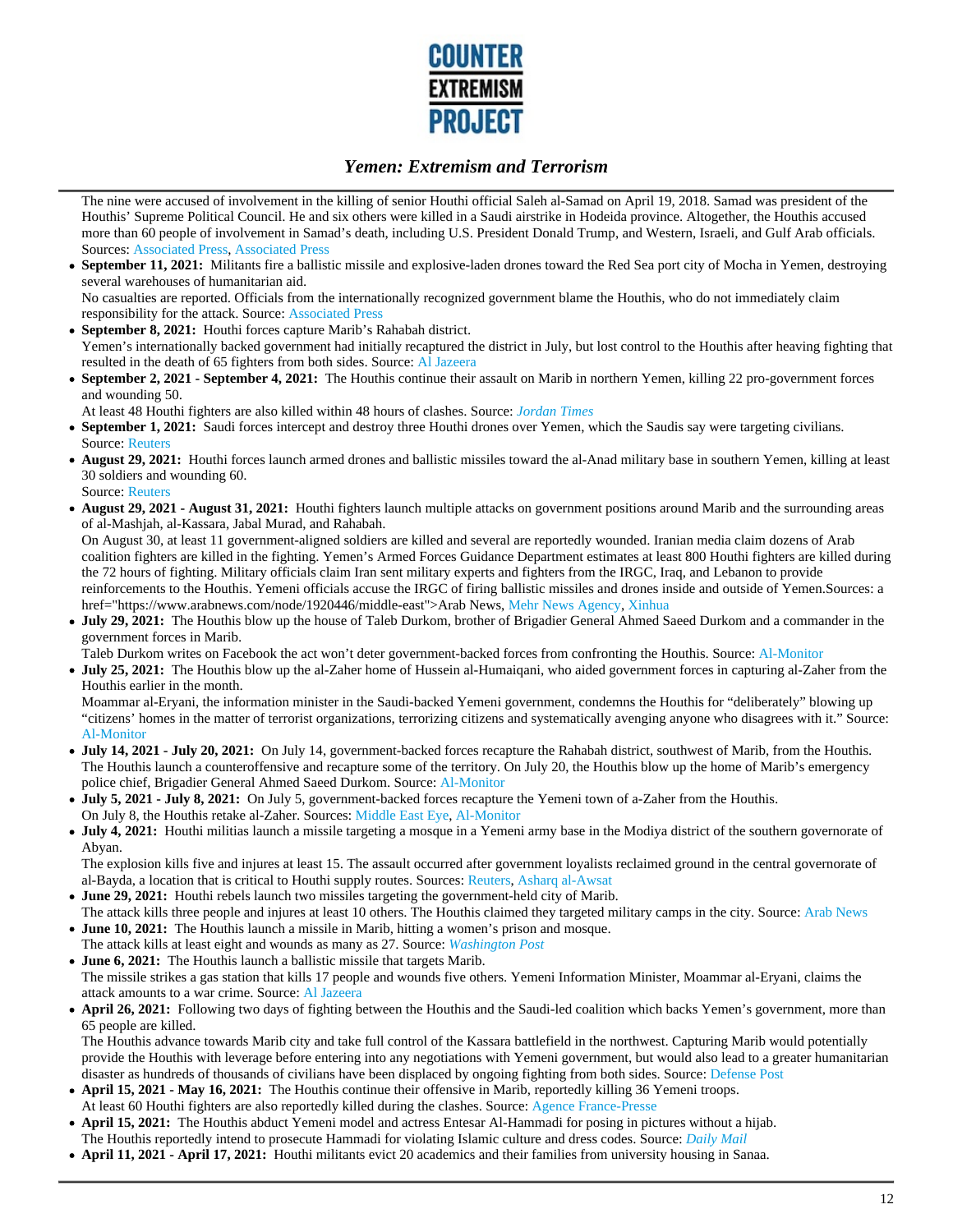

The Houthis reportedly seek to install academics loyal to their cause within area universities. Source: *Asharq al-Awsat*

- Within 12 days, the Houthis reportedly kidnap more than 12 doctors and 17 health care workers from hospitals in Sanaa because they had refused to treat wounded Houthi fighters.
- Source: *Asharq al-Awsat*
- **March 28, 2021:** Houthi forces expel 13 members of three Jewish families from Sanaa, effectively deporting the last of Sanaa's millennia-old Jewish community except for four remaining seniors.
- The 13 reportedly await the United Nations to relocate them as they refuse to go to Israel. Source: *Asharq al-Awsat*
- **March 18, 2021:** Suspected al-Qaeda gunmen, armed with machine guns and grenades, attack a checkpoint in Yemen's Abyan province, killing at least 12, including four civilians.

The attackers escape. The checkpoint is administered by the Security Belt militia. Separately, an explosion targets the convoy of Yemeni Minister of Civil Service and Insurance Abdel Nasser al-Waly in Aden. Waly escapes unharmed. Sources: Agence France-Presse, *Asharq al-Awsat*

- **March 16, 2021:** Shells from a Houthi rocket strike a market in Marib, killing one and wounding eight others.  $\bullet$ Separately, Houthi militants in Saada launch two ballistic missiles toward Saudi Arabia, which land in uninhabited areas in southern Saudi Arabia. Saudi forces respond by destroying a bunker and launch pads in Saada. Source: Arab News
- **March 15, 2021:** The Houthis launch armed drones at Abuha Airport and King Khalid Air Base in Khamis Mushait, both in Saudi Arabia.  $\bullet$ Houthi spokesman Yahya Sarea claims the drones struck their intended targets. The Saudi-led coalition says it intercepted a drone targeting Khamis Mushait but does not confirm the other strikes. Sources: *Jerusalem Post*, Al Jazeera
- **March 7, 2021:** Houthi security forces launch three tear gas cannisters into a protest at a migrant center in Sanaa, causing a fire that kills 45 people and wounds more than 200.

Most of the fatalities are Ethiopian immigrants. Later in the month, the Houthis admit their forces caused the fire. The Houthis detain 11 security personnel and claim no authorization had been given to use the tear gas. Later in the month, Ethiopian activists in Sanaa announce they are pursuing legal counsel to file a lawsuit against Houthi leaders in the International Criminal Court over responsibility for the fire. Sources: Al Jazeera, *Asharq al-Awsat*

- The Houthis continue to clash with Yemen's army for the government-controlled city of Marib. On March 3, the Houthis announce they have taken control of 10 of Marib's 14 districts, while the Saudi-backed government remains in control of the city's center. On March 10, the Houthis fire a ballistic missile toward Marib, which the Saudi military destroys. On March 11, the United States, United Kingdom, France, Italy, and Germany issue a joint statement condemning the Houthi offensive. Sources: Al Arabiya, Reuters, CNN, Arab Weekly, Agence France-Presse
- **February 28, 2021:** Shelling destroys a home near Yemen's port of Hodeidah, killing five, including a child.
- Saudi and Houthi forces accuse one another of responsibility for the attack. Source: Al Jazeera
- **February 27, 2021:** The Saudi military intercepts and destroys a ballistic missile and three armed drones over Riyadh, which they accuse the Houthis of launching.

There are no reported casualties, but debris from the destroyed missile damages a home in Riyadh. The United States calls on the Houthis to end all attacks. Sources: Al Jazeera, U.S. Department of State

- **February 11, 2021:** Saudi forces reportedly intercept and destroy a Houthi drone near the town of Khamis Mushait, which hosts a key airbase in southern Saudi Arabia.
	- Source: Al Jazeera
- **February 10, 2021:** Houthi drones armed with bombs target Abha airport in southwest Saudi Arabia.
- There are no casualties reported, but a civilian plane is damaged. Source: Associated Press
- **February 7, 2021 February 8, 2021:** On February 7, Houthi militants launch drone and rocket attacks on Marib, as well as ground attacks on al-Jawf.

The following day, Houthi fighters continue an offensive operation into Marib. Government forces push back the Houthis and capture several fighters. At least 29 people are killed, and dozens are wounded in the fighting. Sources: *Asharq al-Awsat*, Associated Press, Arab News

- **January 6, 2021:** Houthi militants kidnap three engineers employed by the Safer Company for Oil Exploration and Production in Sanaa. Two of the engineers are kidnapped off a bus, while the third is taken at his home. Separately, Houthi attacks on homes in Taiz leave six dead and seven wounded. Four of the dead are children. Sources: Aden Press, Arab News
- **December 30, 2020:** As a plane carrying Yemen's newly confirmed government arrives from Saudi Arabia, an explosion at Aden's airport kills at least 25 and wounds more than 110 others.

The Saudi-led coalition reportedly shoots down a bomb-laden drone over a palace where the new cabinet members were taken after arrival. No cabinet ministers are injured in the attack. Yemeni Prime Minister Maeen Abdulmalik Saeed accuses the Houthi militia and its primary sponsor, Iran, of responsibility. According to investigators, the Houthis fired four ballistic missiles at the airport. A Houthi official denies responsibility. A March 2021 U.N. report confirms the Houthis' responsibility for the attack. On March 26, U.N. investigators present their report to the U.N. committee that oversees Yemen-related sanctions, but Russia blocks the report's wider release. Sources: BBC News, *Asharq al-Awsat*, *New York Times*, Reuters

- **December 12, 2020:** A mortar shell strikes a stadium in Taiz, killing a football coach and his 10-year-old son. Two other children are wounded. The following day, dozens of protesters gather inside the stadium to demand an end to such attacks. Source: Arab News
- **December 7, 2020:** Suspected al-Qaeda gunmen kill five members of the government-allied separatist Security Belt Forces outside of Lawdar city in the Abyan province.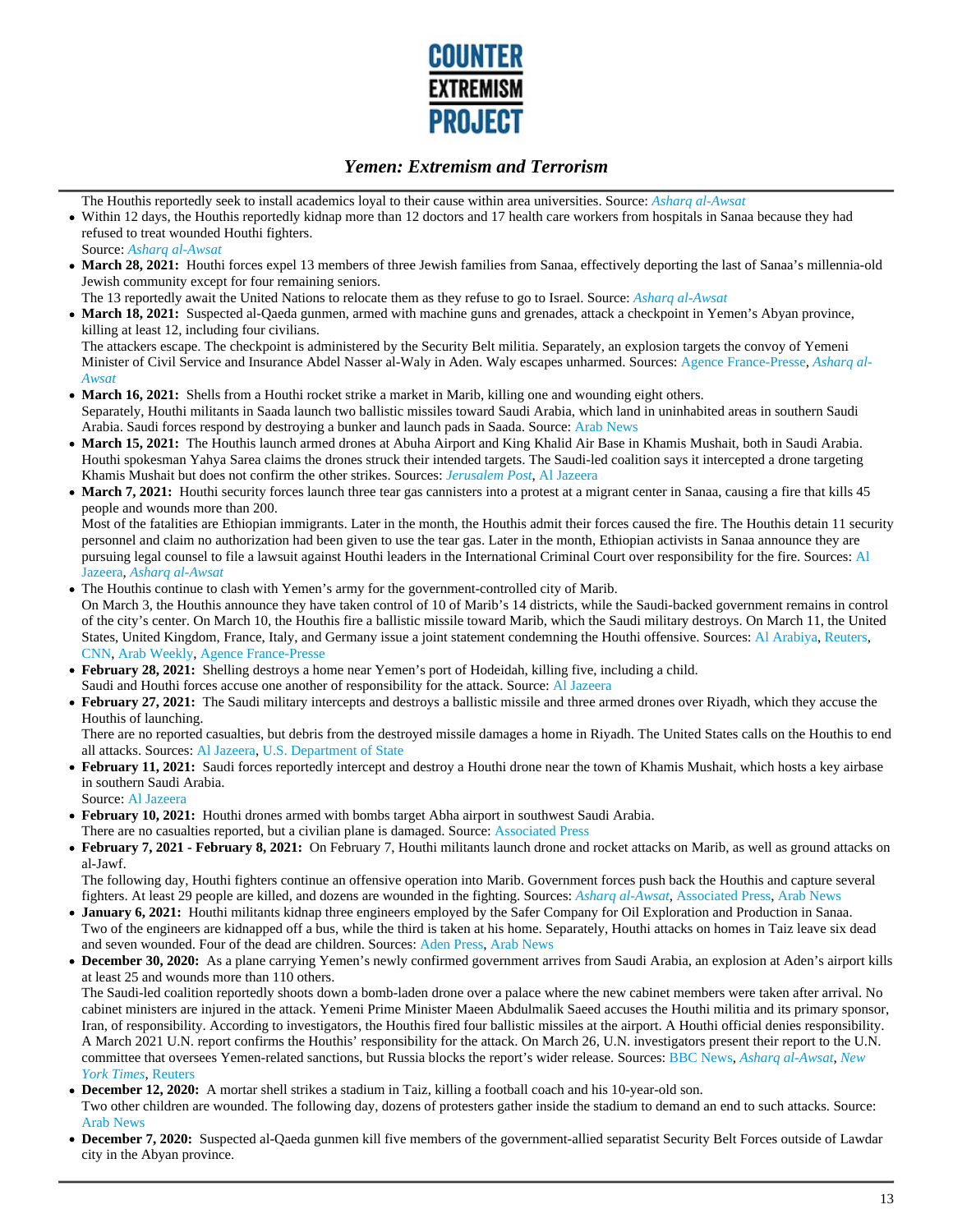

#### Source: Agence France-Presse

- **December 3, 2020:** Mortar shells strike the Thabit Brothers industrial compound in Hodeidah, killing at least eight and wounding 13 others. The government blames Houthi militants. Source: Agence France-Presse
- **October 1, 2020:** Houthi fighters attack an army post in Al Hodeidah province. At least three militants are killed. Source: Anadolu Agency
- **September 27, 2020:** At the conclusion of a 10-day U.N.-mediated talk in Switzerland, Yemen's government and Houthi representatives agree to immediately release a total of 1,081 conflict-related detainees and prisoners. The Houthis are expected to release around 400 government prisoners, while the Yemeni government will release 681 Houthi fighters. Sources: Voice of America, Gulf News
- **September 19, 2020:** Houthi rebels launch a missile that targets Saudi Arabia's Jizan province. The attack wounds five civilians. Source: Defense Post
- **August 25, 2020:** AQAP militants detonate a bomb in the Somaa district of al-Bayda province. The attack destroys a health center where alleged al-Qaeda dissident Mottar al-Youssoufi, was killed and crucified days earlier. Source: Defense Post
- **August 16, 2020:** Houthi rebels launch a missile attack in both the northeast and east of Sanaa. The attacks kill nine soldiers and wound four others. Source: Defense Post
- **August 15, 2020:** AQAP militants shoot Motthar al-Youssoufi in al-Bayda province. They crucify his body and leave it outside a health clinic. The jihadists claimed al-Youssoufi guided U.S. drone strokes against the militants. Source: Defense Post
- **July 13, 2020:** Houthi rebels launch a missile attack from Sanaa, targeting a large oil facility in Jizan, Saudi Arabia. The Saudi-led military coalition intercepts the six bomb-laden drones and missiles. The Houthis claim they not only destroyed a number of military bases, but that they also killed and injured dozens of military officers in the attack. Source: Al Jazeera
- **May 27, 2020:** Houthi rebels launch a missile attack on the army command in Marib province. The attack kills at least eight and wounds several others. Source: Al Jazeera
- **April 29, 2020:** ISIS's Yemen-based cell releases a video intended to undermine al-Qaeda's legitimacy. The video, "A Documentary Shedding Light on Al-Qaeda Organization's Deviation Following What Is Known as the Arab Spring," directs most of its criticism towards al-Qaeda leader Ayman al-Zawahiri, as well as al-Qaeda's senior leadership. The video claims that al-Qaeda undermined its jihadist message by cooperating or being lenient towards insufficiently religious organizations—such as Egypt's Muslim Brotherhood—and political parties during the Arab Spring. Source: Long War Journal
- **April 23, 2020:** AQAP militants ambush a security checkpoint in Abyan province. The attack kills one Yemeni security member and another was kidnapped. Source: Yemen Online
- **April 23, 2020:** The Houthis and allied forces in the Yemeni army claim to capture a base held by Ansar Al-Shariah—an al-Qaeda affiliated group, in Al-Jawf province.

The Houthis seize explosives, ammunition and the black flag notoriously associated with ISIS but also used by AQAP. The exact details of the capture of the base remain unreported. Sources: Middle East Monitor, Long War Journal

**April 16, 2020:** Saudi Arabia executes Emad Abdelqaui al-Mansouri, a Yemeni man who was found guilty of attacking a Spanish dance troupe in Riyadh in November 2019.

The attack wounded three people. Mansouri was found guilty on a number of charges including tampering with national security and creating chaos and terror. According to court records, Mansouri reportedly acted on the orders of an unnamed senior al-Qaeda leader in Yemen. Source: NBC News

**April 13, 2020:** Yemen's Ministry of Culture announces that the Houthi rebels bombed the Al-Qobba fortress, an archaeological site in Hajjah Governorate, northwest Yemen.

The Ministry calls upon all international institutions—UNESCO, UNISDR, and ICOMOS—to condemn the attack. Source: Middle East **Monitor** 

**April 9, 2020 - April 14, 2020:** The Saudi-led coalition backing Yemen's government announces a two-week unilateral ceasefire to commence on April 9.

The Houthis reject the proposal despite having submitted a comprehensive peace proposal to the United Nations the same day. On April 13, the coalition accuses the Houthi rebels of significantly violating the conditions of the truce, carrying out more than 241 attacks. The truce was scheduled to last two weeks to help the Yemeni government tackle the repercussions of the coronavirus pandemic. Despite the on-going violence, it was reported that on April 14, Saudi Arabia resumed indirect talks with the Houthis in an effort to reach a bilateral ceasefire. Sources: National, Middle East Eye, Defense Post, *New York Times*, Reuters, Reuters

- **April 6, 2020:** Houthi rebels launch a shelling attack in Taiz, southwestern Yemen. The shelling hits a women's prison, killing at least six prisoners. Sources: Associated Press, Al Jazeera
- **March 28, 2020:** Houthi rebels launch ballistic missiles, targeting Riyadh and Jizan, Saudi Arabia.
- Saudi Arabia's air defenses intercept the attack. However, two civilians are injured from debris fallout. Source: Al Jazeera
- **March 17, 2020:** Houthi rebels launch ballistic missiles in Al-Yatma, north of Al-Jawf. The attack targeted a meeting of senior military and tribal leaders, including Amin Al-Akeemi, the governor of Al-Jawf. Al-Akeemi survives the attack, but four others are killed. Source: Middle East Monitor
- **March 14, 2020:** Houthi militants storm the headquarters of the Nasserist Unionist People's Organization in Sanaa and impose new taxes on the city's residents under the guise of support the war effort.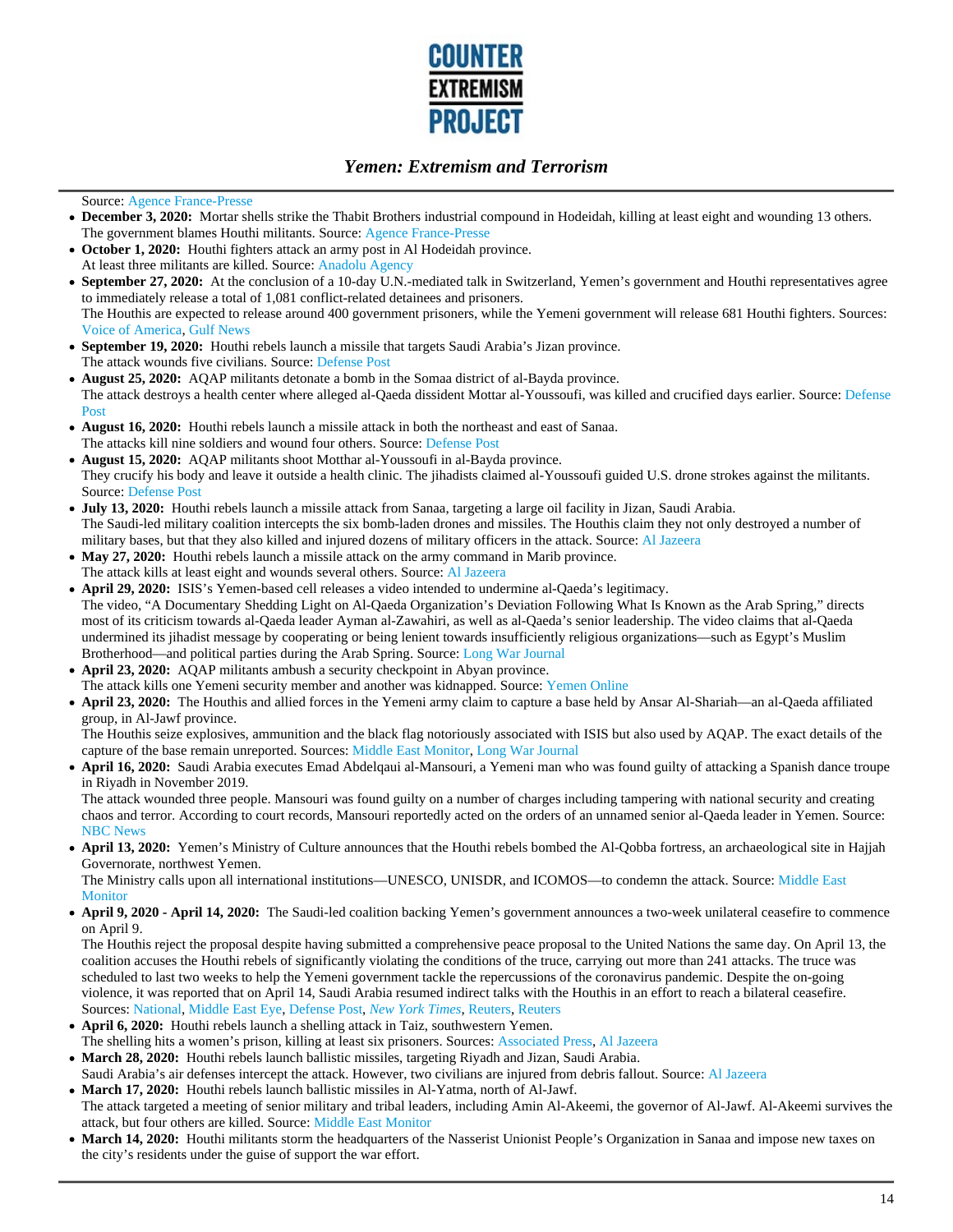

According to the militants, residents opposed to the taxes will be deprived of gas bottles and other humanitarian aid allocated by international organizations. Source: Al-Awsat

- **March 14, 2020:** Houthi militants carry out a missile attack in Taiz, southwest Yemen.
- The missile strikes a civilian vehicle, killing five and wounding an unconfirmed number of others. Source: MENAFN
- **March 4, 2020:** The Saudi-led coalition fighting in Yemen foils an "imminent terrorist attack" on an oil tanker off Yemen's coast on the Arabian Sea.

The tanker was sailing southeast of Yemen towards the Gulf of Aden when it was targeted by four vessels. One of the vessels, which was remotely operated, attempts to explode the tanker. Reports do not detail how the bomb is defused. It is uncertain which terrorist group was behind the attack, although the Sunni Muslim military coalition has previously accused the Iran-aligned Houthi movement of trying to attack Yemeni vessels with explosive-laden boats. Sources: Reuters, Al Jazeera

- **February 11, 2020:** Houthi rebels carry out a missile attack against the Amajed army base in Abyan, southern Yemen.  $\bullet$ The attack kills three soldiers and wounds 15 others. Source: Xinhua
- **January 25, 2020 January 20, 2020:** Houthi military spokesman, Yahya Sarea, releases a statement claiming the Iran-aligned group has launched 26 rocket attacks between January 25th and the 30th against airports in southern Saudi Arabia. The targets also included the facilities of oil company Saudi Aramco, and "two sensitive targets." Saudi authorities have not confirmed the strikes, but if confirmed, they will be the first by the Houthis on Saudi Arabia since September 2019. Source: Reuters
- **January 25, 2020 February 6, 2020:** On January 25, local media reports that the U.S. launched a drone strike in Yemen's Marib province. On January 31, 2020, the U.S. announced that it launched a drone strike against Qasim al-Raymi—the leader of al-Qaeda in the Arabian Peninsula (AQAP), al-Qaeda's affiliate in Yemen. The drone strike against Raymi was not carried out by the U.S. military, and instead was orchestrated by the C.I.A., following months of tracking Raymi through aerial surveillance and other intelligence. On February 6, U.S. President Donald Trump confirms that Raymi was killed in the drone strike, but does not provide further details or the exact date of the operation. Sources: *New York Times*, *Wall Street Journal*, *Wall Street Journal*
- **January 20, 2020:** According to a report published by the United Nations, Houthi and ISIS militants have begun to engage in limited cooperation against AQAP in central Yemen.

In a short-term alliance, Houthi forces have provided ISIS fighters with access to its military camps as a way to repel their shared adversary. Source: United Nations

**January 18, 2020 - January 20, 2020:** On January 18, ballistic missiles strike a mosque at the al-Estiqbal military camp in Marib, killing at least 116 people.

It is reportedly one of the deadliest attacks in the civil war. There are no immediate claims of responsibility but the government blames Houthi rebels. The United States blames Iran, which denies involvement. On January 20, government forces fight Houthi rebels east of Marib. Senior Houthi commander Jaber Al Muwaed is reportedly killed in the fighting. Saudi Arabia renews its air campaign against Houthi rebels in response to the Marib attack. Sources: *Guardian*, Associated Press

- **January 7, 2020:** Suspected Houthi rebels launch a missile attack on a military base in Al Dhalea province. The attack kills 11 soldiers and wounds 18 others. The military base served as a training camp for new recruits affiliated with the Southern Joint Forces—a coalition of pro-government military groups undertaking the fight against the Houthis. Source: The National
- **December 29, 2019:** A ballistic missile strikes a military parade for the Resistance Forces, a separatist militia part of the Saudi-allied STC, in Dhale Province, Southern Yemen.
- At least 10 people are killed and 21 others are wounded. It is suspected that the Houthis are responsible for the attack. Source: *New York Times* **December 22, 2019:** RPGs strike the offices of three international aid organizations in Dhale province, wounding one.
- There are no immediate claims of responsibility but government officials blame Islamist terror groups. Twelve aid organizations in southern Yemen suspend their activities in the region after the attack. Sources: Oxfam, United Nations, Associated Press
- **December 6, 2019 February 2, 2020:** On December 6, a member of the Saudi Air Force goes on a shooting rampage in a classroom building at the Naval Air Station in Pensacola.

Armed with a handgun, Second Lt. Mohammed Saeed Alshamrani kills three people and injures eight others. Alshamrani was one of hundreds of military trainees at the base. A sheriff's deputy eventually shoots Alshamrani dead during the attack. On February 2, AQAP releases a posthumous recording from AQAP leader Qasim al-Raymi that claims responsibility for directing the December shooting. In the audio, Raymi states, "We congratulate our Muslim nation and embrace the operation of the martyr hero, the daring knight Muhammad bin Saeed al-Shamrani." The group does not provide evidence of training the gunman, but offers copies of his will and correspondence that indicate his affiliation with AQAP. Sources: Radio Free Europe, *New York Times*, *New York Times*

- **November 17, 2019 November 20, 2019:** Houthi rebels seize a Saudi Arabian tugboat in the Red Sea on November 17. The vessel was towing a South Korean drilling rig. Sixteen crew members are captured. Houthi rebels release the seized vessel the next day. Sources: CNN, Associated Press
- **November 13, 2019:** A missile strikes government forces in Marib. The attack kills three senior military officers and three soldiers from Yemen's internationally recognized government while also wounding 12 others. No group claims responsibility for the attack. Source: ABC News
- **November 6, 2019:** Houthi rebels launch at least four missiles targeting warehouses used by the allied forces known as the Giants Bridges in the port town of al-Makha.

At least eight people are killed and 12 others are wounded in the attack. At least three other missiles are intercepted. Government forces say the attack also targeted a refugee camp and a hospital run by Doctors Without Borders. Sources: Al Jazeera, Associated Press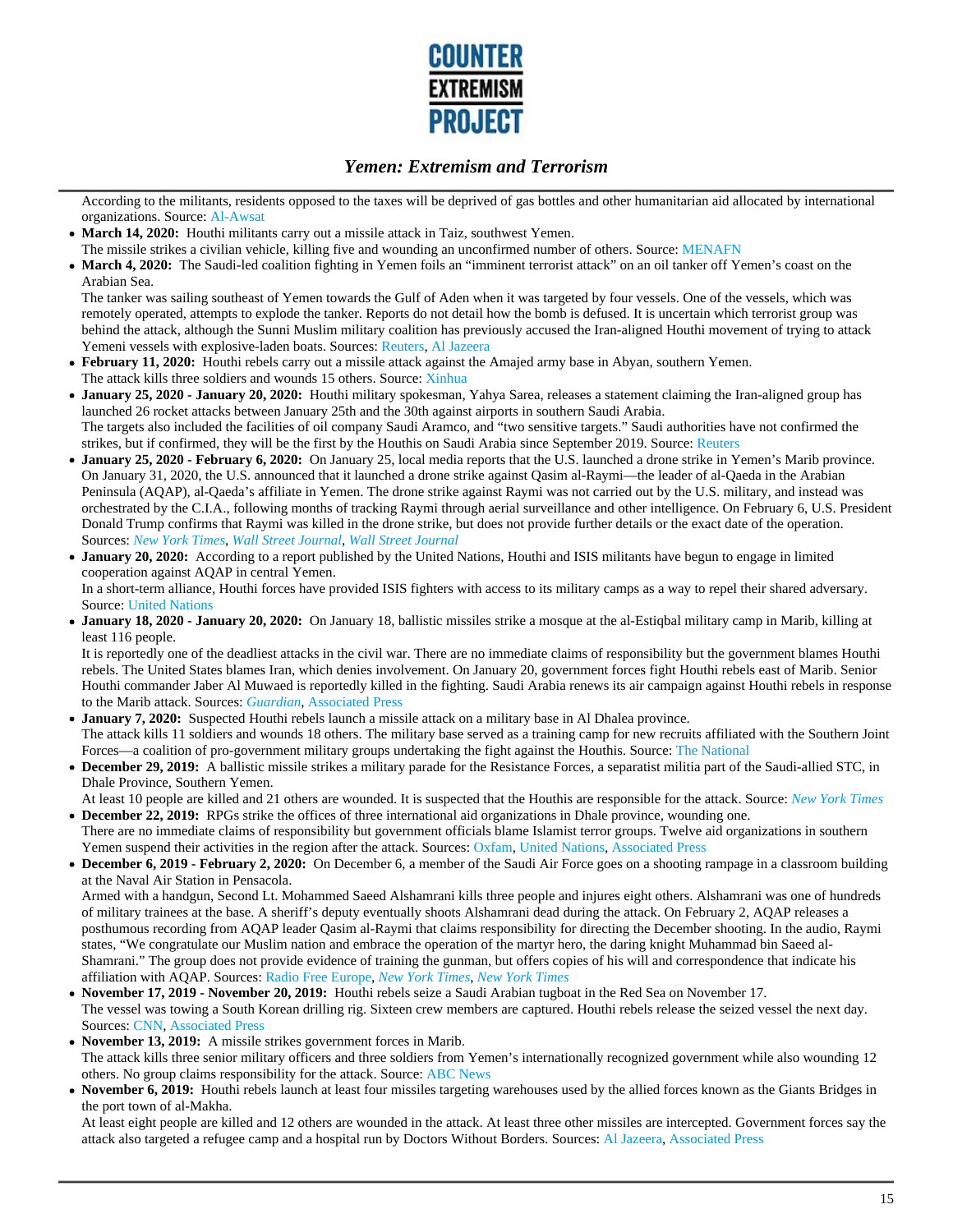

**October 2, 2019:** Iranian Chief of Staff, Major General Mohammed Bagheri, admitted in an interview to Phoenix Chinese TV Channel that Iran has been providing "advisory and intellectual support" to the Houthis.

According to Bagheri, Iran's Islamic Revolutionary Guard Corps provided advisory support, weapons and equipment to Iraq and Syria at the request of their governments. Source: Middle East Monitor

- **September 30, 2019:** Houthi rebels announce the unconditional release of 350 prisoners, including three Saudi Arabians, days after the Yemeni  $\bullet$ group claimed to have captured thousands of Saudi troops following an incursion into Saudi Arabia. A statement by the Houthi National Committee for Prisoners' Affairs (NCPA) carried by Al Masirah TV said the individuals were on the list of
- persons drawn up as part of the prisoner exchange deal agreed in Stockholm, Sweden, in December of last year. Source: Al Jazeera **September 28, 2019:** Houthi rebels claim to have killed 500 Saudi soldiers, captured a further 2,000, and seized a convoy of Saudi military  $\bullet$ vehicles in the southern Najran region of Saudi Arabia.
- The claims could not be corroborated and have been denied by Saudi forces. Source: Al Jazeera
- **September 14, 2019:** Drone attacks are launched from Yemen on two key oil installations in Abqaiq, Saudi Arabia.  $\bullet$ The Houthis claim responsibility for the attack. Although there are no casualties, the damaged oil facilities process the majority of Saudi Arabia's crude output which raises the risk of a disruption in world oil supplies. Source: *New York Times*
- **September 3, 2019:** Houthi rebels launch multiple drone attacks on King Khalid Air Base in the southwest of Saudi Arabia. Earlier in the day, Houthis fire several ballistic missiles towards Najran airport in the southwest of the kingdom. No casualties or injuries are reported in both instances. Source: Xinhua
- **September 1, 2019:** The Saudi-led military coalition launches airstrikes in Dhamar province, southwest Yemen. The six or seven airstrikes hit a prison complex resulting in the deadliest strike in Yemen this year. Over 100 people are killed in the attack. The coalition claims to have destroyed a site storing drones and missiles while the head of the Houthis' national committee for prisoner affairs, Abdul Qader al-Mortada, claims that many of the prisoners were due to be released in a local deal to exchange prisoners of war. Source: Reuters
- **August 30, 2019:** A suicide bomber on a motorcycle kills six southern separatist fighters on the outskirts of Aden. ISIS claims responsibility for the attack. Source: Reuters
- **August 29, 2019:** UAE warplanes bomb Yemeni government forces in Aden, killing at least 45 soldiers. President Hadi's forces withdraw from Aden after the airstrikes. Source: Reuters
- **August 28, 2019:** Houthi rebels launch a cruise missile towards Saudi Arabia's Abha airport. Yahya Saria, the group's military spokesman, confirms Houthi responsibility for the attack. The missile targeted plane hangars and led to air traffic being halted in the airport. No casualties or injuries are reported. Also that day, the Houthis launch armed drones on "military targets" in the Saudi regions of Jizan and Najran. Source: Reuters
- **August 27, 2019:** The Trump administration is preparing to initiate direct talks with Iran-backed Houthi forces in Yemen in an effort to end the four-year war.

The U.S. is looking to prod Saudi Arabia into taking part in secret talks in Oman with Houthi leaders in an effort to broker a cease-fire in Yemen. The move could open the first significant channel between the Trump administration and the Houthis. Source: *Wall Street Journal*

- **August 27, 2019:** Saudi-led coalition forces intercept and down a Houthi drone launched toward the kingdom from Yemen. Houthi's Al Masirah TV does not announce the attack. Also on the 27th, Houthi rebels conduct a large-scale attack in Saada. As many as 25 soldiers of the Saudi-backed government forces are killed and an unreported number are injured. Sources: Reuters, Xinhua
- **August 26, 2019:** Houthi rebels launch armed drones at a "military target" in Riyadh. It is unreported if there are any casualties or injuries. Source: Reuters
- **August 22, 2019 August 23, 2019:** Following heavy clashes with UAE-backed separatist fighters, forces loyal to Yemen's internationally recognized government retake full control of Ataq, a key southern city in the oil-rich Shabwa province.
- Clashes began on the 22nd and lasted until the 23rd leading to an unreported number of casualties and injuries. Source: Al Jazeera
- **August 22, 2019:** Houthi forces launch two drones towards the city of Khamis Mushait, Saudi Arabia. Saudi forces intercept and down the two drones. Source: Gulf Business
- **August 21, 2019:** Martin Griffiths, the U.N. Special Envoy to Yemen, meets with Houthi rebels over stalled peace talks. Peace talks between Houthis and the internationally recognized government have been stalled since they reached an U.N.-sponsored cease-fire agreement in Stockholm in December last year over the country's Red Sea port city of Hodeidah. Both Yemeni warring parties have failed to implement the deal or withdraw their forces from Hodeidah. The Houthis are still holding the port city while the government forces backed by a Saudi-led coalition are stationed on the southern outskirts of Hodeidah. Source: Xinhua
- **August 21, 2019:** Houthi rebels shoot down a U.S. drone with an air missile.
- The U.S. suspects the missile to be provided by Iran although the Houthis claim the weapon was developed locally. Source: CNN
- **August 19, 2019:** Southern separatists seize most Yemeni government security and military bases near the port of Aden on after bouts of infighting among allies.

Their seizure effectively puts control of the Abyan capital in the hands of the UAE-backed separatists and further weakens the government of Abd-Rabbu Mansour Hadi. Source: Reuters

- **August 17, 2019:** Houthi rebels deploy 10 drones to strike Saudi Arabia's Shaybah oil field, one of the kingdom's largest. There are no injuries and no disruption to the field's production. Source: *Wall Street Journal*
- **August 16, 2019:** The Houthis launch drone attacks on Saudi Arabia's Abha international airport, halting air traffic. The Saudi-led coalition reports that the drone was intercepted and shot down. Source: Reuters
- August 14, 2019: Southern separatists vow to keep control over Aden until the Islamist Islah party and northerners are removed from positions
- of power in the south.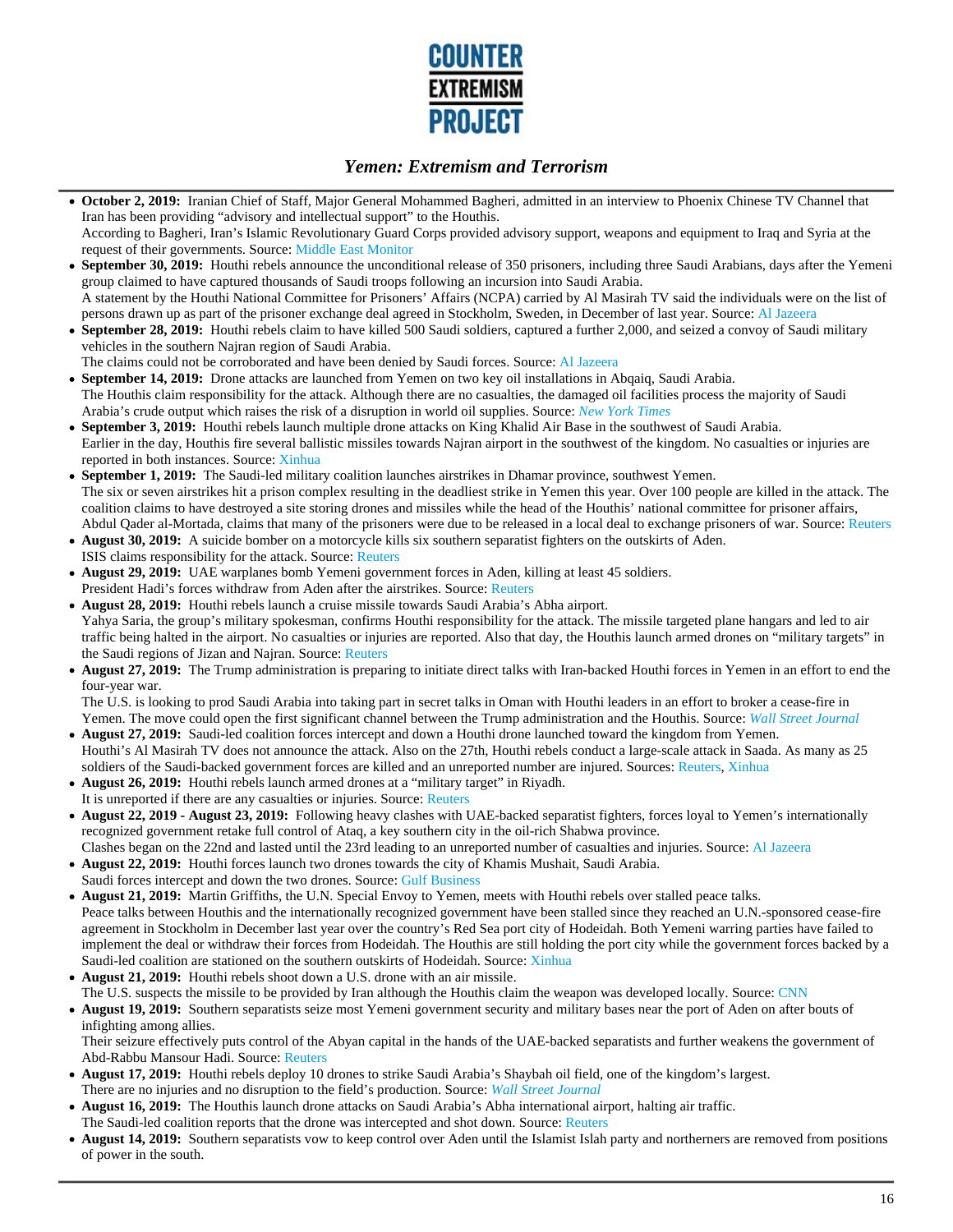

The Southern Transitional Council alleges that Islah was complicit in a Houthi missile strike earlier in the month. Source: *New York Times*

- **August 13, 2019:** Iran's Supreme Leader Ayatollah Ali Khamenei pledges Tehran's continued support for Yemen's Houthi movement. That same day, Houthi forces claim to launch drone attacks on the airport of Abha in southwest Saudi Arabia. Coalition forces deny that Abha was under attack and that instead a drone launched by the Houthis "fell" over a residential area in Amran. Both sides report no casualties. Sources: Reuters, Reuters, *New York Times*
- **August 10, 2019:** Yemeni separatists backed by the UAE take control of most of the port city of Aden and the grounds of the presidential palace.

The seizure follows four days of fighting between separatist and coalition forces. It is reported that at least 70 people are killed throughout the four days. That same day, the separatists capture a military camp in the central Khormaksar neighborhood. Sources: *Washington Post*, *New York Times*

- **August 9, 2019:** A federal grand jury charges a Yemeni national living in Arkansas for providing support to a terrorist organization. Bilal al-Rayanni was charged with supporting al-Qaeda between October and December of 2014 while he was in Yemen. He was initially charged on July 11 with making a false statement on a passport application in May. If found guilty, al-Rayanni will face 20 years in prison and up to 15 years for lying on a passport application. Sources:Associated Press, U.S. Department of Justice
- **August 9, 2019:** Southern separatists and government forces renew fighting in Aden, killing at least eight. In a separate event, the brother of Abdel-Malek al-Houthi, the leader of the Iran-aligned Houthi movement, is reportedly killed in Sanaa. The Houthis claim government forces carried out the operation, but the coalition states it was an "insider operation" due to infighting among factions in the Houthi camp. Sources: *New York Times*, *New York Times*
- **August 8, 2019:** UAE-backed separatists and presidential guards fight in Aden, killing at least one bystander. Source: *New York Times*
- **August 7, 2019:** Yemeni separatists backed by the UAE open fire on government forces near the presidential palace in Aden. At least three people are killed and nine are injured. Despite having the Houthis as a common enemy, relations between Yemen and the UAE have been tense amid allegations that the Emiratis have offered patronage to southern Yemeni politicians campaigning for secession. Sources: *New York Times*, *Washington Post*
- **August 2, 2019:** Members of al-Qaeda storm a military camp belonging to Yemeni forces trained by the UAE in Abyan province. The attack kills at least 20. Source: *Washington Post*
- **August 1, 2019:** ISIS detonates a car bomb in a military camp for the Security Belt forces—the elite military wing of the Southern Transitional Council—in Aden.
- The attack kills 13 policemen. Source: Reuters
- **August 1, 2019:** Houthi rebels initiate twin attacks in the city of Aden. Suicide bombers blast a police station in one neighborhood while the rebels fire a missile at a military parade of UAE-trained militia. At least 51 people are killed in the attacks. Source: *Washington Post*
- **July 29, 2019:** The Saudi-coalition launches an airstrike on a market in northern Yemen, killing 14 people and wounding more than 26 others. The attack is a response to a Houthi drone attack on a Saudi airbase. Sources: Voice of America, United Nations
- **July 28, 2019:** Houthi forces launch indiscriminate attacks in the Al-Rawdhah neighborhood of Taiz.
- The attack kills one child and injures three others. Source: United Nations
- **July 20, 2019:** Saudi-coalition fighter jets take out at least five Houthi air defense sites around Sanaa. Source: Voice of America
- **July 16, 2019:** The Houthis launch a drone attack on Jizan airport in southwestern Saudi Arabia. Source: Reuters
- **July 15, 2019:** The Saudi-led coalition intercepts and downs three Houthi drones that were launched towards the southwestern Saudi cities of Jizan and Abha.
- Source: Reuters
- **July 12, 2019:** The United Nations human rights office reports that a court run by Yemen's Houthi rebels has sentenced 30 men to death. The sentenced were accused of spying for the Saudi-UAE-led coalition shortly after rebels seized the capital in 2014. Source: Al Jazeera
- **July 11, 2019:** The UAE begins to phase out and withdraw their forces from the Yemeni war. It is estimated that they have over 5,000 troops in the area. Source: *New York Times*
- **July 6, 2019:** Houthi forces carry out drone attacks on military sites at the Abha airport in southern Saudi Arabia. Earlier that day, Houthis also claim targeting warplane hangars and other military sites in Saudi Jizan airport. Source: Reuters
- **July 2, 2019:** The Houthis launch an armed drone and strike Abha airport in Saudi Arabia.
- At least nine people are injured. Source: *Washington Post*
- **June 15, 2019:** A Saudi-led coalition launches an air strike on Houthi rebels in Sanaa. The raids hit air-defense systems and other military positions in the Houthi-controlled city. Source: Al Jazeera
- **June 12, 2019:** Yemen's Houthi rebels strike a missile on a civilian airport in Southern Saudi Arabia. The attack injures 26. Mohamed Abdul Salam, a Houthi official, says the strike is in retaliation for the Saudi-led coalition's continued aggression and blockade on Yemen. Source: *New York Times*
- **June 8, 2019:** The Houthis bombard the city of Taiz during Eid festivities. The attackers target children, killing or wounding at least 16. Source: Middle East Monitor
- **May 26, 2019:** Saudi Arabia's defense forces intercept a drone armed with explosives. The drone was launched by Yemen's Houthis and aimed at an airport in the south of the kingdom. Source: Reuters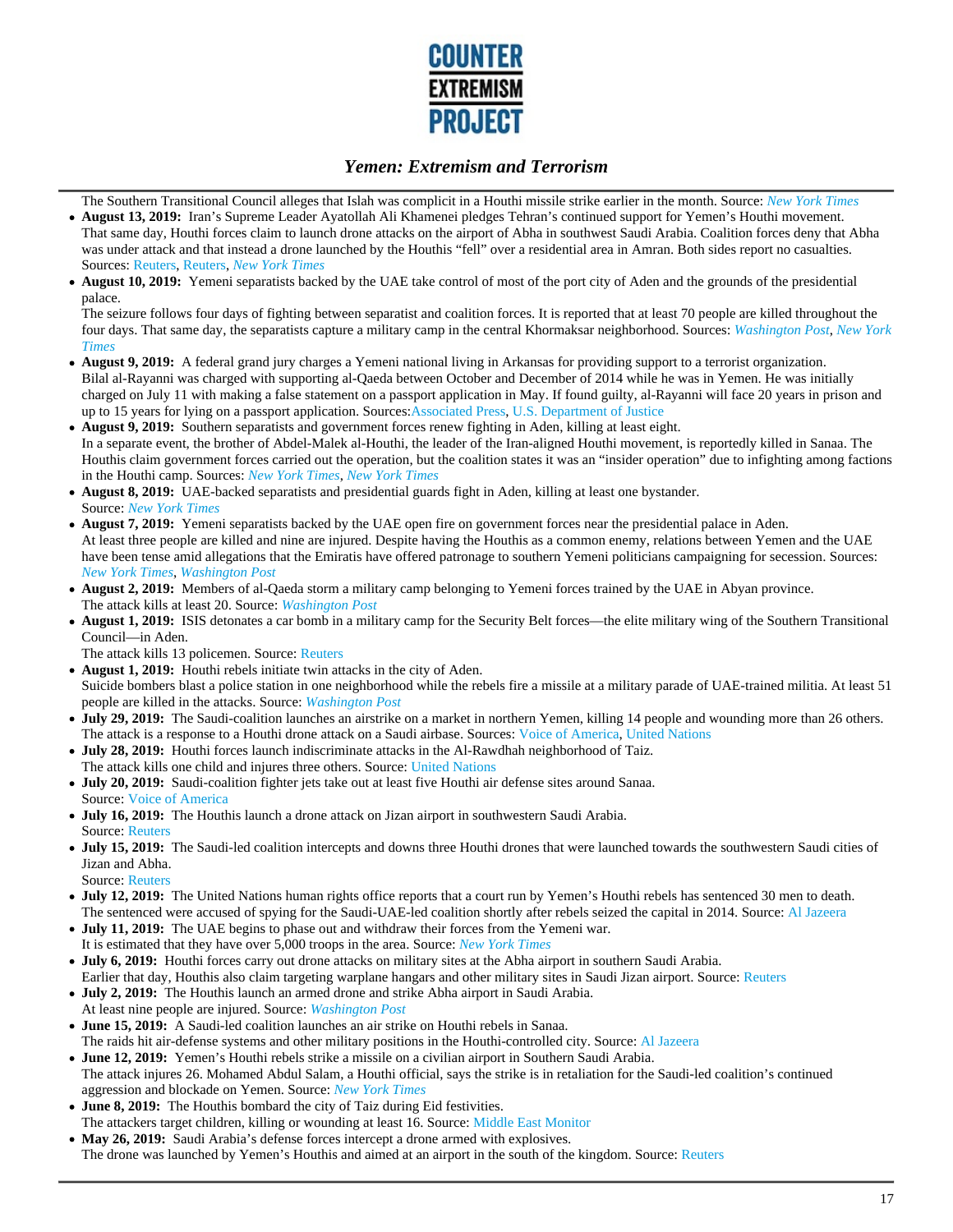

- **May 23, 2019:** Houthi forces launch a drone attack on a Patriot missile battery in the Saudi city of Najran.
- The Saudi-led coalition intercepts and destroys the drone. This is the third attempt in a week targeting the facility. Source: Al Jazeera • May 14, 2019: Houthi rebels carry out multiple drone attacks on Saudi oil facilities, a day after Saudi Arabia says two of its oil tankers have been damaged in an act of sabotage.

According to Houthi spokesman Mohammed Abdul Salam, the attack was a response to Saudi "aggression" and "genocide" in Yemen. Source: *New York Times*

- May 10, 2019: Houthi members agree to redeploy forces out of three key ports between May 11 and May 14 to pave the way for United Nations management of the ports under a U.N.-brokered peace deal. Source: Reuters
- May 3, 2019: Al-Qaeda members detonate a roadside bomb in the Hadramaut region. At least six people are killed and six others are wounded. Source: Reuters
- **April 20, 2019:** The Saudi-led coalition launches an air raid on a cave used by Houthi rebels to stockpile drones.  $\bullet$ The caves are destroyed in the attack. Source: France 24
- **March 23, 2019:** The Saudi-led military coalition mounts raids on sites of the Houthi movement in Sanaa. The raids target two caves used by Houthi forces to store drones. Earlier that day, there were additional raids in Houthi camps as well as the Al-Dailami air base. Sources: Reuters, Middle East Eye
- **March 11, 2019:** The Saudi-led coalition launches air strikes in Kushar district, northern Yemen. At least 22 people are killed and another 30 are injured. The Saudi-owned Al Arabiya TV says the Houthis were the intended targets in the attack. Source: Reuters
- **February 25, 2019:** Danny Lavone Burch, an American citizen who was abducted in Sanaa over a year and a half prior, is freed. It is uncertain who captured Burch, although American officials say the UAE was pivotal in securing his release. Source: *New York Times*
- **January 28, 2019:** An unidentified group attacks a camp for displaced people in Hajjah, northern Yemen.
- The shelling kills eight and wounds 30. Source: Voice of America **January 20, 2019:** Saudi-led forces launch overnight air strikes on Sanaa.
- The warplanes attack seven Houthi-held military facilities used for drone operations. At least two civilians are killed. Source: Reuters
- **January 15, 2019:** The United Nations Security Council approves the deployment of 75 observers to Yemen's port city of Hodeidah for six months to monitor a ceasefire and redeployment of forces by the warring parties. Source: Reuters
- **January 11, 2019:** The Saudi-led military coalition destroys a communication and control center used to direct drones deployed by the Houthis.

The attack is in response to the attack on a military parade on January 9 which killed six people. Source: Reuters

- **January 9, 2019:** Shiite rebels launch a bomb-laden drone over a military parade at Al-Anad Air Base.
- At least six people are killed and 11 are wounded. The attack raises more questions about Iran's role in arming the rebels with drone and ballistic missile technology. Sources: Associated Press, France 24
- **December 16, 2018:** Yemeni Foreign Minister Khaled al-Yamani confirms that a U.N.-brokered ceasefire between pro-government forces and Houthi rebels will go into effect on December 18, 2018.

Both parties are to withdraw from Hodeidah within 21 days and international monitors will be deployed. A prisoner swap involving 16,000 inmates is also expected. Source: Al Jazeera

- **November 2, 2018:** The Saudi-led coalition launches air strikes on the international airport in Sanaa and a nearby air base operated by Houthi rebels.
- Earlier that day, the coalition launches a new offensive against the Houthi-controlled port of Hodeida. Source: *Washington Post*
- **October 25, 2018:** The Saudi-led coalition launches an airstrike in the town of Bayt el-Faqih seeking to target Houthi forces. The attack kills 19 civilians. Source: *Independent*
- **October 16, 2018:** Houthi forces release Alain Goma, a French citizen held hostage for over four months. The release followed "intensive" talks between France's envoy to Yemen and Houthi leaders in Sanaa. Source: Associated Press
- **October 6, 2018:** Houthi rebels deploy tanks and fighters around the University of Sanaa to prevent protests. The militants kidnap 55 students. Source: Al Arabiya
- **October 5, 2018:** Houthi militants fire mortars at a displacement camp in Khokhah, killing one and wounding 12 others. Source: The National
- **September 15, 2018:** Houthi rebels fire a ballistic missile toward the Saudi city of Jizan. Saudi defenses shoot down the missile, resulting in no casualties or damage. Source: Reuters
- **September 14, 2018:** Houthi rebels fire a ballistic missile toward a Saudi Aramco facility in Jizan, but Saudi defenses shoot down the missile. There are no casualties or damage. Source: Reuters
- **September 5, 2018:** Saudi defenses shoot down a Houthi missile fired toward the Saudi city of Nazran. Shrapnel wounds 26. Source: Reuters
- **August 8, 2018:** Houthi rebels fire a ballistic missile toward the Saudi city of Jizan. Saudi defenses shoot down the missile and shrapnel kills a Yemeni man and wounds 11 others. The attack marks the 165th missile the Houthis have launched at Saudi Arabia since 2015. Source: Agence France-Presse
- **July 25, 2018:** Houthi fighters attack two Saudi oil tankers in the Red Sea, causing minor damage and no casualties. Saudi Arabia suspends oil shipments through the Red Sea's Bab al-Mandeb strait in response. Sources: Reuters, Al Jazeera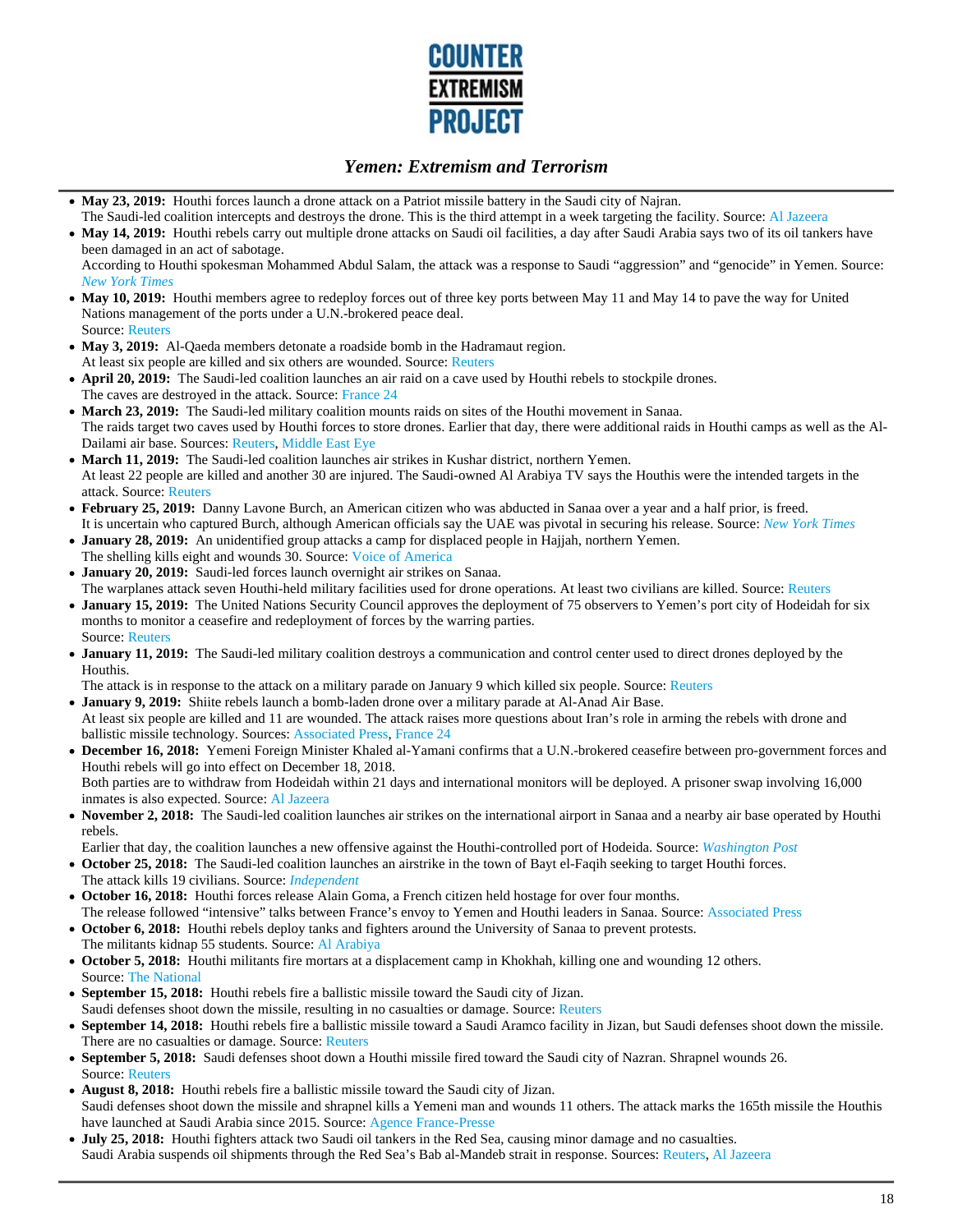

- **July 18, 2018:** The convoy of Yemeni Vice President Ali Mohsen strikes a roadside bomb in Marib, killing one. The vice president is not injured. There are no immediate claims of responsibility. Separately, Houthi rebels claim to attack an Aramco refinery in Riyadh, Saudi Arabia, using a drone, causing a minor fire. Aramco refutes the claim and says a technical issue led to a small fire at the facility. Sources: Anadolou Agency, Reuters
- **July 16, 2018:** Houthi rebels fire a katyusha rocket at a wedding in Al Jawf, killing three women and two children. Sources: The National, Al Arabiya
- **June 8, 2018 June 13, 2018:** On June 8, Saudi-led coalition forces begin clashing with Houthi rebels in areas surrounding the Houthi-held Yemeni port city of Hodeidah.

Saudi officials accuse the Houthis of smuggling Iranian weaponry into Yemen through Hodeidah. U.N. officials estimate that more than 250,000 could be killed if the clashes lead to a full battle within the city. On June 9, a Houthi missile kills three civilians inside Saudi Arabia. On June 12, Saudi Ambassador to the U.S. Prince Khalid bin Salman accuses Houthi rebels of attacking Saudi, U.S., and UAE commercial and military ships from the Houthi-held Hodeidah, Yemen's main port. The Saudi-led coalition begins an assault on the port city the following day. Sources: Al Arabiya, Reuters, *Daily Mail*

- **May 22, 2018:** Houthi rebels fire a mortar shell at a marketplace in the city of Marib, killing five and wounding 20. Source: Anadolou Agency
- May 17, 2018: Houthi rebels fire a ballistic missile at a military air base in the government-controlled Lahj province, but the missile instead strikes a nearby village, killing four and wounding five.
- Source: Xinhua
- **April 28, 2018:** Houthi militants launch ballistic missiles at "economic and vital targets" in Saudi Arabia's Jizan province, killing one. The Saudi military claims to intercept four of the eight missiles. Source: Reuters
- **April 11, 2018:** The Houthis fire a ballistic missile at Saudi Arabia's defense ministry in Riyahd. Saudi forces intercept the missile, resulting in no damage.

Source: Reuters

- **March 25, 2018:** Houthi militants fire seven missiles at Saudi cities on the third anniversary of the Saudi intervention in the Yemeni war. The Saudi military shoots down the missiles before they hit, but debris kills one and wounds two others. Houthi-run media claims the missiles had targeted the King Khalid international airport in Riyadh. Saudi Arabia blames Iran for the attack. Source: *Guardian*
- **February 24, 2018:** Two suicide car bombers and six gunmen attempt to raid the Yemeni counterterrorism unit's headquarters in Aden, killing at least 14 and wounding 40.

Security forces kill all six gunmen. ISIS claims responsibility through its Amaq news agency. Source: Reuters

- **February 10, 2018:** Houthi militants fire missiles toward the city of Taiz. One missile kills a 1-year-old and her grandmother in the Thaabat neighborhood, east of Taiz. The second missile strikes a car in the Al-Majlya neighborhood, also east of Taiz, killing two, including a 3-year-old, and wounding 14 others. Source: Al Arabiya English
- **January 29, 2018 January 31, 2018:** Separatists from Southern Yemen, who have fought alongside the internationally recognized government of President Abd Rabbu Mansour al-Hadi, attack the government's base in Aden after Hadi refuses to dismiss his choice of prime minister.

The fighting ends after three days, leaving at least 20 of the separatists dead. The separatist forces withdraw and separatist leader Aidaroos al-Zubaidi tells Reuters that his forces remain loyal to Hadi in the fight against Houthi rebels. Source: Reuters

**January 30, 2018:** A suicide bomber drives his car through a security checkpoint in the Shabwa province, after which gunmen open fire, killing at least 15. Al-Qaeda is suspected.

Sources: Arab News, Al Jazeera

- **January 22, 2018:** Houthi rebels fire six rockets at Taiz province, killing nine, including a journalist and a child.
- The attack comes during the opening of a new security facility in Nashma. Source: Middle East Eye
- December 25, 2017: Houthi rebels in Sanaa attempt to launch a ballistic missile, but the missile instead crashes near the city, killing at least 10 people.

Source: Al Arabiya English

- **December 19, 2017:** For the second time in two months, Houthi rebels fire a ballistic missile at Saudi capital Riyadh. The missile is intercepted, causing no casualties, according to Saudi officials. The Saudi government claims it has been targeted by an "Iranian-Houthi missile." Source: *New York Times*
- **December 2, 2017 December 4, 2017:** On December 2, former President Ali Abdullah Saleh offers to "turn a new page" with the Saudi-led coalition fighting against Houthi forces if the Saudis end their month-long blockade of the country. Saleh's supporters had until then fought alongside Houthi rebels, but the Houthis view Saleh's offer as a betrayal and fighting breaks out between the rebels and Saleh's loyalists. At least 125 people are killed and 238 are wounded in the fighting. On December 4, Houthi forces stop Saleh at a checkpoint as he is trying to leave Sanaa and kill the former president. The Houthi-controlled Interior Ministry announces Saleh's death later in the day. Saleh's General People's Congress party confirms he was killed by a sniper. Houthi forces also announce that they had blown up Saleh's home in Sanaa. Sources: CNN, BBC News, Al Jazeera, Al Jazeera, Reuters
- **November 29, 2017:** A car bomb outside the finance ministry building in Aden kills at least five people and wounds 12 others.
- ISIS claims responsibility through its Amaq news agency. Sources: Reuters, Reuters, Xinhau
- **November 14, 2017:** A suicide car bomb explodes at a base in Aden used by a local security force allied with the Saudi-led coalition fighting in Yemen.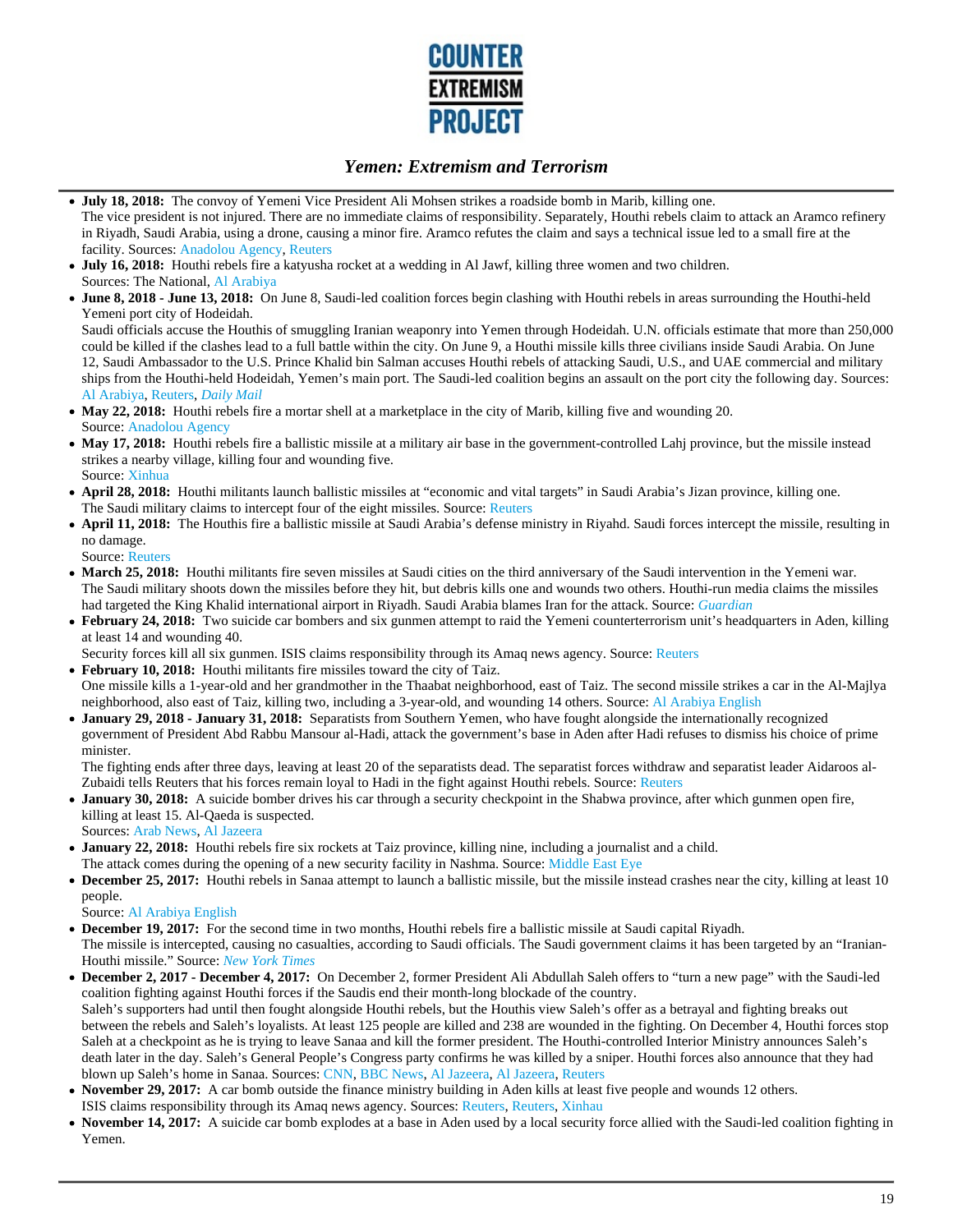

At least six people are killed and dozens are wounded. ISIS claims responsibility and identifies the bomber as Abu Hajar al-Adani. Source: **Reuters** 

- **November 5, 2017:** A suicide car bomb explodes outside the main security headquarters in Aden, killing at least 15 and wounding 20. There are reports of violent clashes erupting after the explosion. ISIS claims responsibility and claims at least 50 people were killed in the explosion and fighting but provides no evidence of its involvement. Sources: Reuters, Reuters
- March 27, 2017: A suicide bomber attempts to drive an explosives-filled mini-bus into a government building in al-Houta, the Lahj provincial capital.

Security forces fire on the bus, killing the driver who crashes the vehicle into the building's gates. Ensuing clashes between security forces and gunmen kill six security personnel and four civilians. Five attackers are also killed. AQAP's Ansar al-Sharia claims responsibility. Sources: Associated Press, Middle East Eye, Reuters

- **January 30, 2017:** Houthis attack a Saudi ship off the coast of Yemen, allegedly ramming into the ship and causing an explosion. The attack kills two crew members and injures three others. Separately, the group launches a ballistic missile on a Saudi military base on the Red Sea island of Zuqar. Rockets also hit and damage U.N. offices in southern Saudi Arabia in an attack Saudi Arabia attributed to Houthis. Sources: Reuters, Associated Press, Reuters
- **January 29, 2017:** The U.S. Navy's Seal Team 6 raids a house in Yemen's Badya province suspected of being an al-Qaeda base. The raid results in a firefight between U.S. forces and al-Qaeda militants. One U.S. commando and 14 AQAP fighters are killed. At least eight Yemeni women and seven children, including the 8-year-old daughter of deceased AQAP propagandist Anwar al-Awlaki, are also killed, according to Yemeni officials. It is the first death of a U.S. soldier in the fight with AQAP. Sources: Associated Press, NBC News, NBC News, *New York Times*
- **December 18, 2016:** A suicide bomber dressed as a soldier enters the Al Solban military base in Aden as soldiers lined up to receive their salaries.
- The bomber kills at least 52 soldiers and wounds 34. ISIS claims responsibility. Source: CNN
- **December 10, 2016:** A suicide bomber kills at least 48 at the Al Solban military base in Aden as soldiers lined up to receive their salaries. ISIS claims responsibility. Sources: *Washington Post*, CNN
- **August 29, 2016:** A suicide car bombing at a military training camp in Aden kills at least 71 people and wounds 33. ISIS claims responsibility. Sources: *Washington Post*, *Telegraph*, CNN
- **:** Beginning with the May 1 seizure of a Saudi military base, Houthi forces attack Saudi and Yemeni targets along the Yemen border and across the Yemen-Saudi border, collectively killing at least 40 individuals. Later that month, 28 rebels and 20 coalition soldiers die in clashes in southern Yemen. On June 3, Houthis launch rockets at the western city of Taiz, killing at least 17 civilians in a busy marketplace. On July 25, Houthi forces launch a ballistic missile into a Saudi military camp along the Yemen border, destroying several armored vehicles and killing several soldiers. Sources: Reuters, Reuters, Middle East Eye, Saudi Gazette, New Arab, Al-Araby, Al Masdar News
- May 23, 2016: A suicide bombing in Aden kills at least 45 army recruits waiting to enlist. ISIS claims responsibility. Sources: *Washington Post*, *New York Times*
- **April 9, 2016:** Gunmen attack a convoy of Yemeni army troops transiting through an AQAP-controlled city in Abyan province. The gunmen wound 17 soldiers and capture another 20, who are later executed. The Yemeni military blames AQAP, which denies responsibility. Source: Al Jazeera
- March 25, 2016: ISIS suicide bombings and gun attacks against three government checkpoints in Aden kill at least 22. Source: BBC News
- **March 4, 2016:** ISIS militants storm a nursing home in Aden, kill four foreign nurses and 11 Yemeni nationals, and kidnap an Indian priest. On March 25, ISIS militants crucify the priest. Source: *Metro*
- **December 7, 2015:** An ISIS car bomb kills the governor of Yemen's Aden province, along with five of his bodyguards. Source: Al Jazeera
- **October 6, 2015:** Four ISIS suicide bombings across Yemen kill at least 25 people, including several Emirati soldiers. Source: *New York Times*
- **September 24, 2015:** Dual ISIS suicide bombings at a Shiite mosque in Sanaa kill 25. Source: BBC News
- **April 16, 2015:** AQAP attacks government facilities in al-Mukalla in Hadramout province, capturing an airport and other surrounding territory. The fighters also break into a prison in Hadramout, freeing an estimated 300 prisoners in one of the attacks, including Khaled Batarfi, a midlevel AQAP commander. Sources: NBC News, Critical Threats
- **March 20, 2015:** ISIS suicide bombings at two Shiite mosques in Sanaa kill at least 142 and injure another 345. Additionally, ISIS militants seize the city of al-Houta, loot banks and businesses, and execute 29 Yemeni soldiers before they are repelled by two army brigades. Sources: *Guardian*, CNN, Critical Threat
- **January 22, 2015:** Houthi forces seize the presidential palace and place President Abed Rabbo Mansour Hadi under house arrest. Hadi escapes and flees to Aden on February 21. Source: U.S. Department of State
- **January 7, 2015:** A suspected AQAP bombing outside a police academy in Sanaa kills at least 37 and wounds another 66. Many of those killed are police recruits and cadets at the academy. Source: BBC News
- **December 31, 2014:** A suspected AQAP suicide bombing kills at least 49 Houthi fighters and wounds another 70 in the central city of Ibb during a celebration of the birth of the Prophet Muhammad. Source: Al Jazeera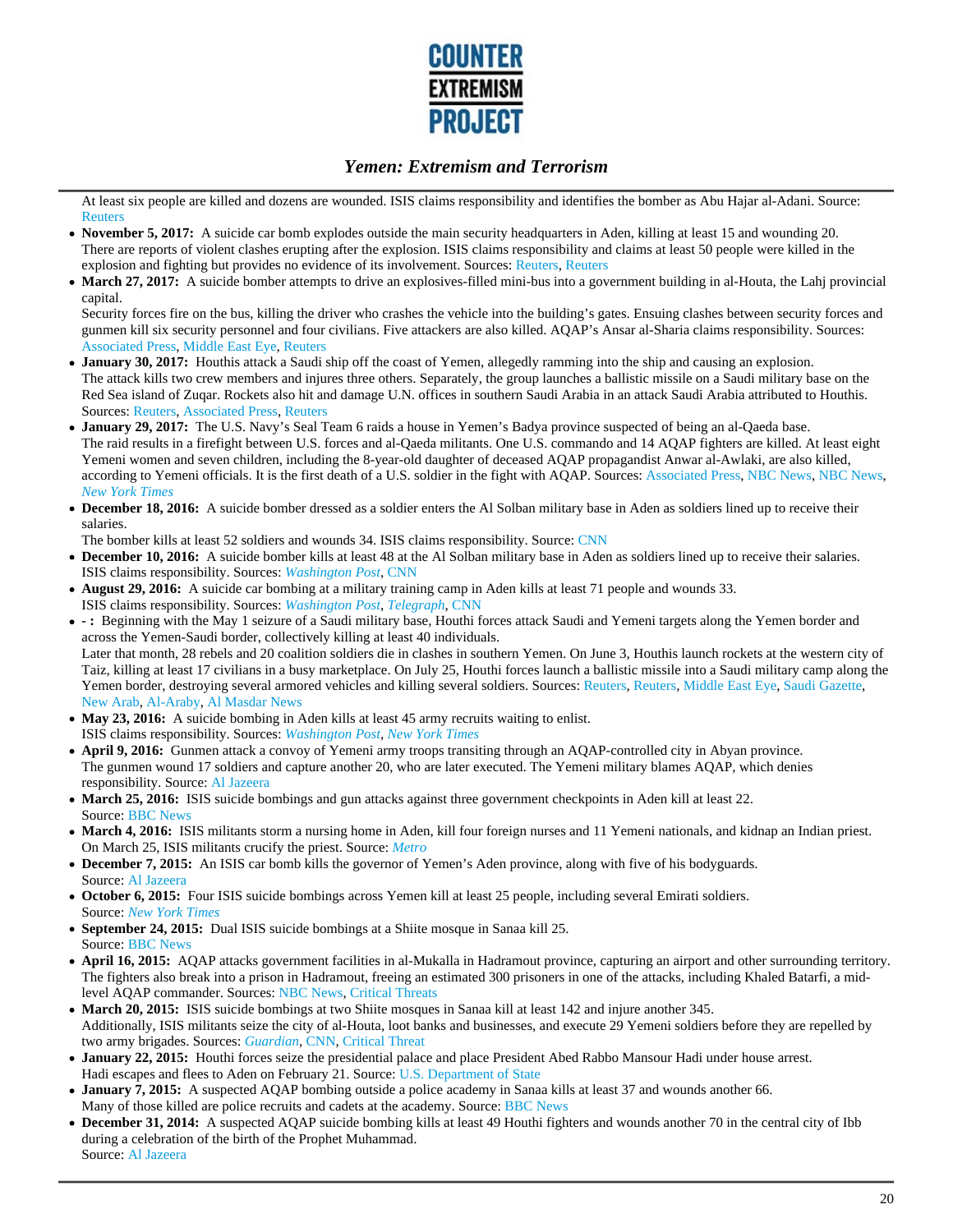

- **December 16, 2014:** AQAP dual suicide bombings targeting Houthi rebels in the central city of Radaa kill 31, including 20 children. Source: CNN
- **December 6, 2014:** Two hostages held by AQAP, American Luke Somers and South African Pierre Korkie, are killed when U.S. security forces attempt to free Somers.

U.S. intelligence officials allege prior to the raid that AQAP, which had held Somers for more than 15 months, was preparing to execute him. Korkie, who had been held for 18 months, was due to be released that day following the release of his wife in January. Sources: Reuters, *New York Times*

- **October 27, 2014:** A suspected AQAP suicide bombing kills 20 Houthi fighters in al-Manasseh, central Yemen. Source: Reuters
- **October 9, 2014:** A suspected AQAP suicide bombing kills at least 47 and wounds another 75 at a Houthi rally in Sanaa. Additionally, an AQAP attack in Hadramout kills 20 soldiers and wounds 13. Sources: Reuters, *Guardian*
- **September 28, 2014:** An AQAP suicide bombing kills at least 15 at a hospital used as a Houthi base east of Sanaa.  $\bullet$ Separately, an AQAP ambush kills five Houthi fighters in southern Yemen. Source: Reuters
- **September 25, 2014:** AQAP announces the execution of a Yemeni intelligence director, Mohammad Taher al Shami, and four other intelligence officers in the central Yemeni province of al-Dale. Source: Long War Journal
- **:** In June 2009, unidentified militants kidnap a German family of five, two German women, a South Korean woman, and a British engineer in the province of Saada.

The two German women and the South Korean are executed outright. Saudi security forces free the two daughters of the German family in May 2010. In September 2014, German government officials confirm the deaths of the parents and their infant son. Officials suspect the kidnappers are Islamists who targeted the group due to their Christian proselytizing. Source: *Deutsche Welle*

- **July 8, 2014:** Houthi militants take control of Omran city, capital of Omran province and a stronghold of then-ruling al-Islah party. At least 100 are killed. Sources: Reuters, Critical Threats
- **June 26, 2014:** AQAP militants seize the airport in Seyoun, Hadramout, killing three Yemeni soldiers. A simultaneous car bombing nearby kills five soldiers. Source: Long War Journal
- **June 5, 2014:** AQAP militants attack a checkpoint in Yemen's southern Shabwa province, killing at least eight Yemeni soldiers and six government-allied tribesmen. Source: Al Jazeera
- May 24, 2014: AQAP gunmen attack Seyoun, Hadramout, killing at least 12 government soldiers and wounding another 11. Source: Reuters
- **May 14, 2014:** AQAP attacks in Shabwa province kill 10 Yemeni soldiers. Source: Long War Journal
- May 9, 2014: AQAP militants attack the presidential palace in Sanaa, killing four soldiers. Source: BBC News
- **April 8, 2014:** AQAP militants attack a checkpoint in Hadramout, killing eight Yemeni soldiers. Source: Long War Journal
- **February 13, 2014:** AQAP militants attack Sanaa's central prison, killing seven guards. The attackers free 19 AQAP members and 10 other prisoners. Source: Long War Journal
- **September 20, 2013:** Two car bombs explode at a military base in al-Nashama, east of Aden, killing 21.
- Gunmen then kill 10 in Mayfaa in southern Yemen. AQAP claims responsibility for the simultaneous attacks. Source: Reuters **September 1, 2013:** AQAP militants kill 13 soldiers and wound another 40 in an attack in Shabwa province, southern Yemen. Source: *Yemen Times*
- **January 28, 2013:** A car bomb in Rida, 100 miles southeast of Sanaa, kills 11 and injures 17. A suicide bomber in the central al-Badya province kills at least eight Yemeni soldiers. AQAP claims both attacks. Source: Al-Arabiya
- **December 10, 2012:** AQAP militants kill 17 Yemeni soldiers in an ambush in central Yemen.
- Source: U.S. Department of State
- **November 28, 2012:** Unknown attackers kill a Saudi diplomat and his bodyguard in Sanaa. Source: U.S. Department of State
- **September 13, 2012:** Hundreds of Yemeni protesters storm the U.S. embassy compound in Sanaa in demonstrations over a controversial film made in the United States.
- The attack causes \$20 million in damage on the embassy. Source: U.S. Department of State
- **September 11, 2012:** A car bomb targets a convoy carrying Yemen's defense minister. The defense minister survives but 12 others are killed. AQAP is suspected. Source: Reuters
- **August 18, 2012:** Suspected AQAP militants attack a Political Security Organization compound in Aden, killing at least 14. Source: U.S. Department of State
- **August 5, 2012:** An AQAP suicide bombing in the city of Jaar kills 45. Source: *New York Post*
- AQAP landmines kill 73 civilians in southern Yemen. The terror group planted the mines during their retreat from strongholds in the region following an offensive by Yemeni security forces. Source: Associated Press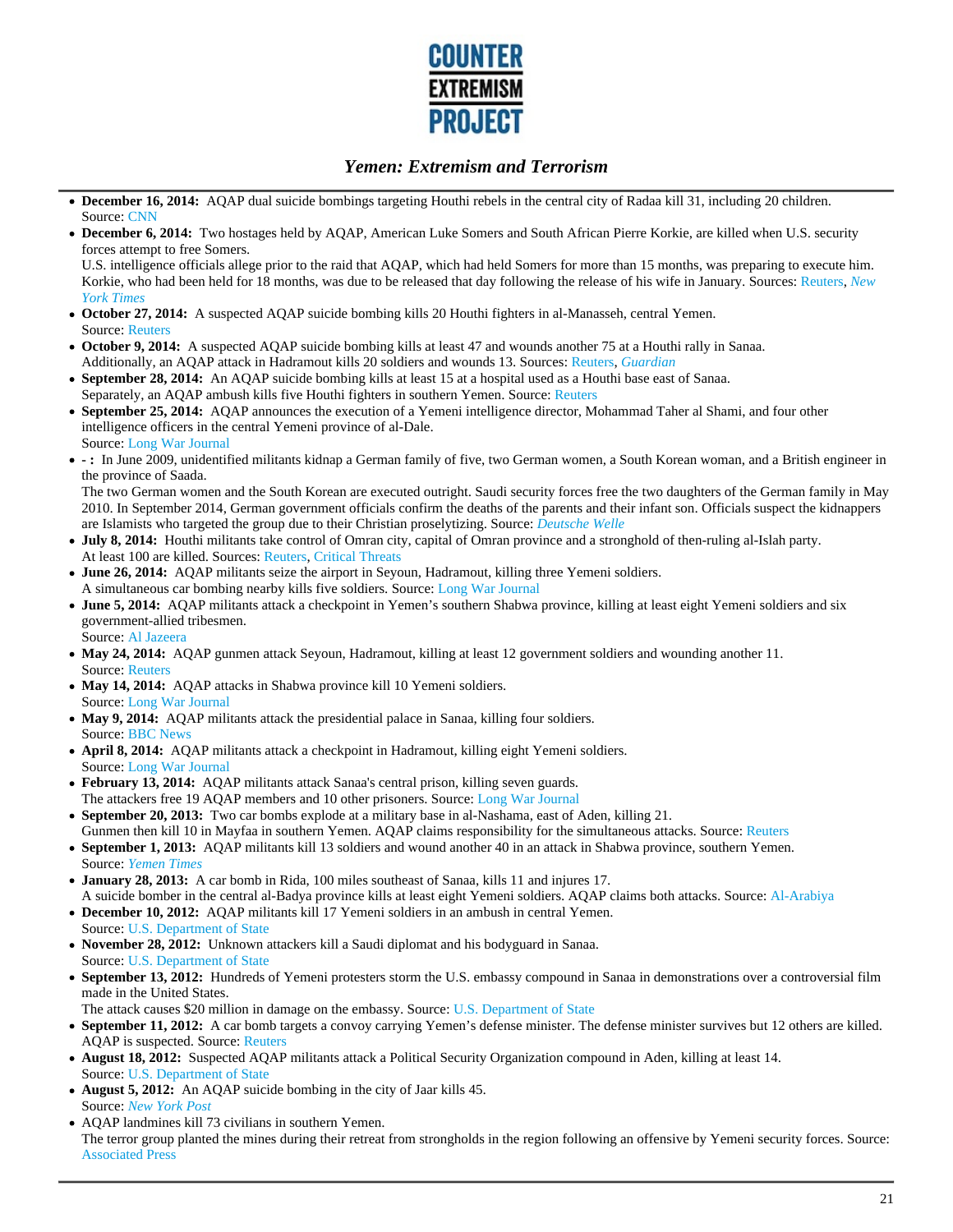

- May 21, 2012: An ASY bomber, disguised as a soldier, detonates his suicide vest in a group of Yemeni army soldiers practicing for Yemen National Day, killing 120 soldiers. Source: *Yemen Post*
- May 21, 2012: An ASY bomber, disguised as a soldier, detonates his suicide vest in a group of Yemeni army soldiers practicing for Yemen National Day, killing 120 soldiers. Source: *Yemen Post*
- March 4, 2012: An AQAP assault on the southern city of Zinjibar kills 185 Yemeni soldiers. Additionally, AQAP militants capture 70 soldiers. Source: U.S. Department of State
- **April 1, 2012:** Houthi forces seize control of Hajjah and al-Jawf provinces. Source: Yemen Politics
- **February 25, 2012:** A suicide bombing at the presidential palace in al-Mukalla, Hadramout, kills 26 soldiers. Source: U.S. Department of State
- May 25, 2011: AQAP kidnaps three French aid workers, who are later released in November. Source: U.S. Department of State
- **July 20, 2011:** AQAP militants kill a British security contractor in Aden by rigging his car with explosives. Source: U.S. Department of State
- **June 7, 2011:** A suspected AQAP fighter kills a colonel and sergeant of the Saudi border guards while attempting to illegally cross into Saudi Arabia.
	- Source: U.S. Department of State
- March 22, 2011: Houthi forces take control of Saada province. Sources: *New York Times*, Trend News Agency
- **January 7, 2011:** AQAP militants kill 15 to 20 soldiers in an ambush in Abyan province. Source: U.S. Department of State
- **June 20, 2010:** Suspected al-Qaeda militants attack a government intelligence building in Aden, killing 11 and freeing several detainees. Source: *Guardian*
- **December 25, 2009:** Nigerian national Umar Farouk Abdulmutallab attempt to detonate a bomb on a U.S. airliner bound for Detroit by using a syringe to ignite explosives concealed in his underwear. The detonator fails, Abdulmutallab's pants and the wall of the aircraft catch fire, and passengers overpower him. Sources: U.S. Department of
- Justice, U.S. Department of Justice, U.S. Department of Justice, *New York Times*
- Clashes erupt between the Houthis and Saudi security forces along Yemen's northern border. The Houthis accuse Saudi Arabia of supporting the Yemeni government in attacks against them, which the Saudi government denies. Source: BBC News
- **March 15, 2009:** An AQAP bombing kills four South Korean tourists in Hadramout. Source: CNN
- **September 17, 2008:** Dual suicide bombings at the U.S. embassy in Sanaa kill 18, including one American. The al-Qaeda-linked Islamic Jihad in Yemen claims the attack. Source: Al-Arabiya
- March 18, 2008: A mortar attack, targeting the U.S. embassy in Sanaa, misses and explodes in a high school for girls, killing one and injuring 18.
	- Source: NBC News
- **January 19, 2008:** Suspected AQAP gunmen open fire on a group of tourists in Hadramout, killing two Belgian tourists and two Yemeni drivers.
	- Source: *New York Times*
- **July 2, 2007:** An al-Qaeda suicide bombing in Marib kills seven Spanish tourists and two Yemeni nationals. Source: *Asharq al-Awsat*
- **:** Fighting between Houthi supporters and government forces leave more than 200 dead. Source: BBC News
- **June 1, 2004:** Militants under Hussein Bader Addian al-Houthi begin taking territory in Saada province and agitating for greater autonomy and protection for Zaidi Shiites.

Houthi dies in clashes with government forces in September 2004. Sources: Associated Press, BBC News, Washington Institute for Near East **Policy** 

- **December 30, 2002:** An Islamist gunmen kills three U.S. aid workers and wounds another at a missionary-run hospital in Jibla, Yemen. Source: CNN
- **October 6, 2002:** An explosive-laden vessel is rammed into the side of the oil tanker the Limburg off the coast of Aden, killing one Bulgarian crewmember and injuring another 12.
- Al-Qaeda claims responsibility. Sources: BBC News, BBC News
- **October 12, 2000:** Suicide bombers driving an inflatable raft packed with explosives ram into the U.S.S. Cole, killing 17 U.S. service members and injuring at least 40.

Both bombers are Yemenis, and six men are arrested in connection with the plot, including Saudi national Abdel Rahim al-Nashiri, who is reportedly al-Qaeda's chief of naval operations in the Persian Gulf. Sources: BBC News, Global Security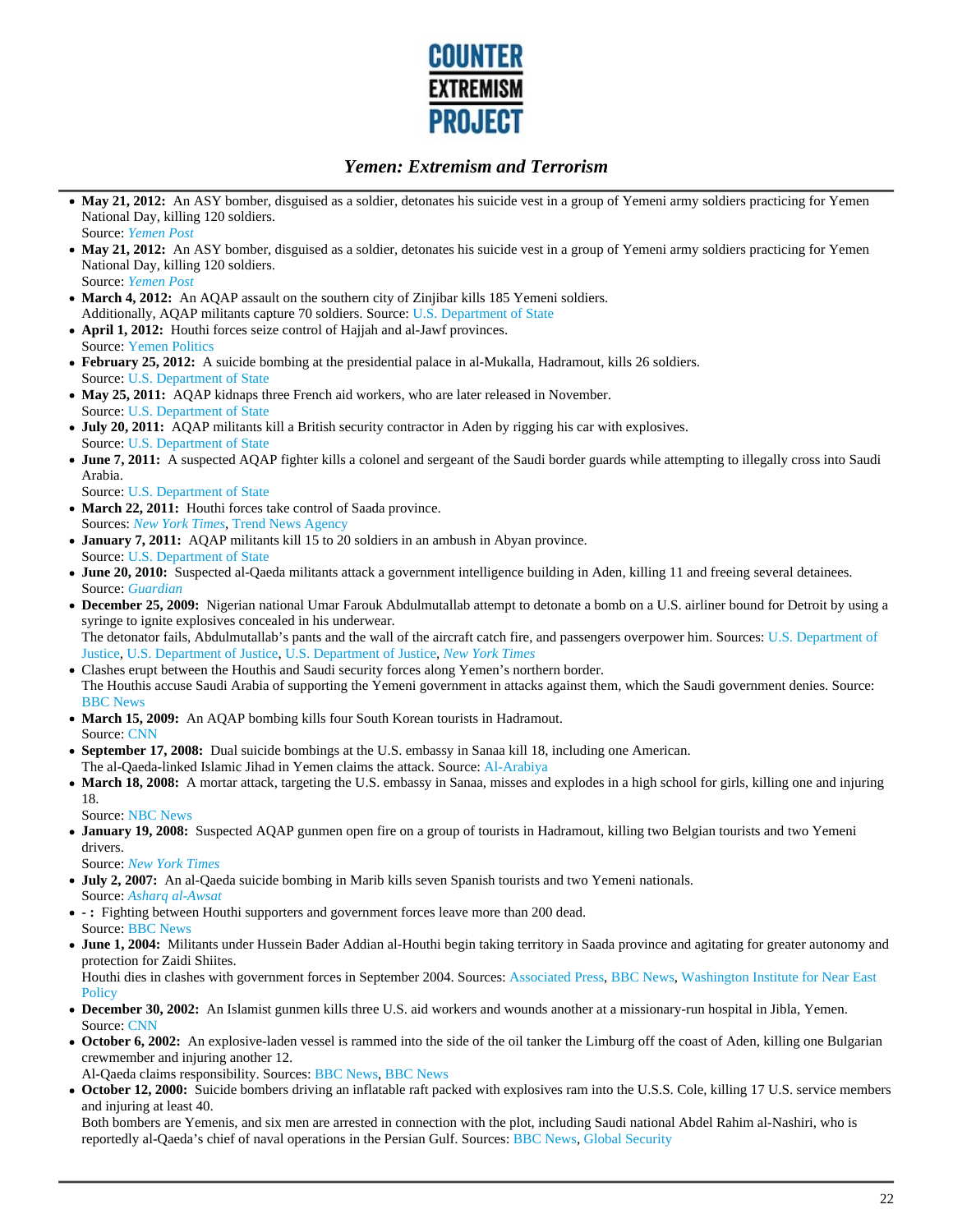

- **December 29, 1998:** The al-Qaeda-linked Islamic Army of Aden-Abyan kidnaps 16 Western tourists, including 12 Britons, two Americans, and two Australians.
- Four are killed in a subsequent rescue attempt. Source: *Guardian*
- **December 29, 1992:** Al-Qaeda militants bomb the Gold Mohur hotel in Aden, targeting U.S. Marines transiting to Somalia. Simultaneously, another group of fighters is discovered at the airport targeting U.S. aircraft with rockets. The attacks fail to kill any Americans, but two Austrian tourists are killed in the hotel bombing. Sources: *National Geographic*, Frontline, NBC News

# **Domestic Counter-Extremism**

Yemen's political leadership has stressed the importance of developing initiatives to counter violent extremism within its borders, according to the U.S. State Department. The government has been unable to implement such programs due to the ongoing civil war. (Source: U.S. Department of State)

The United Arab Emirates (UAE) has been pivotal in the Yemeni civil war as they provided weapons, money, and thousands of ground troops to drive out the Houthi rebels. However, on July 11, 2019, the UAE government decided to partially withdraw their forces citing the war's high costs. Although both the UAE-backed separatists and the Saudi-backed internationally recognized Yemeni government are coalition members fighting against the Houthis, there has recently been increased tension between the two sides given the lack of progress in taking down the Houthis. During the phased withdrawal, the UAE claimed to be shifting its focus from fighting Houthi rebels to combating extremist Islamist groups such as ISIS and al-Qaeda on home soil. Since the announcement, the Houthis have increased the frequency of attacks on strategic towns near Hodeida which has significantly affected supply lines to Saudi-led forces throughout the city. The UAE completed its military withdrawal from Yemen on February 9, 2020. However, the UAE maintains influence among the separatist coalition by providing direct training, capacity building, logistics assistance, and salaries. (Sources: CNN, *New York Times*, Middle East Institute)

On January 4, 2022, Saudi Arabia's Ministry of Islamic Affairs, Dawah (Call) and Guidance convened a counterterrorism forum in Riyadh for Yemeni scholars and advocates. Called "Yemen and the Kingdom in confronting Iranian Houthi Terrorism and Extremism," the forum impressed upon Yemeni scholars their role in helping stabilize Yemen. According to Saudi Minister of Islamic Affairs Sheikh Abdullatif Al-Asheikh, Saudi Arabia wants to play a roe in aiding Yemeni scholars to aid in achieving security and stability in Yemen. (Sources: Arab News, Saudi Press Agency)

#### *Legislation*

The Yemeni government does not have comprehensive counterterrorism legislation. A 2008 draft counterterrorism bill remains stalled due to the inability of the Yemeni parliament to meet during the country's civil war. The law would permit the detention of terrorist suspects and trigger mandatory sentencing for a variety of terrorism-related offenses. (Source: U.S. Department of State)

#### *Border Security*

Yemen's maritime borders are porous and unsecure and the Yemeni military and coast guard, have been degraded a result of war. AQAP's control of pockets of territory along the southern coast has enabled the militant group to smuggle weapons and goods to aid terrorist activities. In 2014, Yemen participated in the Yemen Quadrilateral Border Talks (YQBT), a joint forum comprised of officials from Yemen, Oman, Saudi Arabia, and the United States to discuss methods of securing the Yemeni border. The YQBT is led by the United States and briefs its participants in training techniques and effective border security methods. (Source: U.S. Department of State, U.S. Department of State, WikiLeaks)

#### *Law Enforcement*

Since the 1980s, the Yemeni criminal justice system has deteriorated due to lack of financial support and corruption. According to the U.S. Department of State, Yemen's police entities are ineffective in preventing crime and terrorism and face considerable distrust from the country's population. The country's prison system is burdened with rundown facilities, limited trained staff, and faces frequent attacks by violent extremist groups attempting to rescue its imprisoned members. In January 2014, Yemen's rival political factions concluded the 10-month-long National Dialogue Conference, conducted at the behest of the United Nations and Gulf Cooperation Council. In addition to agreeing on an outline of a new constitution, participants concluded that the inadequate criminal justice system remains one of the Yemeni population's primary concerns. (Sources: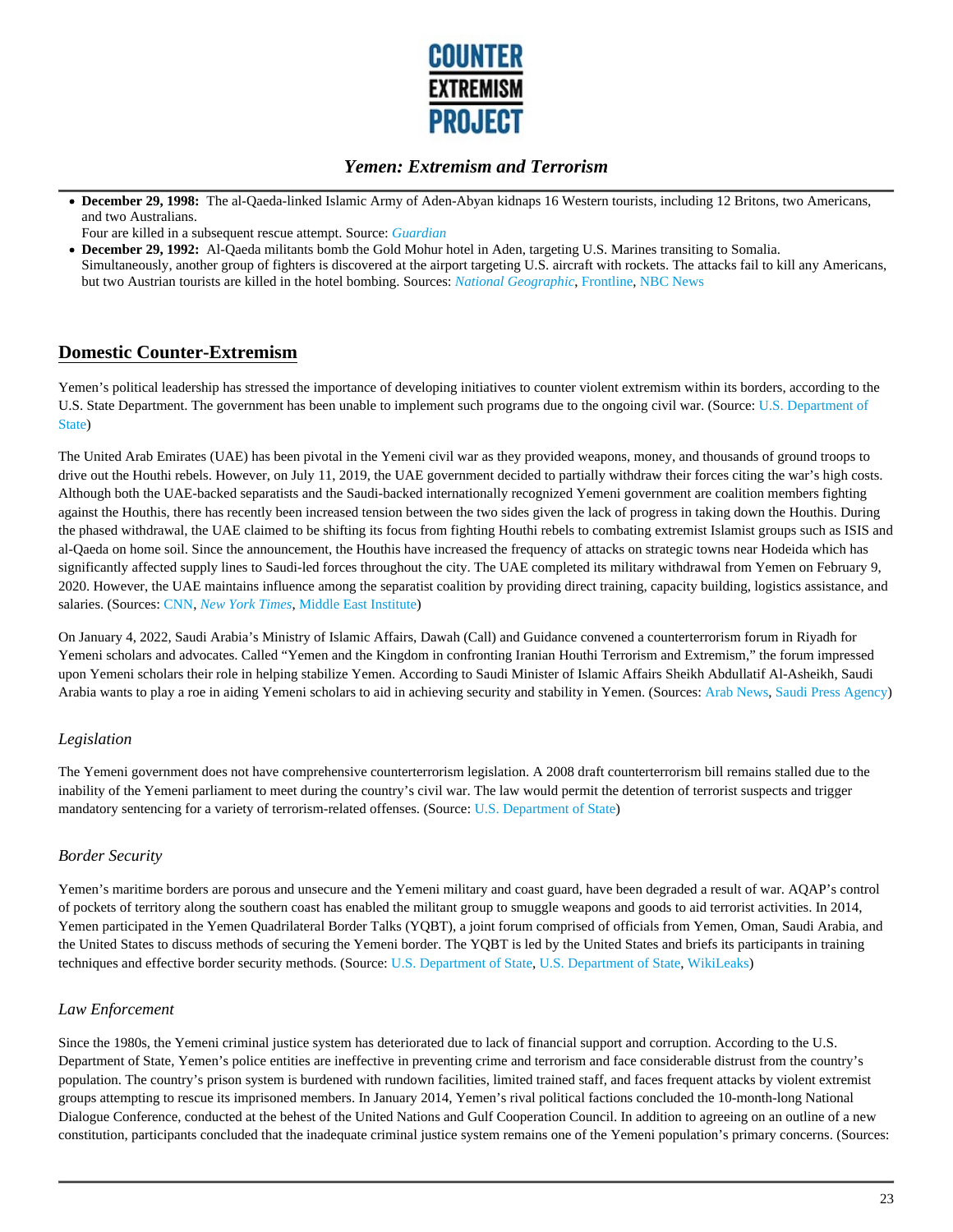

#### BBC News, U.S. Department of State)

#### *U.S. Military Operations*

Since 9/11, the United States has conducted intermittent counterterrorism operations in Yemen, including surveillance, drone strikes, and special operations. In November 2001, the United States signed a \$400 million aid deal with Yemeni officials which permitted the United States to create a CIA base in Yemen to conduct counterterrorism procedures. U.S. operatives used the base to train Yemeni anti-terrorism units and collect intelligence on the country's militant groups. By April 2002, the U.S. government had designated Yemen as a combat zone in support of the war on terror, also known as Operation Enduring Freedom. The designation resulted in the U.S. military stationing nearly 800 soldiers at a U.S. base in Djibouti to serve as a quick reaction force against al-Qaeda in Yemen. (Sources: *The Nation*, U.S. Internal Revenue Service, Congressional Research Service, *Telegraph*, *New York Times*, BBC News)

U.S. operatives used the base to train Yemeni anti-terrorism units and collect intelligence on the country's militant groups.

On November 3, 2002, the United States' first-ever targeted assassination using a drone was conducted in Yemen's Marib province against six senior al-Qaeda militants, including al-Qaeda leader Qa'id Salim Sinan al Harithi. Harithi, also known as Abu Mi, was one of the alleged masterminds behind the *USS Cole* bombing in which al-Qaeda militants killed 17 U.S. sailors and wounded nearly 40 more. The United Nations condemned the strike because it did not consider Yemen a war zone at the time. Following international pressure, the U.S. military halted overt military action in Yemen for the next seven years. (Sources: BBC News, *Time*, *Los Angeles Times*, *New York Times*, UNHCHR)

When former U.S. President Barack Obama took office in 2009, he revived the drone program in Yemen. A December 2009 drone strike, the first since 2002, resulted in the deaths of 55 individuals, including at least 40 civilians. Nonetheless, Obama continued to employ drone strikes against the al-Qaeda networks throughout Yemen, Somalia, and Pakistan, authorizing more than 500 strikes in those countries, killing approximately 3,000 militants. One of the United States' most prolific drone strikes in Yemen occurred on September 30, 2011, when the CIA killed American-born AQAP propagandists Anwar al-Awlaki and Samir Khan. (Sources: *New York Times*, Bureau of Investigative Journalism, *New York Times*)

U.S. President Donald Trump, who assumed office in January 2017, has increased counterterrorism operations against AQAP in Yemen. On January 28, 2017, a team of Navy SEALs raided an AQAP headquarters in Yemen's Bayda governorate, resulting in the deaths of a SEAL and up to 13 civilians, in addition to 14 militants. U.S. authorities deemed the mission a success and claimed the SEALs recovered "important intelligence" from the headquarters. Following the raid, Yemen retracted its permission for the United States to conduct ground missions in the country. But as of March 6, 2017, the United States has conducted more than 40 strikes in just over the two months since Trump took office, compared to the 41 strikes in all of 2012, then the most in a single year against AQAP by the United States. As of March 6, 2017, the United States has carried out a total of 197 drone and air strikes in Yemen since 2002, killing up to 1,284 militants, according to the New America Foundation. (Source: *Washington Post*, *New York Times*, *New York Times*, *New York Times*, New America Foundation, CNN)

In 2017, the United States carried out 131 airstrikes against AQAP and ISIS in Yemen, an increase from 21 strikes over 2016. According to a senior U.S. intelligence official interviewed by NBC News, the strikes have "killed fighters, eviscerated AQAP's propaganda network, cut off external support and enabled UAE partners to regain territory." According to U.S. defense officials, airstrikes in 2017 killed key al-Qaeda leaders in Yemen, including external operations facilitator Miqdad al Sana'ani and AQAP deputy arms facilitator Habib al-Sana'ani. (Sources: CENTCOM, NBC News)

As of March 2020, U.S. troops maintain a presence in Yemen. On March 9, 2020, it was reported that a new batch of U.S. Marines were deployed to the Yemeni island of Socotra to assist UAE forces who have headquarters on the island. (Source: Middle East Monitor)

On October 14, 2020, Houthi militants freed two American hostages—humanitarian worker Sandra Loli and Mikael Gidada, a U.S. businessman—after holding them for more than 16 months. Their release is part of a U.S.-backed trade that would return over 200 Houthi loyalists who were being held in Oman to Yemen. The Houthis will also return the remains of Bilal Fateen, a third American who was held by the militant group. Along with the return of the hostages, the deal includes the delivery of medical aid for Yemen. Saudi officials have expressed hesitation surrounding the return of some of the Houthis as some are militants trained on advanced drones and missiles. However, Kash Patel, a deputy assistant to Trump who worked on the deal, affirmed that the United States worked to ensure the returning Houthis would not pose a major risk to the conflict zone. (Source: *Wall Street Journal*)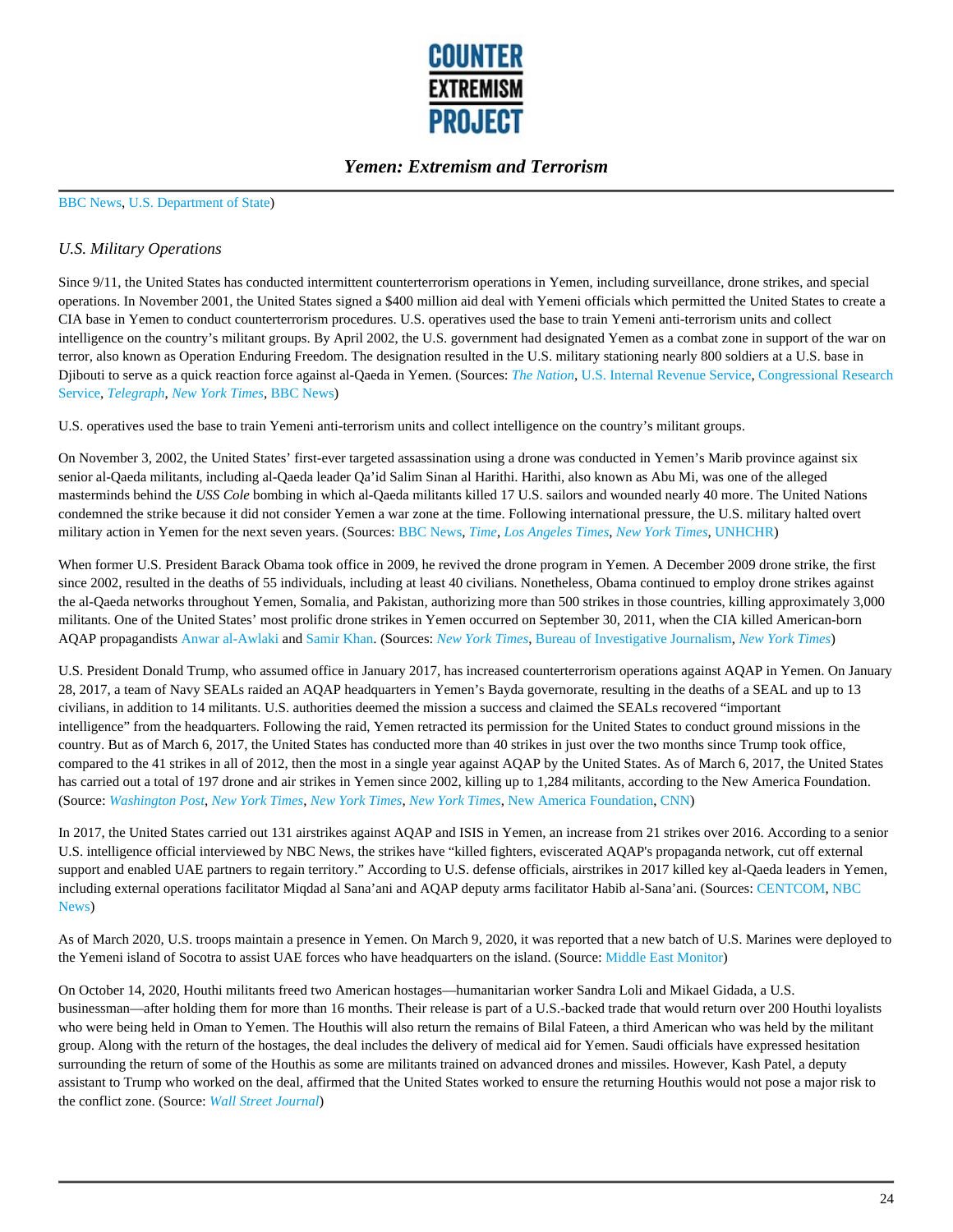

On February 4, 2021, U.S. President Joe Biden announced that the United States would end its support for Saudi Arabia's military campaign in Yemen. The announcement came days after the Biden administration announced a review of U.S. arms sales to Riyadh that were previously approved by the Trump administration. The U.S. government has provided intelligence, targeting data, and logistical support for Saudi forces. Additionally, Biden appointed a special envoy, Timothy Lenderking, to assist in reviving peace talks in Yemen. (Sources: *New York Times*, *Wall Street Journal*)

#### *Operation Restoring Hope*

In March 2015, a Saudi-led military coalition intervened in Yemen's civil war to suppress the Iranian-backed Houthi rebellion in northern Yemen and restore the legitimate government. The nine-country Arab coalition, initially dubbed Operation Decisive Storm, includes Bahrain, Egypt, Jordan, Kuwait, Morocco, Saudi Arabia, Sudan, the United Arab Emirates, and Qatar. Saudi Arabia has committed 150,000 soldiers and 100 fighter jets to the coalition and is backed by air and naval support from Egypt. The remaining partners have all contributed air support and participate in intelligence sharing. The United States also assists the coalition by providing intelligence and logistical support, including aerial refueling and search-and-rescue missions. The operation began on March 26, 2015, with airstrikes against the Houthi rebels in northern Yemen to "remove the threat to Saudi Arabia and its neighboring countries," according to Saudi officials. (Sources: CNN, ABC News)

After nearly a month-long bombing campaign, Saudi Arabia announced the conclusion of Operation Decisive Storm in order to transition to Operation Restoring Hope on April 21, 2015. As of March 16, 2020, Operation Restoring Hope is on-going. The rebranded operation promised a mission "continuing to protect civilians, continuing to fight terrorism and continuing to facilitate the evacuation of foreign nationals and to intensify relief and medical assistance to the Yemeni people," according to Saudi officials. The Saudi-led coalition came under international pressure to halt its air campaign, which displaced thousands. Despite Operation Restoring Hope's focus on providing aid to the Yemeni population, the new mission continued intermittent airstrikes and ground intervention. (Sources: International Business Times, Bloomberg)

Yemeni President Abed Rabbo Mansour Hadi returned to Aden, Yemen, in September 2015, after six months in exile in Saudi Arabia, when the coalition retook the city from Houthi fighters. Despite Hadi's return, the coalition continues to operate against the Houthi strongholds throughout northern Yemen, including in Sanaa. (Source: *Los Angeles Times*)

Arab coalition spokesman Ahmed Asiri told Al Arabiya News on January 7, 2017, that "the Yemeni army is still achieving progress on all fronts in Yemen. We've worked on targeting Houthi rebels while training the Yemeni army at the same time." The Yemeni army is now proficient enough to control the military operations in its country, according to Ahmed. As of March 8, 2017, Hadi's internationally recognized government controls 85 percent of the country, while the Houthi rebels control 15 percent. (Sources: Al Arabiya, Middle East Monitor)

In November 2019, Saudi Arabian forces and the separatist Southern Transitional Council (STC) initiated the implementation of the Riyadh Agreement to end the power struggle in Yemen's south. The Riyadh Agreement was a power-sharing deal to end months of infighting between the Saudi-led multinational coalition and the separatists both battling the Houthi movement. The agreement was considered by the U.N. to potentially end Yemen's civil war. However, the STC withdrew from the pact, citing continued violence in Shabwa province at the hands of the Saudi forces who are loyal to the Islah party. Further demonstrating their rejection of the Riyadh Agreement, the STC declared self-rule on April 26, 2020. However, on June 22, 2020, Yemen's government and the STC agreed to a ceasefire in Abyan province and de-escalation efforts in other affected areas. Additionally, the two sides have agreed to initiate dialogue on implementing the 2019 Riyadh Agreement. (Sources: Reuters, Al Jazeera, BBC News, BBC News)

On July 29, 2020, the STC accepted a resolution brought forward by Saudi Arabia to implement the Riyadh Agreement. Under the July 29 resolution, Yemen would see a continuation of the ceasefire that was implemented on June 22, the STC would rescind self-rule, implement the Riyadh Agreement, and appoint a governor for Aden. Furthermore, Yemen's prime minister would form a government within 30 days that would equally distribute cabinet positions between northerners and southerners. Additionally, the STC forces will be incorporated into the Ministries of Interior and Defense that will remain under the authority of President Hadi's government. (Sources: Voice of America, Al Jazeera, Arab News)

On August 25, 2020, the STC suspended their participation in the Riyadh Agreement. On October 7, General Aidarous al-Zoubaidi, the head of the STC, called for the secession of southern Yemen from the north. The separatists claim their decision to pull out of talks was due to ongoing military escalation in the province of Abyan as well as the collapse of public services in the south. Al-Zoubaidi claims that the only solution to the decades long violence between the two regions would only be resolved if the south were allowed to restore their state and identity. Although the UAE supports the STC's efforts to secede from Yemen, U.N. resolutions and international consensus call for the preservation of Yemen's unity. (Sources: Reuters, Middle East Monitor, Defense Post)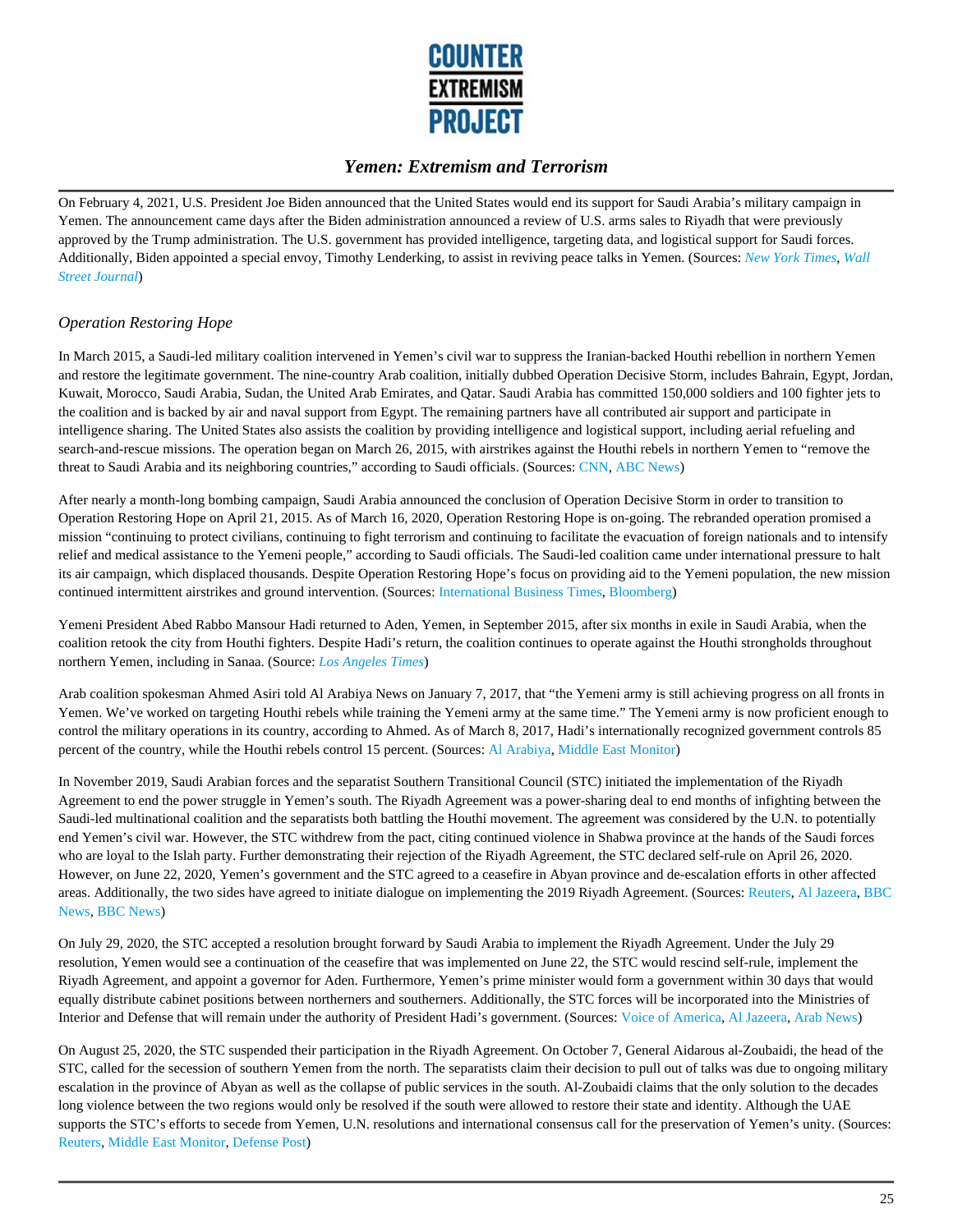

On June 10, 2021, the Saudi-led coalition fighting the Houthi rebels announced that it would stop carrying out attacks against the rebel group in Yemen in order to pave the way for peaceful settlement of the more than seven-year conflict. Coalition spokesman, Turki al-Maliki, told Saudi state television that "no military operation has been carried out in the vicinity of Sanaa or any other Yemeni cities" in recent days. Despite the Houthis ongoing offensive to seize Marib, the last northern stronghold of the Saudi-backed government, the coalition is "preparing the political ground for a peace process." However, on that same day, the Houthis—which have been advancing on Marib since February 2021—launched missiles on Marib, targeting a mosque and a women's prison. The attack killed at least eight and wounded as many as 27. On June 21, 2021, the Saudi-led coalition and the Houthis attempted to negotiate a peace deal with the help of U.N. envoy Martin Griffiths and U.S. envoy Tim Lenderking. On August 6, the United Nations appointed Swedish diplomat Hans Grundberg as its new special envoy to Yemen. However, the Houthis' chief negotiator, Mohammed Abdulsalam, noted that the Houthis wanted to ensure reopening access to Sanaa airport and Hodeidah port before discussing a comprehensive ceasefire, conditions which Riyadh is unlikely to guarantee. By providing the Iranian-backed Houthis with open access to Sanaa and Hodeidah, Riyadh would intentionally be putting Saudi Arabia's domestic security at risk. Iran is Saudi Arabia's greatest regional adversary and would potentially make use of their Houthi connections to exploit access to Sanaa airport and Hodeidah port to disturb regional security. In early August, Abdulsalam said there is no point in engaging with the new envoy or in any dialogue until the Houthis' demands to end the blockade of Yemen and reopen the country's airports and seaports are met. (Sources: Defense Post, Reuters, *Washington Post*, Reuters, Al Jazeera, Reuters)

As 2022 began, the Houthis continued their assault on Yemen's Marib province, one of the last key areas held by the internationally backed Yemeni government. On January 5, 2022, Arab coalition and Yemeni forces reportedly held off Houthi offenses against their positions. On January 6, the Arab coalition announced more than 150 Houthi fighters had been killed within the past 24 hours alone. (Sources: Arab News, Arab News)

#### *United Arab Emirates Fight against AQAP*

In April 2015, UAE forces partnered with local tribes in southern and eastern Yemen in order to counter the AQAP insurgency in the key port city of Mukalla and the Lahij-Abyan coastal corridor. By April 2016, the UAE, Yemeni government, and local tribes established a 10,000-strong force to recapture the port city from AQAP. The UAE-led operation liberated the city in two days and has since conducted pursuit operations, targeting AQAP-controlled pockets east of Aden and west of al-Mukalla. Following the capture of al-Mukalla, AQAP militants surrendered the coastal cities of Zinjibar and Jaar to the coalition's tribal forces. The UAE-led operation has been the primary force against AQAP in the southern regions. The United States has provided the UAE with military support, including intelligence, ships, and special operations. However, the escalating costs of war and the never-ending number of casualties in what the United Nations calls the world's worst humanitarian crisis, has resulted in the UAE planning to withdraw over 5,000 forces from Yemen. This security shakeup will provide more opportunity for the Houthis to initiate attacks and reclaim territory throughout the south without significant forces to battle, because according to Michael Knights, a senior fellow at the Washington Institute, "the only thing stopping the Houthis from taking over Yemen was the U.A.E. armed forces." (Sources: Washington Institute for Near East Policy, Associated Press, Voice of America, CNN, *New York Times*)

On July 11, 2019, the UAE decided to largely withdraw their forces due to the significant costs of the war. In some areas, such as Hodeida, Emirati forces were decreased by 80 percent. However, senior Emirati officials claimed that before the complete withdrawal of Emirati forces, the Emiratis will over 90,000 Yemeni soldiers to continue the offensive against the southern separatists. By October 2019, the Emiratis continued to maintain a reduced presence in Aden and other southern provinces to support about 16 Yemeni militias, however, the UAE largely handed control over to Saudi Arabia's coalition. (Sources: *New York Times*, Reuters)

# **International Counter-Extremism**

With the overwhelming rise of terrorist and militant groups competing for power throughout Yemen, the Yemeni government is focused on its own fight to regain control and unable to launch any significant or sustained counter-extremism efforts abroad. To the contrary, regional and global powers continue to launch foreign intervention in Yemen.

#### *Regional Criminal Justice Sector Reform Series*

In 2014, Yemen became a member of the Regional Criminal Justice Sector Reform Series, a U.S. State Department initiative that brings together officials from African and Middle Eastern countries experiencing political transitions. Its meetings stress information sharing, best practices, and implementation strategies on civilian security and justice sector reform, according to the U.S. Department of State. The member states include